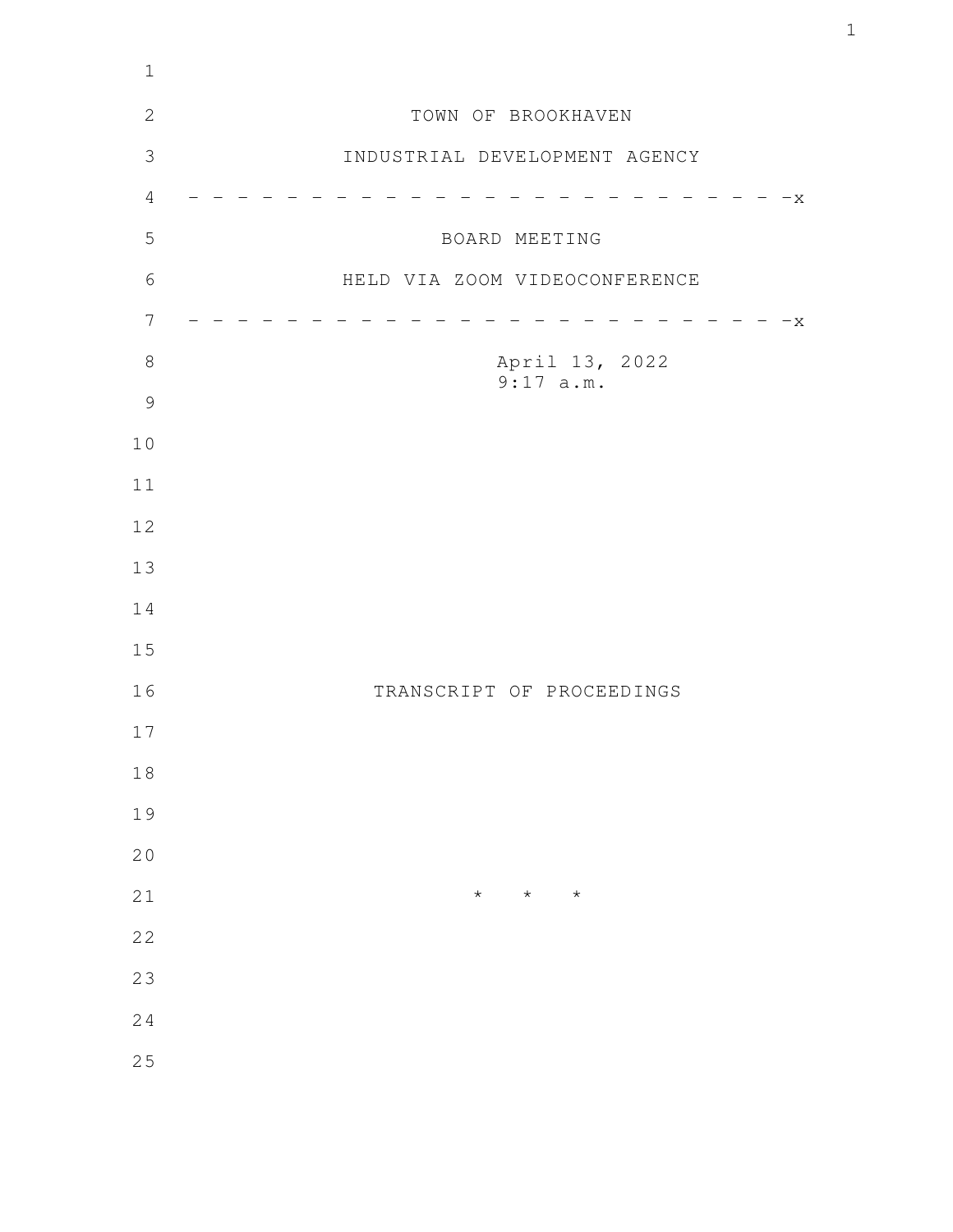| 1        |                                                                                 |
|----------|---------------------------------------------------------------------------------|
| 2        | APPEARANCES:                                                                    |
| 3        |                                                                                 |
| 4        | <b>MEMBERS:</b><br>FREDERICK C. BRAUN, III                                      |
| 5        | MARTIN G. CALLAHAN III<br>FELIX J. GRUCCI, JR.                                  |
| 6        | LENORE PAPROCKY<br>GARY POLLAKUSKY                                              |
| 7        | ANN-MARIE SCHEIDT<br>FRANK C. TROTTA                                            |
| 8        |                                                                                 |
| 9        |                                                                                 |
| 10       | ALSO PRESENT:<br>LISA M.G. MULLIGAN, CHIEF EXECUTIVE OFFICER                    |
| 11       | LORI J. LaPONTE, CHIEF FINANCIAL OFFICER<br>JOCELYN LINSE, EXECUTIVE ASSISTANT  |
| 12       | TERRI ALKON, ADMINISTRATIVE ASSISTANT<br>AMY ILLARDO, ADMINISTRATIVE ASSISTANT  |
| 13       | ANNETTE EADERESTO, ESQ., AGENCY COUNSEL<br>WILLIAM F. WEIR, ESQ., NIXON PEABODY |
| 14       | HOWARD R. GROSS, ESQ.,<br>WEINBERG GROSS & PERGAMENT, LLP                       |
| 15       |                                                                                 |
| 16<br>17 |                                                                                 |
| 18       | $^\star$<br>$^\star$<br>$\star$                                                 |
| 19       |                                                                                 |
| 20       |                                                                                 |
| 21       |                                                                                 |
| 22       |                                                                                 |
| 23       |                                                                                 |
| 24       |                                                                                 |
| 25       |                                                                                 |
|          |                                                                                 |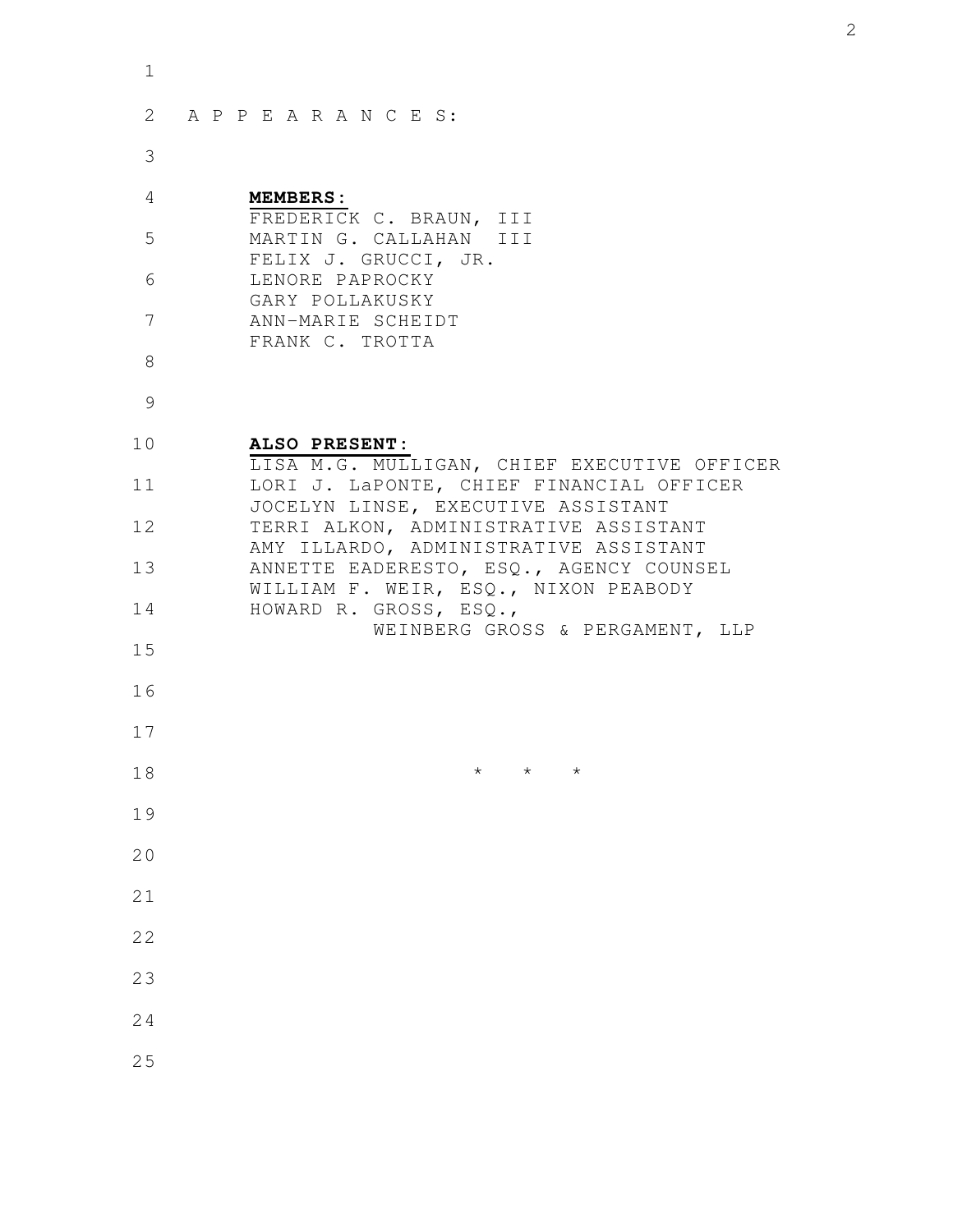MR. BRAUN: It is now 9:17. It is Wednesday, April 13th. This is the meeting of the Town of Brookhaven Industrial Development Agency. The following board members are present: Mr. Callahan, Mr. Grucci, Ms. Paprocky, Mr. Pollakusky, Ms. Scheidt, Mr. Trotta, Mr. Braun. A quorum is present. Lisa. MS. MULLIGAN: Today's meeting has been convened in accordance with Chapter 417 of the laws of 2021 effective September 2, 2021 through April 15, 2022 permitting local governments to hold public meetings by telephone and videoconference. MR. BRAUN: Minutes of our March 16th meeting were sent out. Similar to the LDC, we will defer those until the May meeting. Lori, I'll turn it over to you. MS. LaPONTE: Okay. Good morning. Included in your package is the operating report for the month of February and 1 2 3 4 5 6 7 8 9 10 11 12 13 14 15 16 17 18 19 20 21 22 23 24 25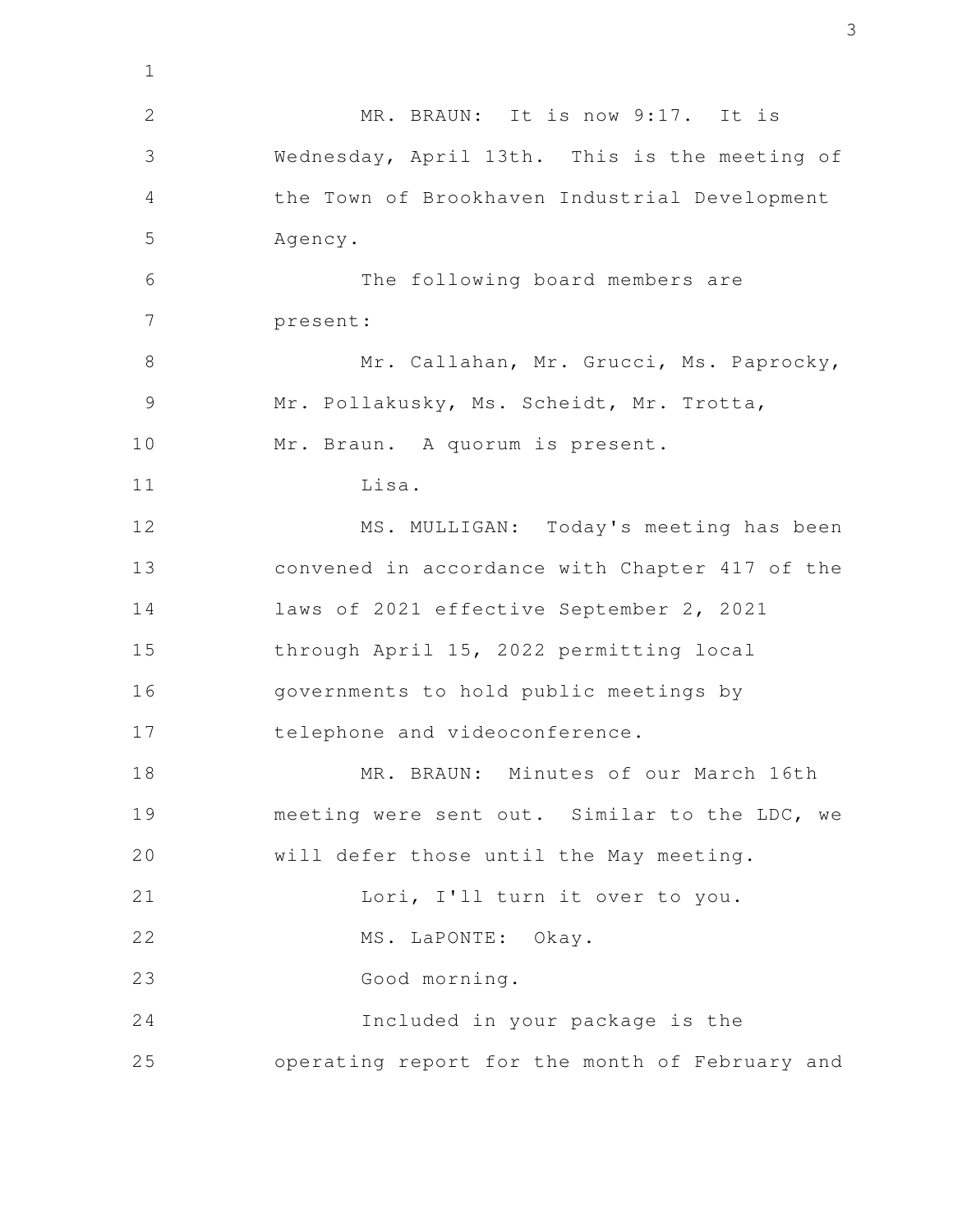also year to date. We compare it to a pro rata share of the two months of the annual budget and I just want to point some things out. During the month of February, we had one assignment and assumption, that's the revenue number you see. Most of the other expenses are in line as projected and year to date we are slightly ahead of what we projected. Are there any questions on the operating report for February versus budget? (No response.) MR. BRAUN: If there are no questions, then I need a motion to accept Lori's report. MR. CALLAHAN: So moved. MR. BRAUN: Second? MS. SCHEIDT: Second. MR. BRAUN: On the vote, Mr. Trotta? MR. TROTTA: Yes. MR. BRAUN: Ms. Scheidt? MS. SCHEIDT: Yes. MR. BRAUN: Mr. Pollakusky? MR. POLLAKUSKY: Yes. 1 2 3 4 5 6 7 8 9 10 11 12 13 14 15 16 17 18 19 20 21 22 23 24 25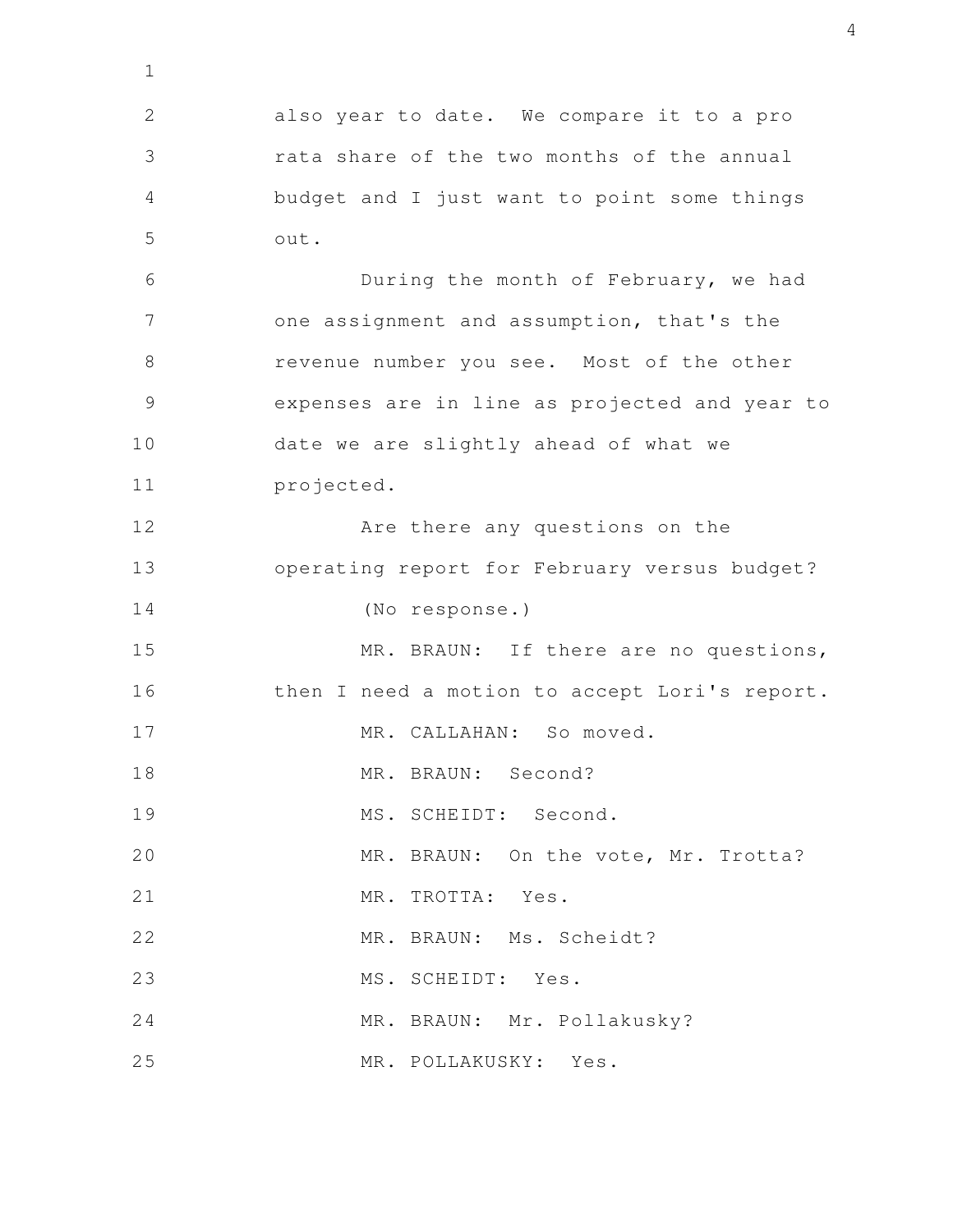MR. BRAUN: Ms. Paprocky? MS. PAPROCKY: Yes. MR. BRAUN: Mr. Grucci? MR. GRUCCI: Yes. MR. BRAUN: Mr. Callahan? MR. CALLAHAN: Yes. MR. BRAUN: Mr. Braun votes yes. That motion carries. MS. LaPONTE: I also want to mention two other things. One is that all the payments that have been made to us for PILOT's have been disbursed. All of our required contractual and legal payments for taxes, et cetera, have been paid timely. One last item I want to mention in my report is that we are looking to open an account at Hanover Bank, which is -- some of the former Empire Bank people moved over. Hanover is a larger financial institution that has taken a big presence on Long Island with government banking. We have -- actually the Town has significant funds there. We're not looking to change from Flushing, just add 1 2 3 4 5 6 7 8 9 10 11 12 13 14 15 16 17 18 19 20 21 22 23 24 25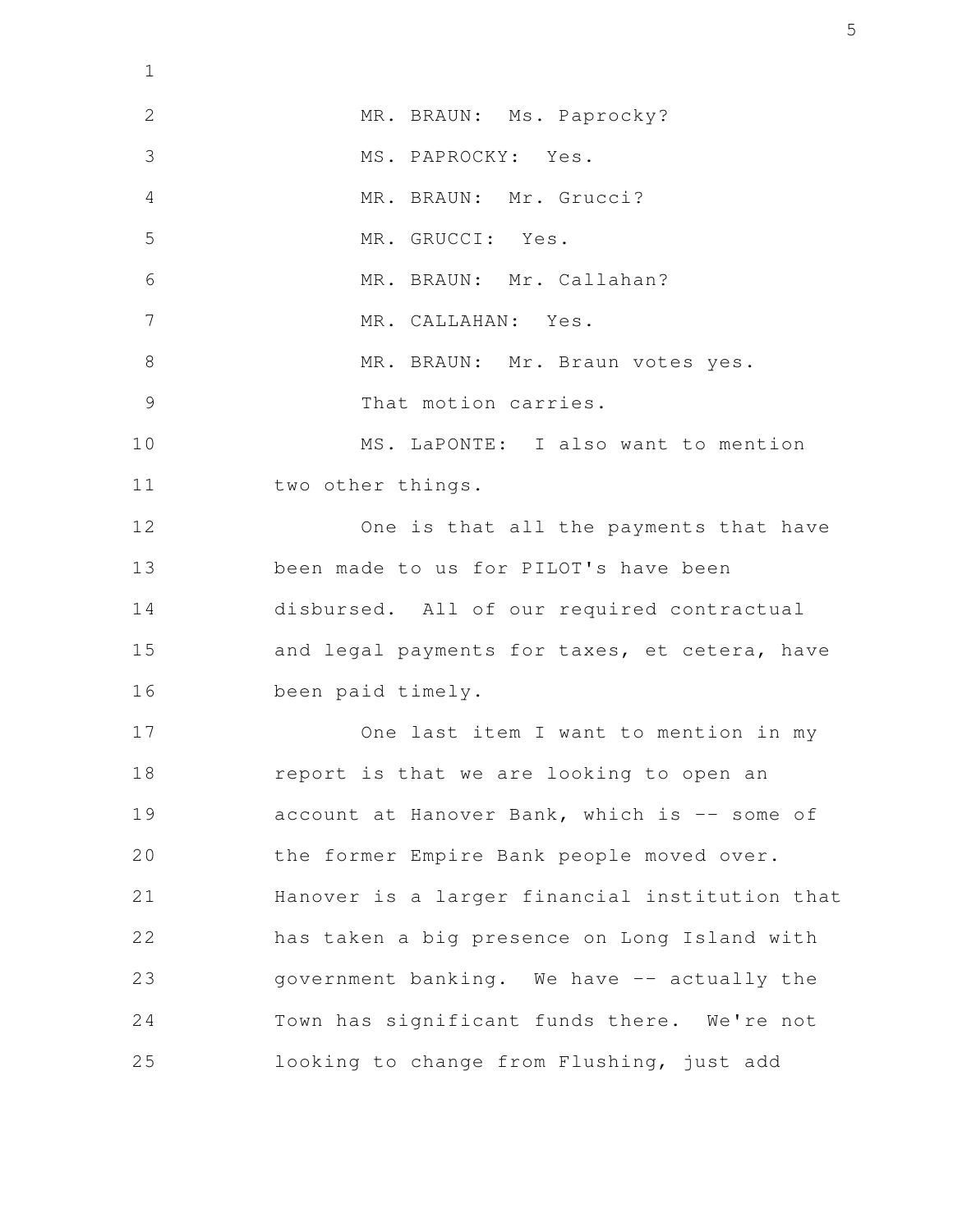another account at another bank. They have committed to meet or exceed the rates at Flushing. 2 3 4

Any comments on that? 5

1

MS. SCHEIDT: Does this bank have any connection with what used to be called Mani Hani? 6 7 8

MR. BRAUN: No, no, this is a fairly new bank, Ann-Marie and I think we're at the point, the size of our deposits, where a second bank is appropriate. Mike Locorriere, who's the account manager there, came from Empire, I knew him at State Bank going way back and then for the time being, this is just for deposit. If Flushing stubs its toe somewhere along the way, we at least have a second bank that knows us, but as Lori said, we're not looking to make a drastic change right now. 9 10 11 12 13 14 15 16 17 18 19 20

MR. CALLAHAN: Right. Is Tom Buonaiuto there, too? MS. LaPONTE: Not currently. MR. CALLAHAN: Oh, okay. MS. LaPONTE: But also, this bank can 21 22 23 24 25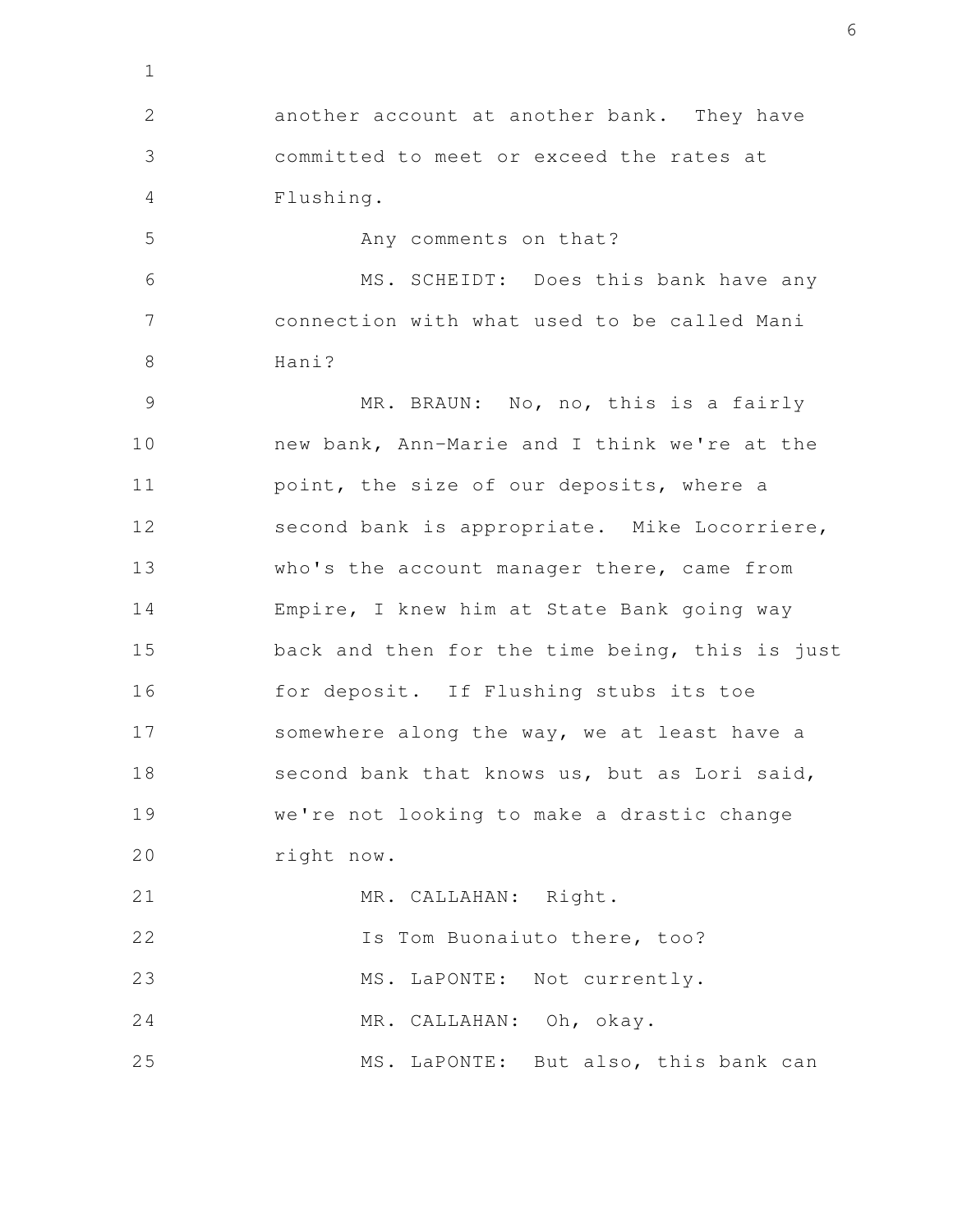follow the government requirements as far as collateralizing our deposits, giving us the monthly statements, everything as in the past, so that is why we looked at it, also. MR. BRAUN: Good. MS. MULLIGAN: So if everybody is in agreement with that, I'd like us to update our banking resolution because as it stands right now, we have the authority to bank with Empire, but we're limited to -- MS. LaPONTE: Flushing. MS. MULLIGAN: I'm sorry, Flushing. MS. LaPONTE: I do it, too. MS. MULLIGAN: We're limited -- and I actually have it printed in front of me, I should look at it -- we're limited to the bank that we currently have a relationship with, so I'd like to expand that to include Hanover if that's something that everybody would like to do. MR. TROTTA: I would make that motion. MR. BRAUN: Thank you, Frank. MS. PAPROCKY: I'll second. MR. BRAUN: Thank you. 2 3 4 5 6 7 8 9 10 11 12 13 14 15 16 17 18 19 20 21 22 23 24 25

1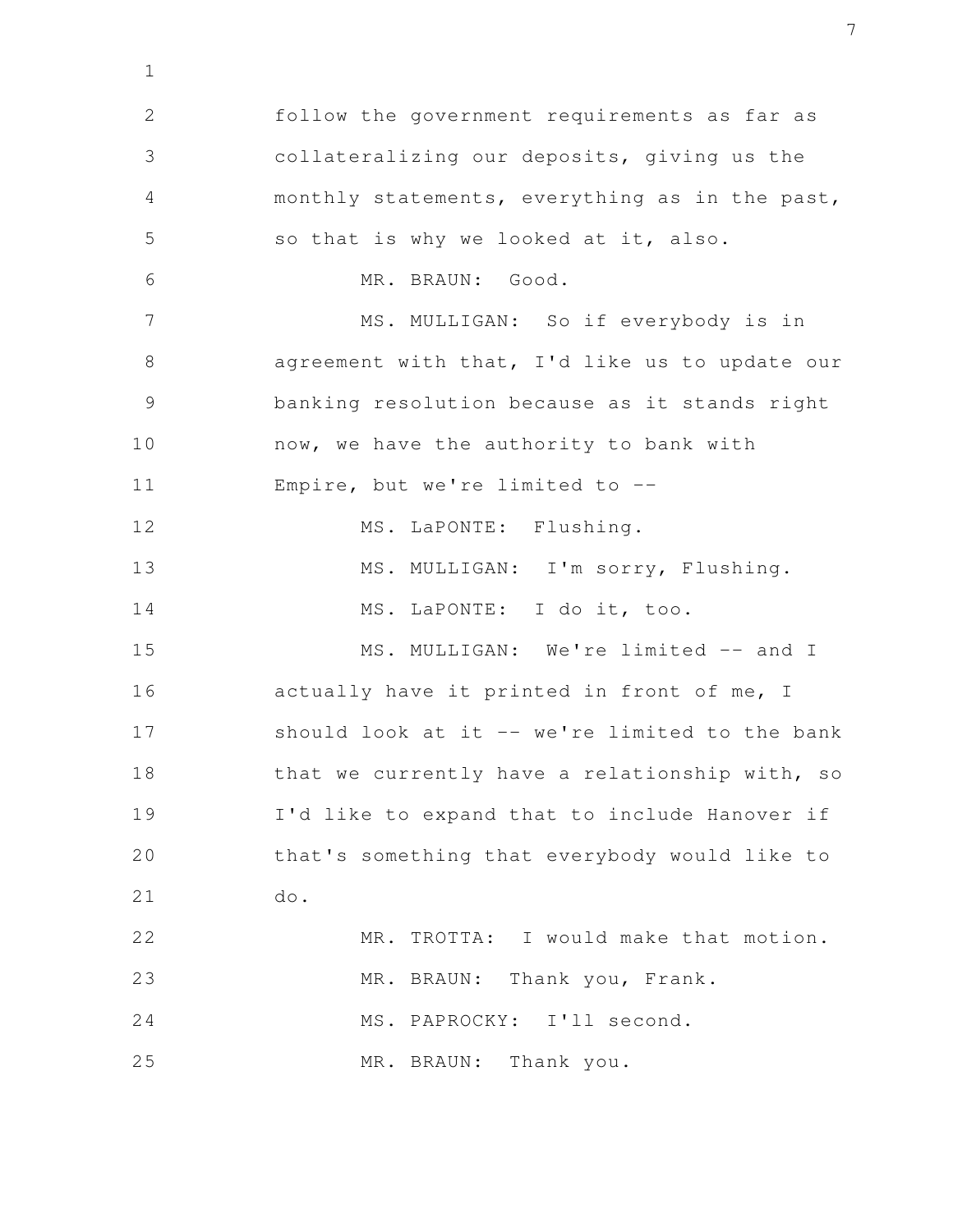| $\mathbf 1$    |                                                |
|----------------|------------------------------------------------|
| $\mathbf{2}$   | MS. MULLIGAN: Thank you, Lenore.               |
| 3              | MR. BRAUN: Any further questions?              |
| $\overline{4}$ | (No response.)                                 |
| 5              | MR. BRAUN: On the vote, Mr. Callahan?          |
| 6              | MR. CALLAHAN: Yes.                             |
| $\overline{7}$ | MR. BRAUN: Mr. Grucci?                         |
| $8\,$          | MR. GRUCCI: Yes.                               |
| $\mathcal{G}$  | MR. BRAUN: Ms. Paprocky?                       |
| 10             | MS. PAPROCKY: Yes.                             |
| 11             | MR. BRAUN: Mr. Pollakusky?                     |
| 12             | MR. POLLAKUSKY: Yes.                           |
| 13             | MR. BRAUN: Ms. Scheidt?                        |
| 14             | MS. SCHEIDT: Yes.                              |
| 15             | MR. BRAUN: Mr. Trotta?                         |
| 16             | MR. TROTTA: Yes.                               |
| 17             | MR. BRAUN: Mr. Braun votes yes.                |
| 18             | Motion carries.                                |
| 19             | MS. MULLIGAN: Thank you.                       |
| 20             | I'm going to suggest that we take an           |
| 21             | item out of order because I see that we have a |
| 22             | guest in the attendee section, so I'm going to |
| 23             | ask that we skip ahead to Pallets R Us.        |
| 24             | In your packets there's a letter from          |
| 25             | Presberg Law outlining this request. This --   |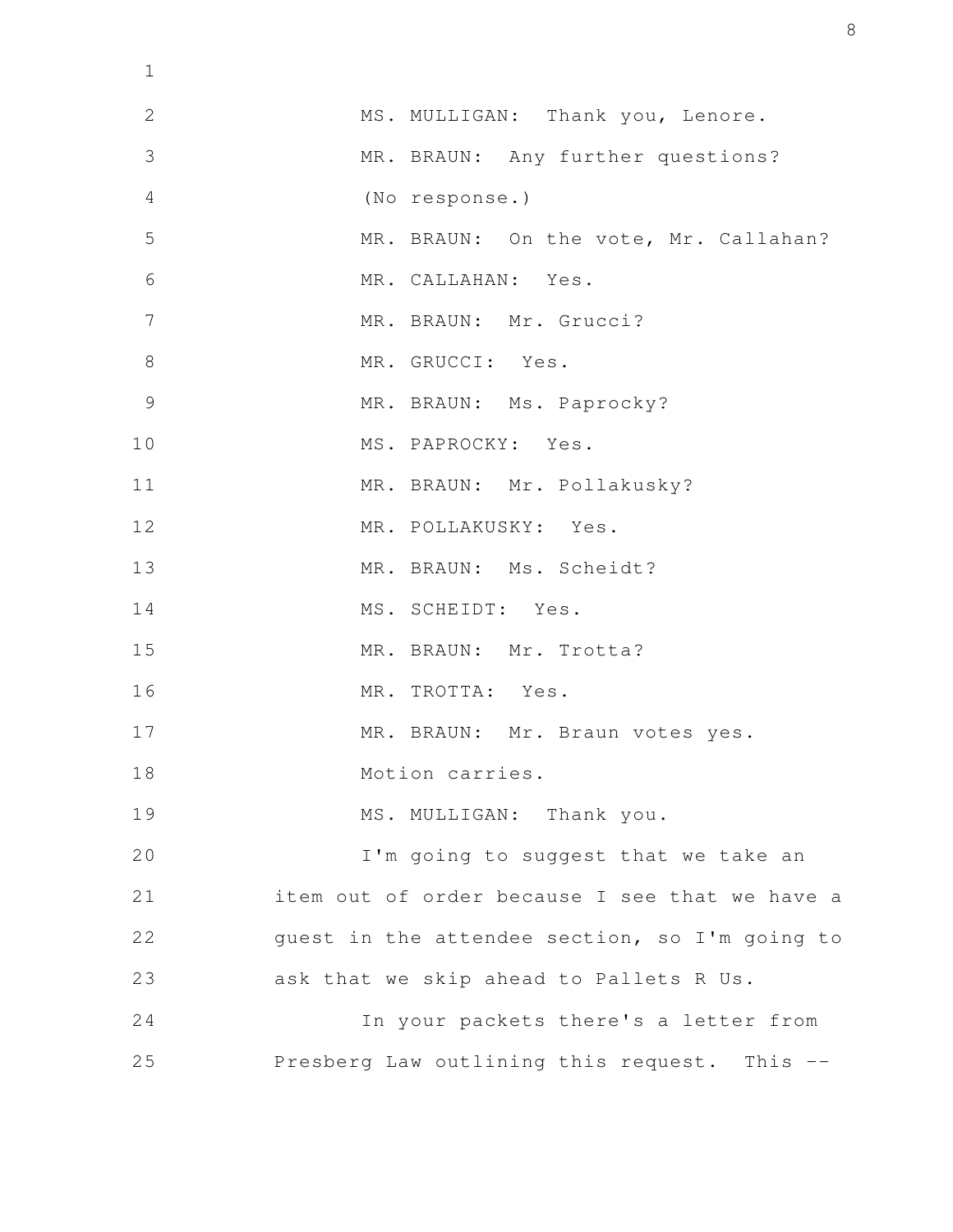Pallets R Us -- yes, Felix. MR. GRUCCI: Yeah. I just need to ask Annette a question. Annette, this organization bought some property from me; should I recuse myself from this discussion and debate and vote? (No response.) MR. BRAUN: Felix, we have a --MR. GRUCCI: You're muted, Annette. MS. MULLIGAN: Felix --MS. EADERESTO: Felix, recuse yourself, yeah. MR. GRUCCI: Okay. MS. EADERESTO: We have enough people and it's always good to err on the side of recusal. MS. MULLIGAN: Yes. MR. GRUCCI: I'm going to turn my camera off and walk outside the room. MS. MULLIGAN: Okay. Thank you, Felix. (Felix Grucci left the meeting.) MS. MULLIGAN: So just to remind everybody, this is a project, this is a project that we've had a long relationship 2 3 4 5 6 7 8 9 10 11 12 13 14 15 16 17 18 19 20 21 22 23 24 25

1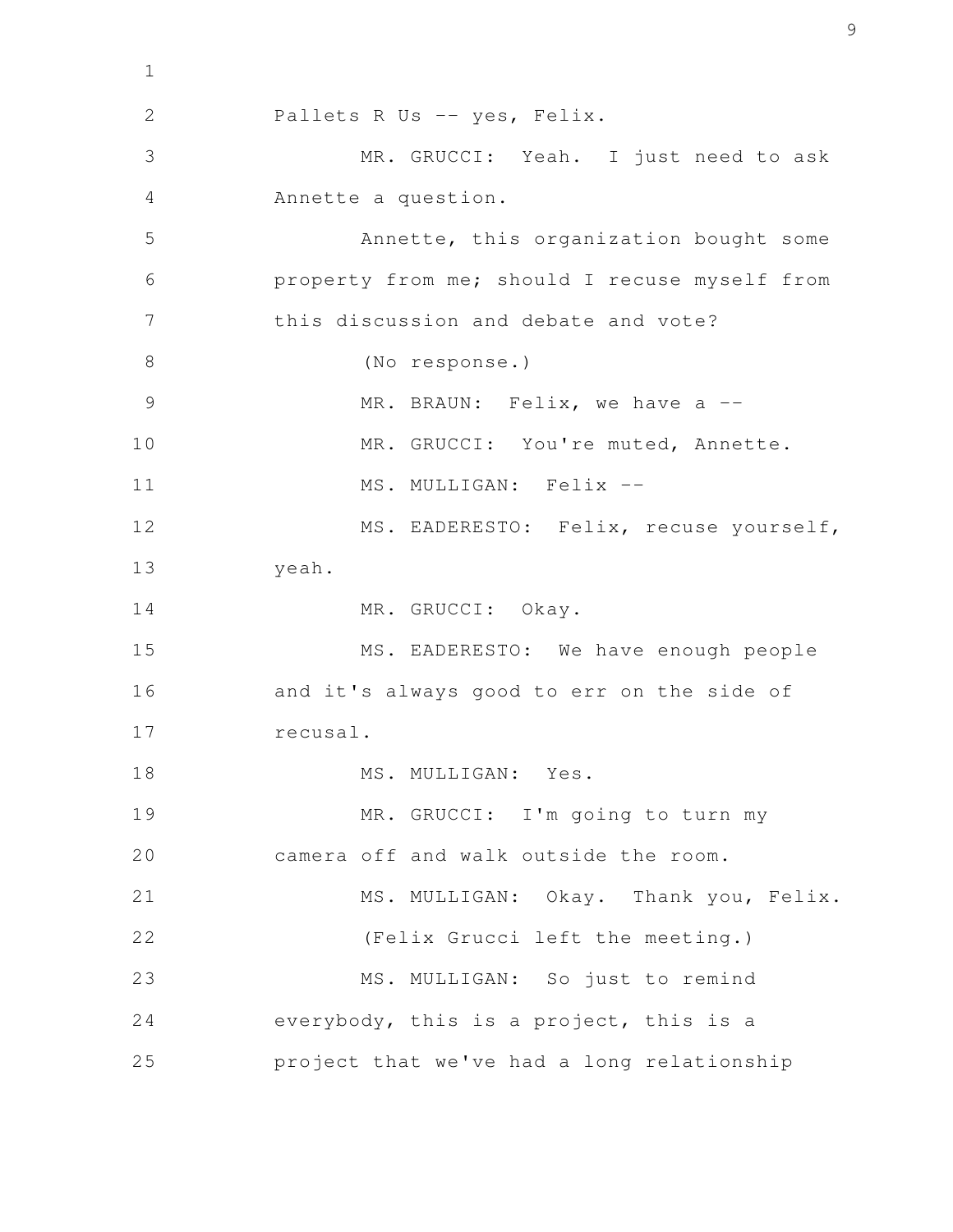with. They're on Woodside, they -- Pallets R Us, they make pallets and we've supported them not only through bonds when they originally built this building, but also they bought equipment to do a chipping operation because when the wood for the pallets wasn't useable anymore, they use it for chipping for mulch and they have a sister corporation that does mulch. They are looking to refinance their bonds and they are asking -- to refinance bonds and some other loans and they're asking the board for mortgage recording tax exemption. 2 3 4 5 6 7 8 9 10 11 12 13 14 15

Bill, did you have anything that you wanted to add? 16 17

MR. WEIR: No, you described it accurately. 18 19

MS. MULLIGAN: Okay. 20

1

MR. WEIR: Did you want to bring Drew in to talk? 21 22

MS. MULLIGAN: I was just going to say, Joce, would you bring Drew in? 23 24

I think Drew's going to be showing up. 25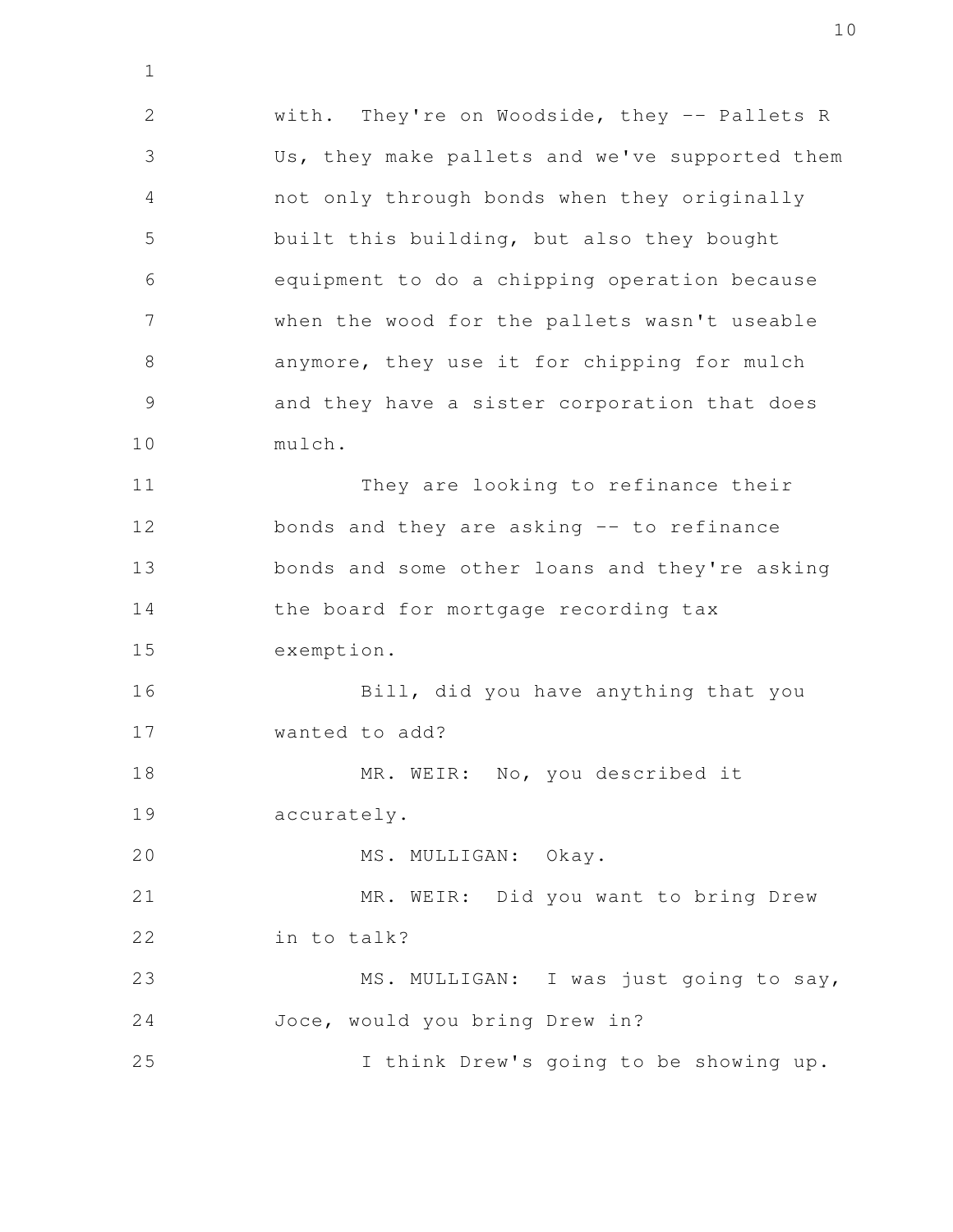Yup. So Drew Presberg is counsel on this project, if anyone has any questions for Drew. MR. BRAUN: Good morning, Drew. MS. MULLIGAN: Drew, you're muted. MR. PRESBERG: Good morning. Hi everybody. Nice to see everybody. MS. MULLIGAN: Does anyone have any questions? (No response.) MS. MULLIGAN: Hearing none --MR. PRESBERG: Can you hear me? MR. BRAUN: Yeah, we can hear you. MR. PRESBERG: Okay. MR. BRAUN: The board is satisfied with Lisa's explanation, in which case -- MR. TROTTA: Drew, do you have anything to add with regard to the request? MR. PRESBERG: Not really. Just that, you know, they're refinancing, paying off the existing debt, paying off the SBA debt, using money for short-term capital, nothing's being pulled out into their pockets, it's going back into the project with just, you know, the 2 3 4 5 6 7 8 9 10 11 12 13 14 15 16 17 18 19 20 21 22 23 24 25

1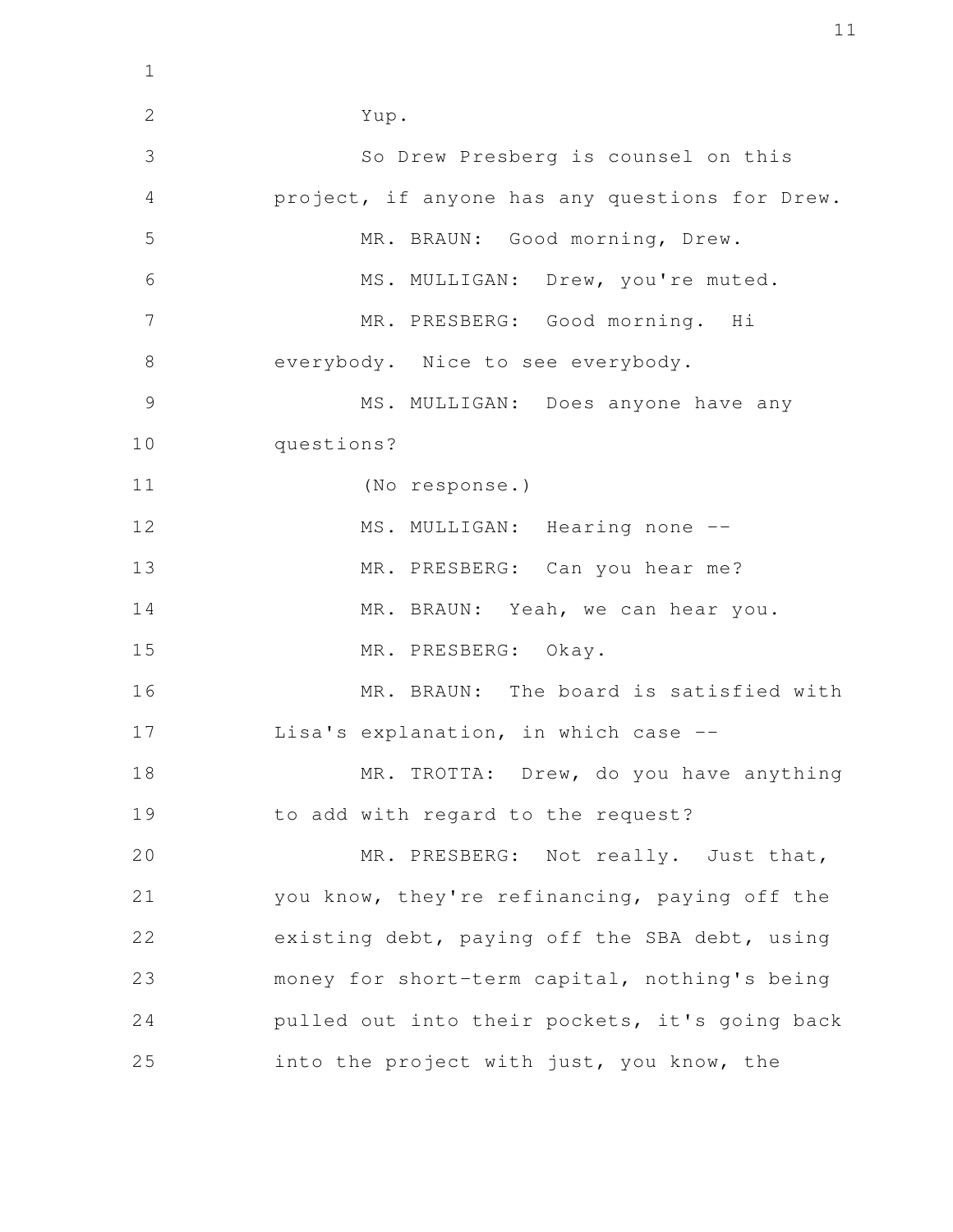title was in the IDA on this one, so we need you to join in the mortgage and related documents and we're asking to do the mortgage tax. We're going to retire the bonds and it's going to be a clean new note and mortgage. MR. TROTTA: Thank you. MS. MULLIGAN: And this actually, when this goes through, will be the last outstanding bond in the IDA's name. We - when this one closes out, this will be  $-$ - we won't have any more bond financing. The LDC definitely has some, but, Lori, I want to make sure you heard that. MR. WEIR: So going forward, the IDA will only have lease transactions in effect. MR. BRAUN: If there are no further questions, I'll entertain a motion. MS. SCHEIDT: So moved. MR. BRAUN: Thank you, Ann-Marie. Second? MR. POLLAKUSKY: Seconded. MR. BRAUN: Okay. On the vote then, Mr. Callahan? MR. CALLAHAN: Yes. 2 3 4 5 6 7 8 9 10 11 12 13 14 15 16 17 18 19 20 21 22 23 24 25

1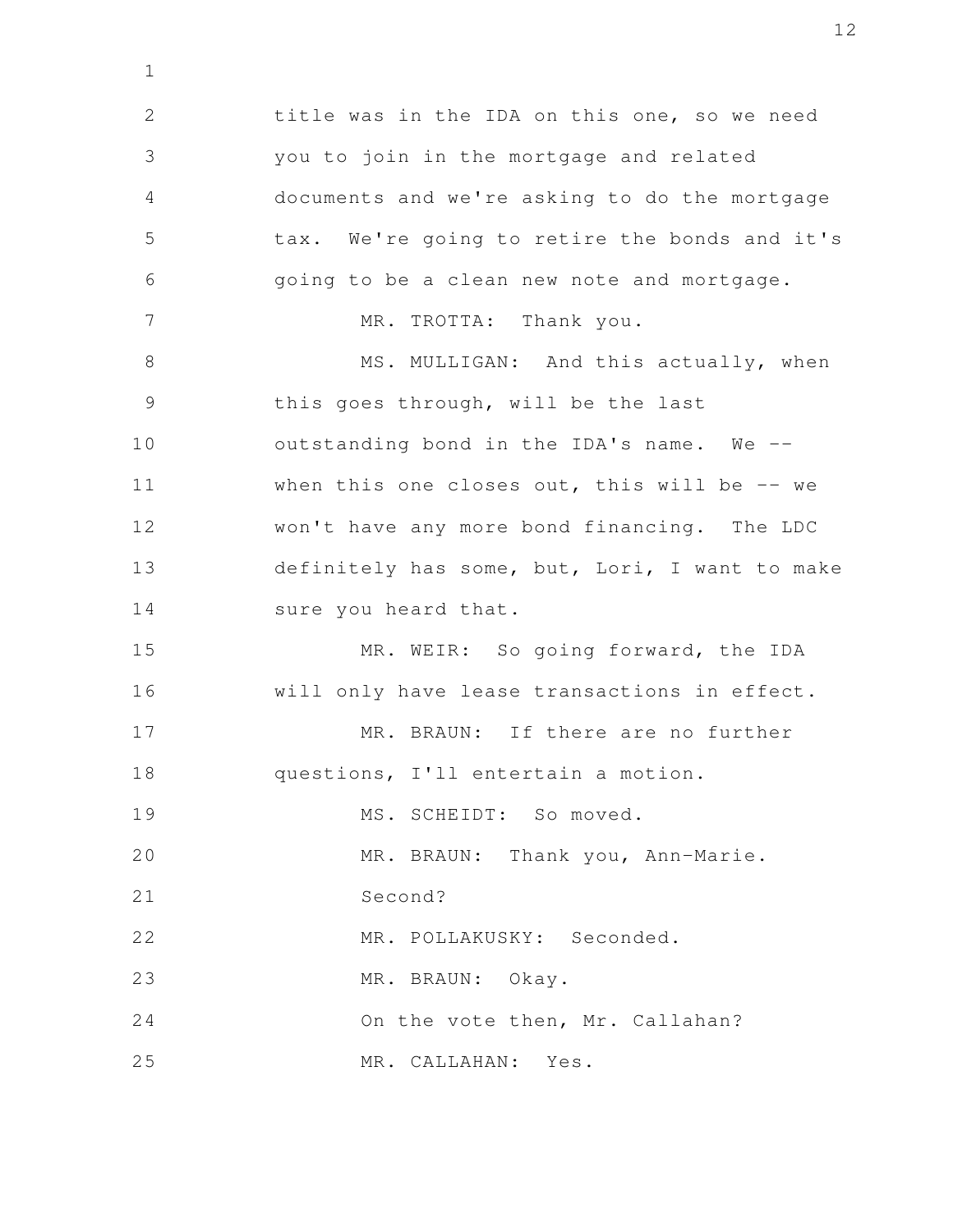| $\mathbf 1$    |                                      |
|----------------|--------------------------------------|
| $\overline{2}$ | MR. BRAUN: Mr. Grucci?               |
| 3              | (No response.)                       |
| 4              | MR. WEIR: He's recused.              |
| 5              | MR. TROTTA: He's abstained.          |
| 6              | MR. BRAUN: Yup.                      |
| 7              | Ms. Paprocky?                        |
| 8              | MS. PAPROCKY: Yes.                   |
| 9              | MR. BRAUN: Mr. Pollakusky?           |
| 10             | MR. POLLAKUSKY: Yes.                 |
| 11             | MR. BRAUN: Ms. Scheidt?              |
| 12             | MS. SCHEIDT: Yes.                    |
| 13             | MR. BRAUN: Mr. Trotta?               |
| 14             | MR. TROTTA: Yes.                     |
| 15             | MR. BRAUN: Mr. Braun votes yes.      |
| 16             | The motion carries.                  |
| 17             | Thank you, Drew.                     |
| 18             | MS. MULLIGAN: Thank you, have a nice |
| 19             | day.                                 |
| 20             | MR. PRESBERG: Thanks so much, I      |
| 21             | appreciate the consideration always. |
| 22             | MR. CALLAHAN: Take care, Drew.       |
| 23             | MR. PRESBERG: Okay. Enjoy.           |
| 24             | MR. WEIR: You're welcome to stay,    |
| 25             | Drew.                                |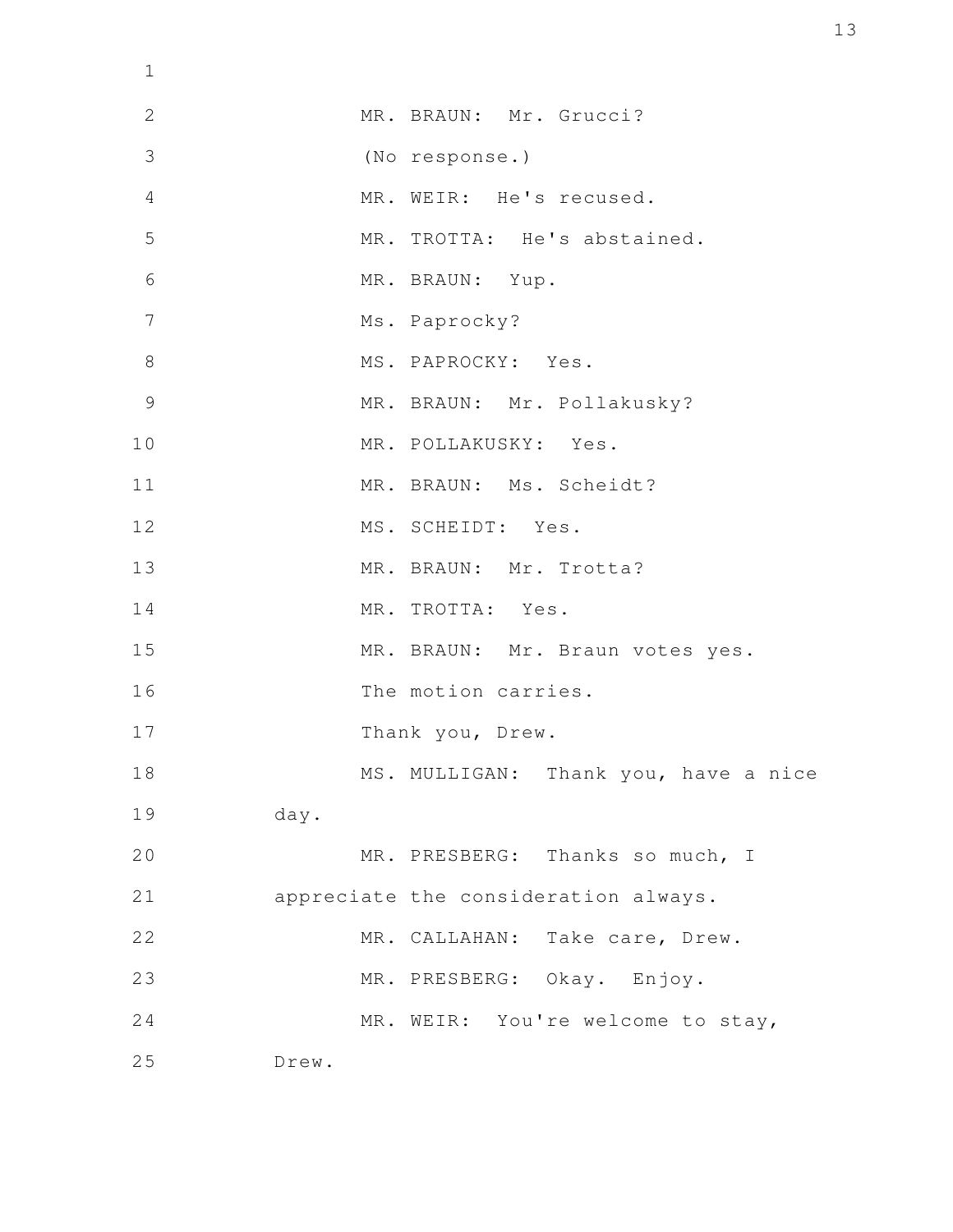MR. PRESBERG: Let me get some billable hours in. MR. BRAUN: Lori, do you want to let Felix know that he can come back in? MS. MULLIGAN: I got it. The next item on the agenda is -- hold on. Hold on. Maybe I shouldn't do this at the same time. Can somebody text Felix and just let him know that he can come back in? MS. LINSE: I'm emailing him right now. MS. MULLIGAN: Thank you, Joce. Okay. The next item is Excel 6. So this, Bill, I'm going to turn this over to you to explain. Just so everybody knows, this is the project on the south service road of the L.I.E., it's the Extended Stay hotel that was built a few years ago, it's  $-$  you know where with the Smokey Bones is, not the hotel that's right on the expressway, but the one that's behind it in Ronkonkoma just adjacent to the Ronkonkoma Hub. MR. CALLAHAN: The one that took 1 2 3 4 5 6 7 8 9 10 11 12 13 14 15 16 17 18 19 20 21 22 23 24 25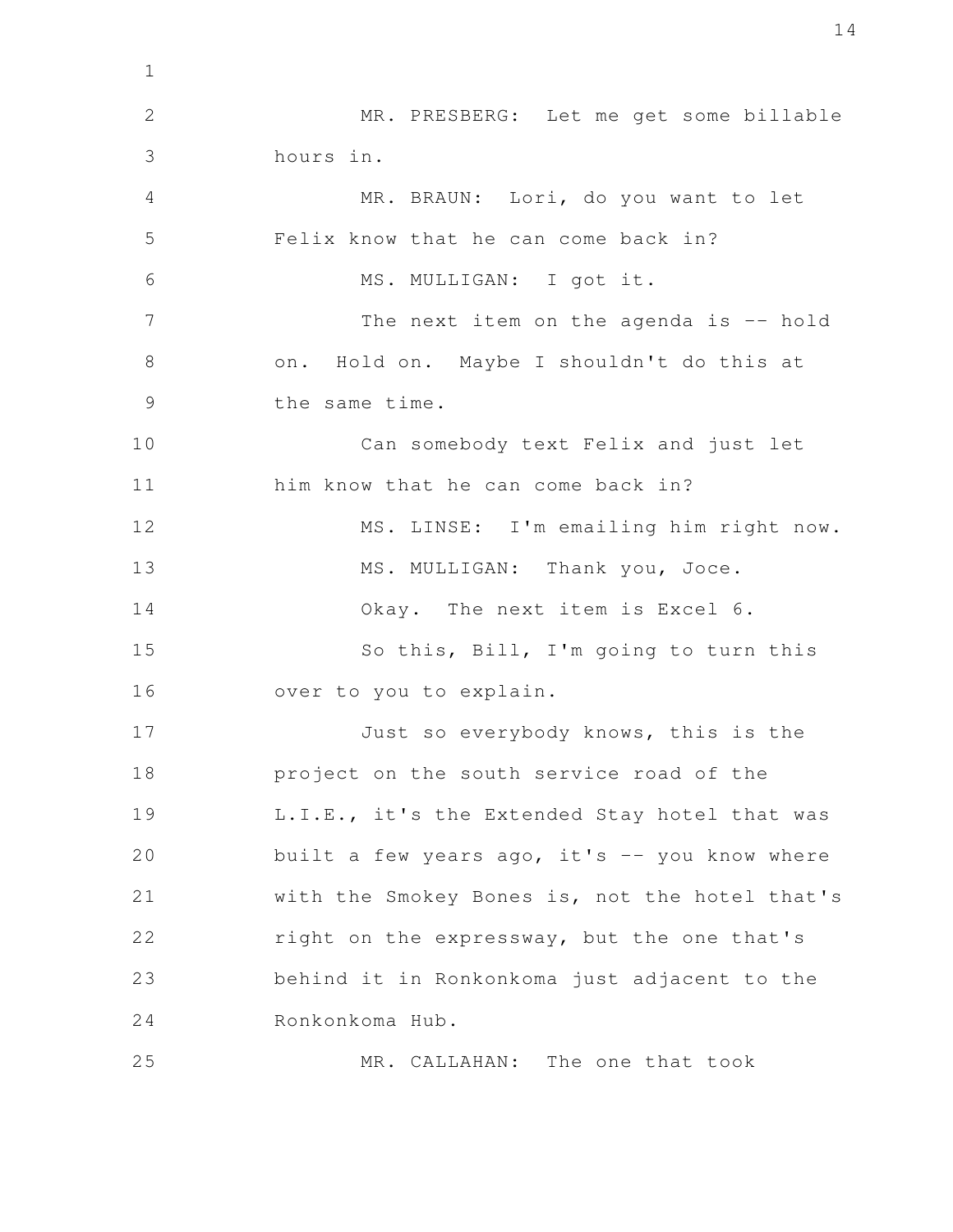forever to build? MR. BRAUN: Correct. This is Lee Browning's project. MS. MULLIGAN: Yes, right, but we never built it and now it's Excel 6, so they came to us with a request and I'm going to ask Bill to explain. (Felix Grucci rejoined the meeting.) MR. WEIR: So you've got to go back more than 15 years ago. So where -- there's the two hotels, the two restaurants, there was the Marriott, Courtyard by Marriott and then the Extended Stay. All of those properties were on one single lot because the Suffolk County Department of Health would not let them subdivide the property for the sewer connection, it was just -- it was a decision that was arbitrary and capricious, there was no rationale for it, but that's Suffolk County Department of Health. When we did the original financing, we did the two hotels, two restaurants and the Courtyard by Marriott and when it was one 2 3 4 5 6 7 8 9 10 11 12 13 14 15 16 17 18 19 20 21 22 23 24 25

1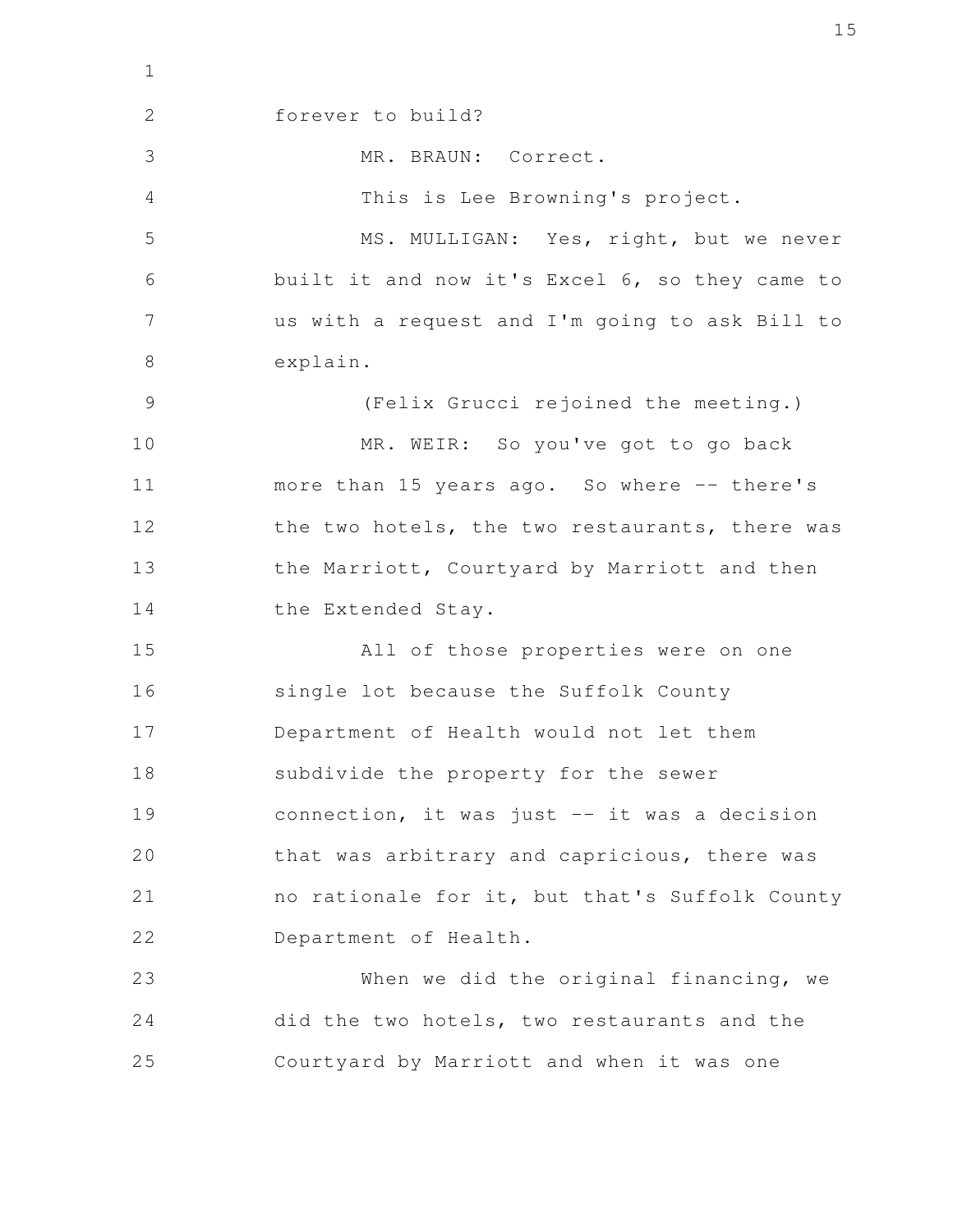construction mortgage that was put on the entire lot that paid the two hotels -- excuse me, the two restaurants and the hotel. 2 3 4

1

That mortgage, because it covered the vacant lot where the second hotel was going to go, prevented Lee Browning from ever building the second hotel because the first bank wouldn't finance it and any bank that came in afterwards would have had a second mortgage on it with their financing, so it really stymied his development there. 5 6 7 8 9 10 11 12

When he sold the property, they eventually paid off, you know, Excel paid off the existing mortgage, so they were able to put a mortgage on the lot for the new hotel that it built. 13 14 15 16 17

Now, 15 years later, almost 20 years later, Suffolk County Department of Health said you know, we shouldn't have all, you know, two hotels and two restaurants all on one lot for the sewer, we want you to do condos to break it up so that there's separate lots for each user, you know, it's only taken them this many years, so that's basically what 18 19 20 21 22 23 24 25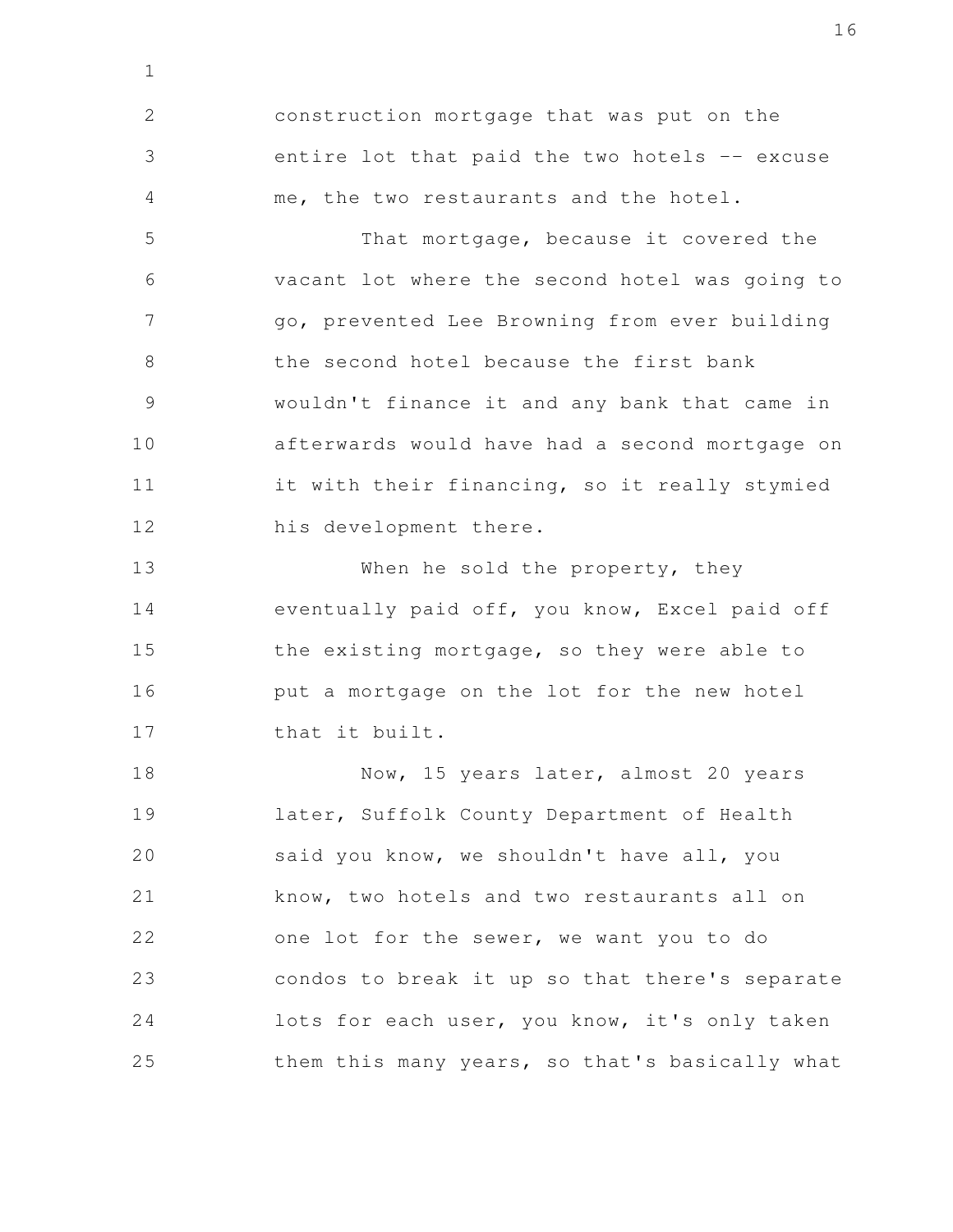they're doing here. They're dividing up - they're still not doing a subdivision because they won't allow that, but there's going to be a commercial condo unit for each restaurant, the hotel and each hotels and that's basically what it is. We're not changing any of the PILOT's or anything like that other than you'll have to just do amendments of legal descriptions for the new hotel. 2 3 4 5 6 7 8 9 10

1

Everything else, the restaurants were never in the PILOT and the Courtyard by Marriott's out of the PILOT, so it's really cleanup with the condos for, you know, real property purposes and you know, had the County let us do this in the beginning, it would have made life so much easier for everybody, so that's basically in a nutshell what we're doing here. 11 12 13 14 15 16 17 18 19

MR. BRAUN: Bill, is this similar to what you had to do with Quality King a number of years ago? 20 21 22

MR. WEIR: Yeah. Well, Quality King was to carve out the . . . the sewer treatment plant, when that got built, they never -- that 23 24 25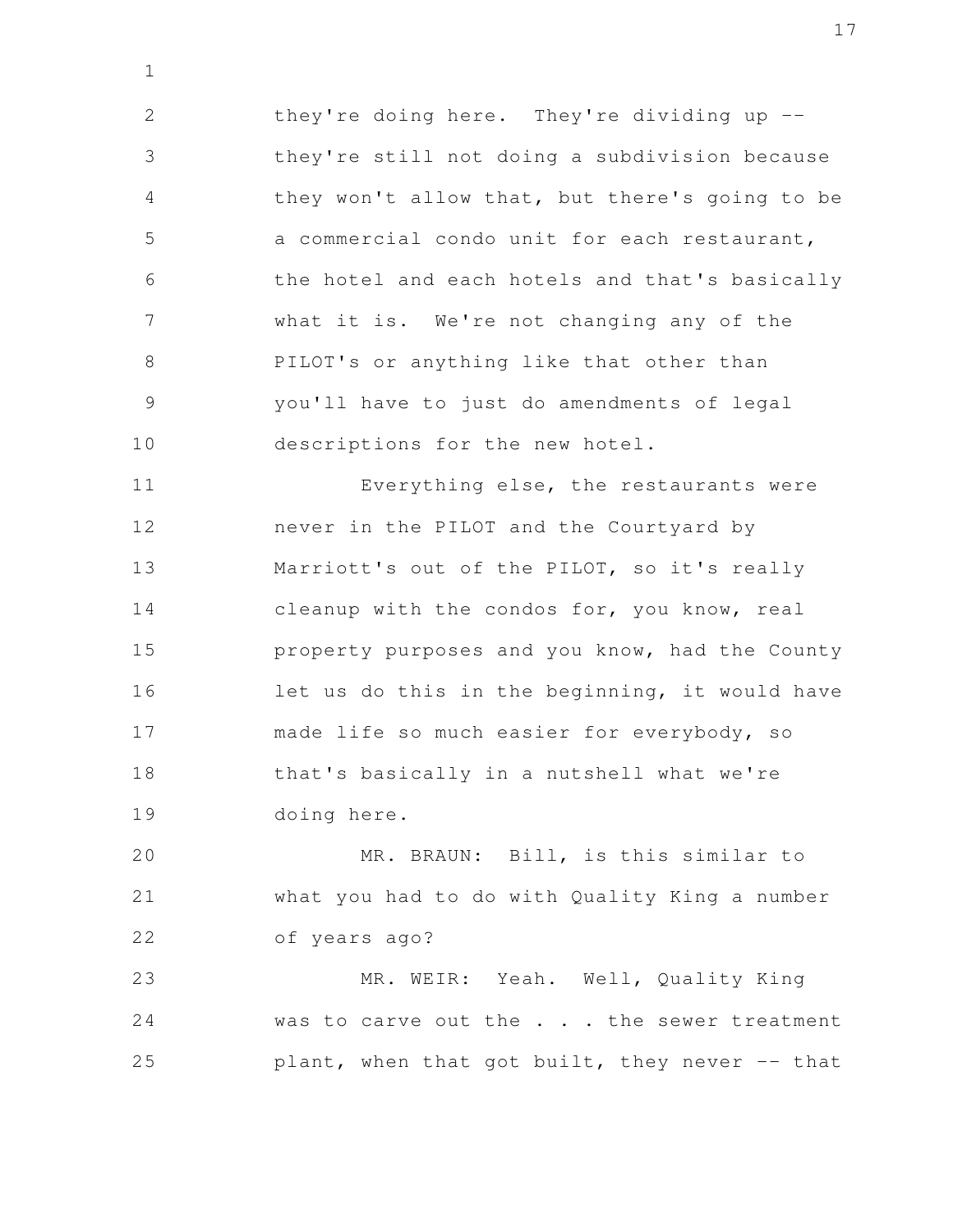was supposed to have gone to a separate lot just for the plant, itself, you know. This is similar to what, you know, some other projects that I've worked on where we had one lot we couldn't divide and we put it into condos and it works pretty well. It may also be a solution for another one of our projects that they're looking to do a subdivision but they can't, so it's a pretty good work-around for not being able to do subdivisions for unrelated reasons. MR. BRAUN: And any of your fees incurred for this get picked up by Excel, correct? MR. WEIR: Correct and your fees, the IDA's fees. MR. BRAUN: So we need a resolution for that effect. MS. SCHEIDT: So moved. MS. MULLIGAN: Thank you, Ann-Marie. MR. BRAUN: Second? MS. SCHEIDT: Only 15 years too late. MR. WEIR: Yeah. Ironically I have another one with 2 3 4 5 6 7 8 9 10 11 12 13 14 15 16 17 18 19 20 21 22 23 24 25

1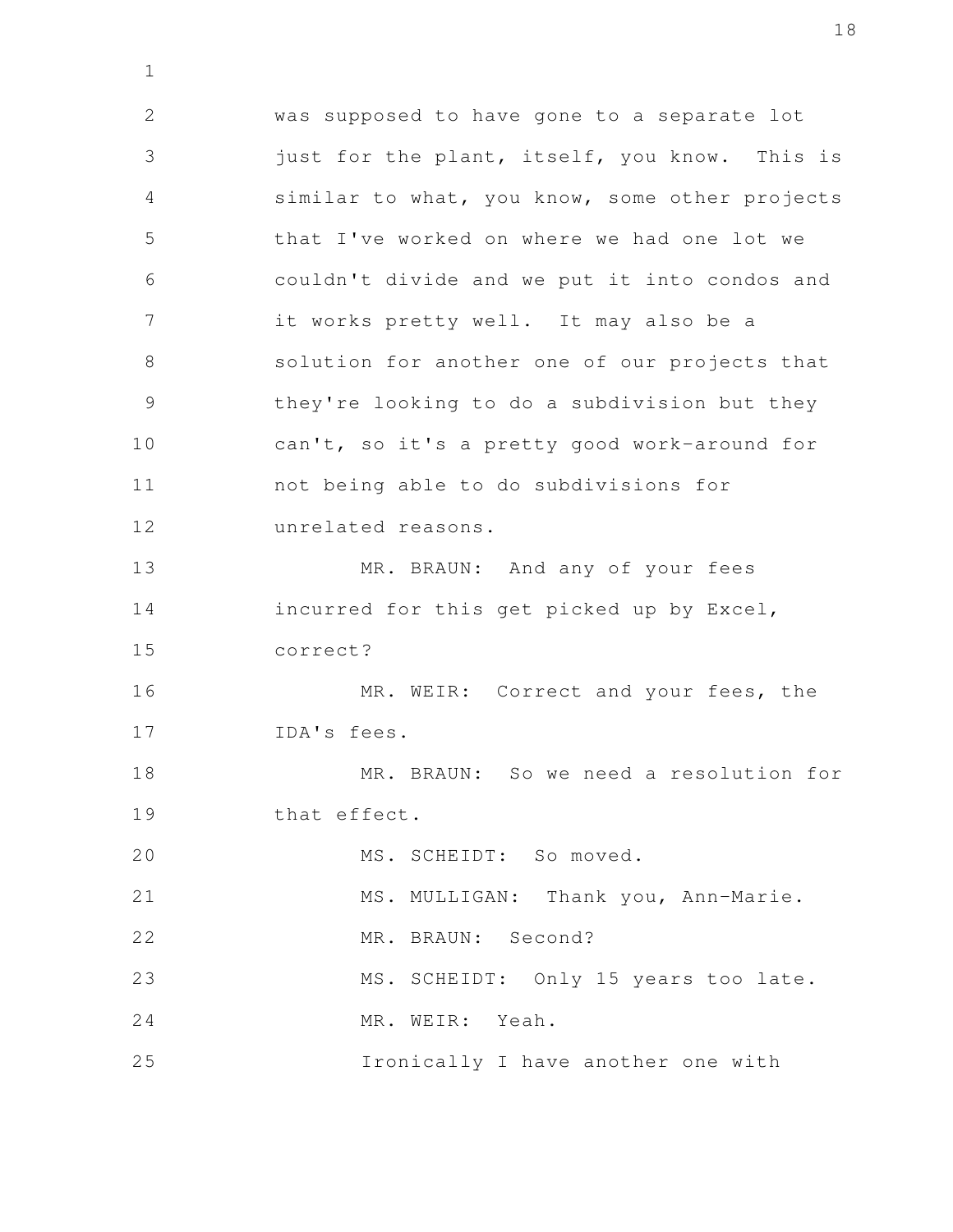Suffolk County Department of Health where they're requiring the subdivisions. You literally can't make this stuff up. MR. BRAUN: Is there a second to Ann-Marie's motion? MS. PAPROCKY: Second. MR. BRAUN: Thank you. On the vote, Mr. Callahan? MR. CALLAHAN: Yes. MR. BRAUN: Mr. Grucci? MR. GRUCCI: Yes. MR. BRAUN: Ms. Paprocky? MS. PAPROCKY: Yes. MR. BRAUN: Mr. Pollakusky? MR. POLLAKUSKY: Yes. MR. BRAUN: Ms. Scheidt? MS. SCHEIDT: Yes. MR. BRAUN: Mr. Trotta? MR. TROTTA: Yes. MR. BRAUN: Mr. Braun votes yes. That motion carries as well. MS. MULLIGAN: Thank you. The next item on the agenda is a resolution for Parthenon/Acropolis/15 1 2 3 4 5 6 7 8 9 10 11 12 13 14 15 16 17 18 19 20 21 22 23 24 25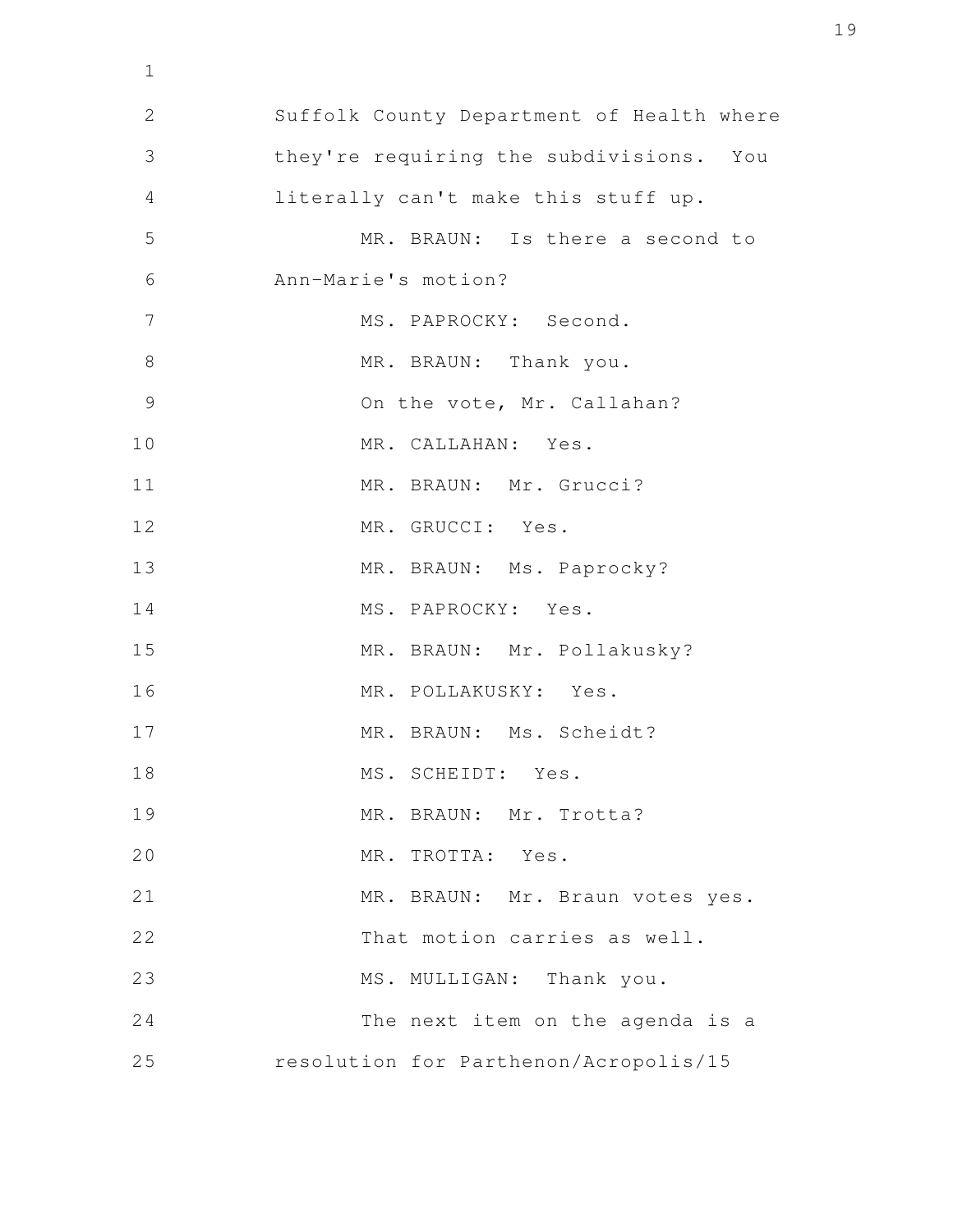2

| Commercial. |  |  |
|-------------|--|--|
|             |  |  |

We  $-$  to remind everybody, this is a  $$ this was an adaptive reuse project that we did last year and they are in the new facility as you'll see, there's -- in your packets there was an email included. They're in the new facility, but they realize that they have a little more work to do, so they've asked if we would extend their completion date. You know, I'm not so sure that we need to extend their full-time equivalent because they are physically in the facility, but they have asked for additional sales tax exemption. Howard, did I miss anything? MR. GROSS: No. They just want to increase the sales tax by \$5,000 from 20,000 to 25,000. MS. MULLIGAN: And extend the completion date to November 30th of 2022. MR. GROSS: Correct, yeah. MR. BRAUN: May I have a motion? MR. CALLAHAN: So moved. MR. BRAUN: Thank you, Marty. Second? 3 4 5 6 7 8 9 10 11 12 13 14 15 16 17 18 19 20 21 22 23 24 25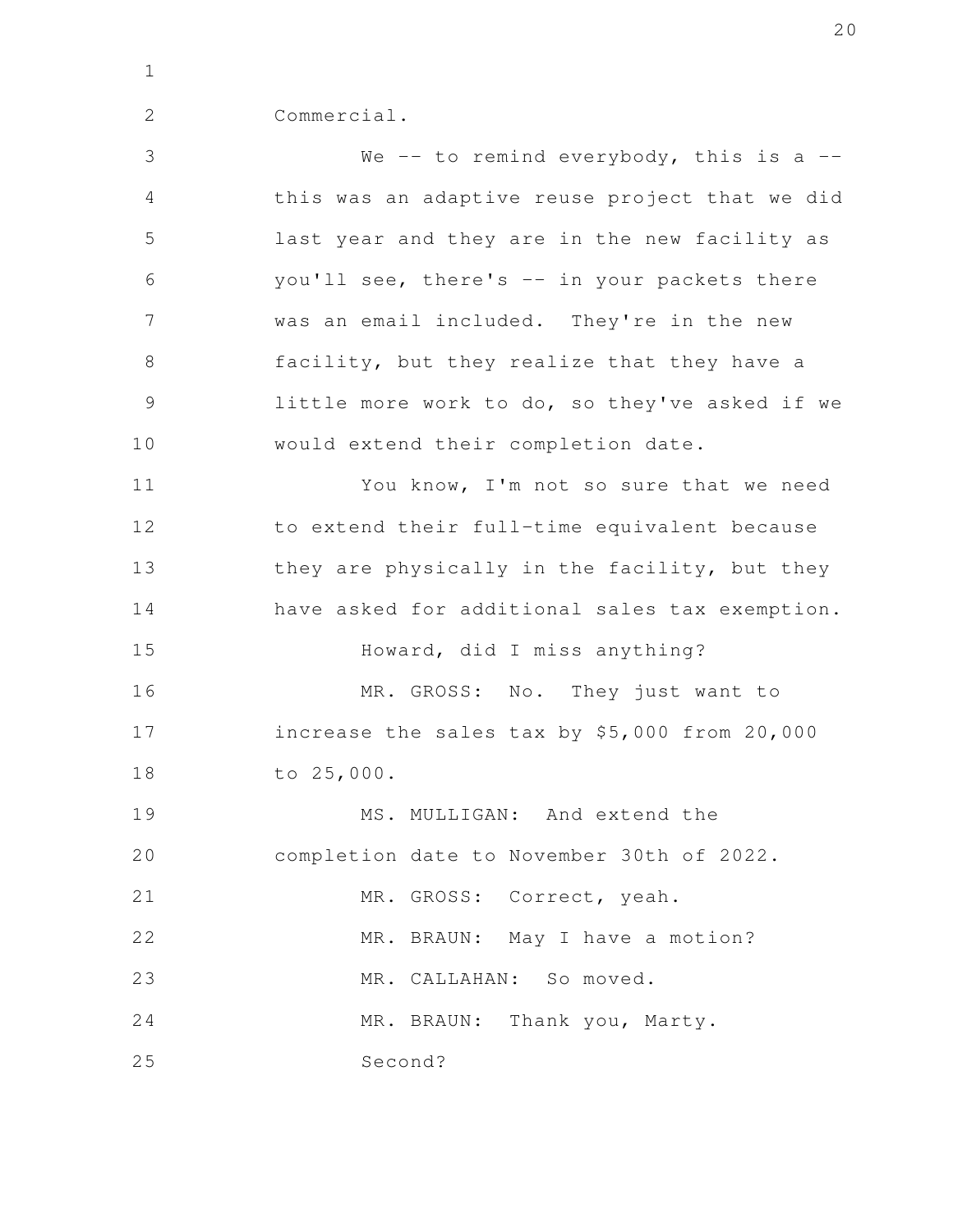| $\mathbf 1$    |                                         |
|----------------|-----------------------------------------|
| $\overline{2}$ | MR. TROTTA: Second.                     |
| 3              | MS. MULLIGAN: Frank Trotta?             |
| $\overline{4}$ | MR. TROTTA: I'm sorry, yes.             |
| 5              | MS. MULLIGAN: Thank you.                |
| 6              | MR. BRAUN: Any questions on the         |
| $\overline{7}$ | motion?                                 |
| $\,8\,$        | (No response.)                          |
| $\mathcal{G}$  | MR. BRAUN: Hearing none, Mr. Callahan?  |
| 10             | MR. CALLAHAN: Yes.                      |
| 11             | MR. BRAUN: Mr. Grucci?                  |
| 12             | MR. GRUCCI: Yes.                        |
| 13             | MR. BRAUN: Ms. Paprocky?                |
| 14             | MS. PAPROCKY: Yes.                      |
| 15             | MR. BRAUN: Mr. Pollakusky?              |
| 16             | MR. POLLAKUSKY: Yes.                    |
| 17             | MR. BRAUN: Ms. Scheidt?                 |
| 18             | MS. SCHEIDT: Yes.                       |
| 19             | MR. BRAUN: Mr. Trotta.                  |
| 20             | MR. TROTTA: Yes.                        |
| 21             | MR. BRAUN: Mr. Braun votes yes.         |
| 22             | That motion carries.                    |
| 23             | MS. MULLIGAN: Thank you everyone.       |
| 24             | I have two other items that I think are |
| 25             | going to need resolutions.              |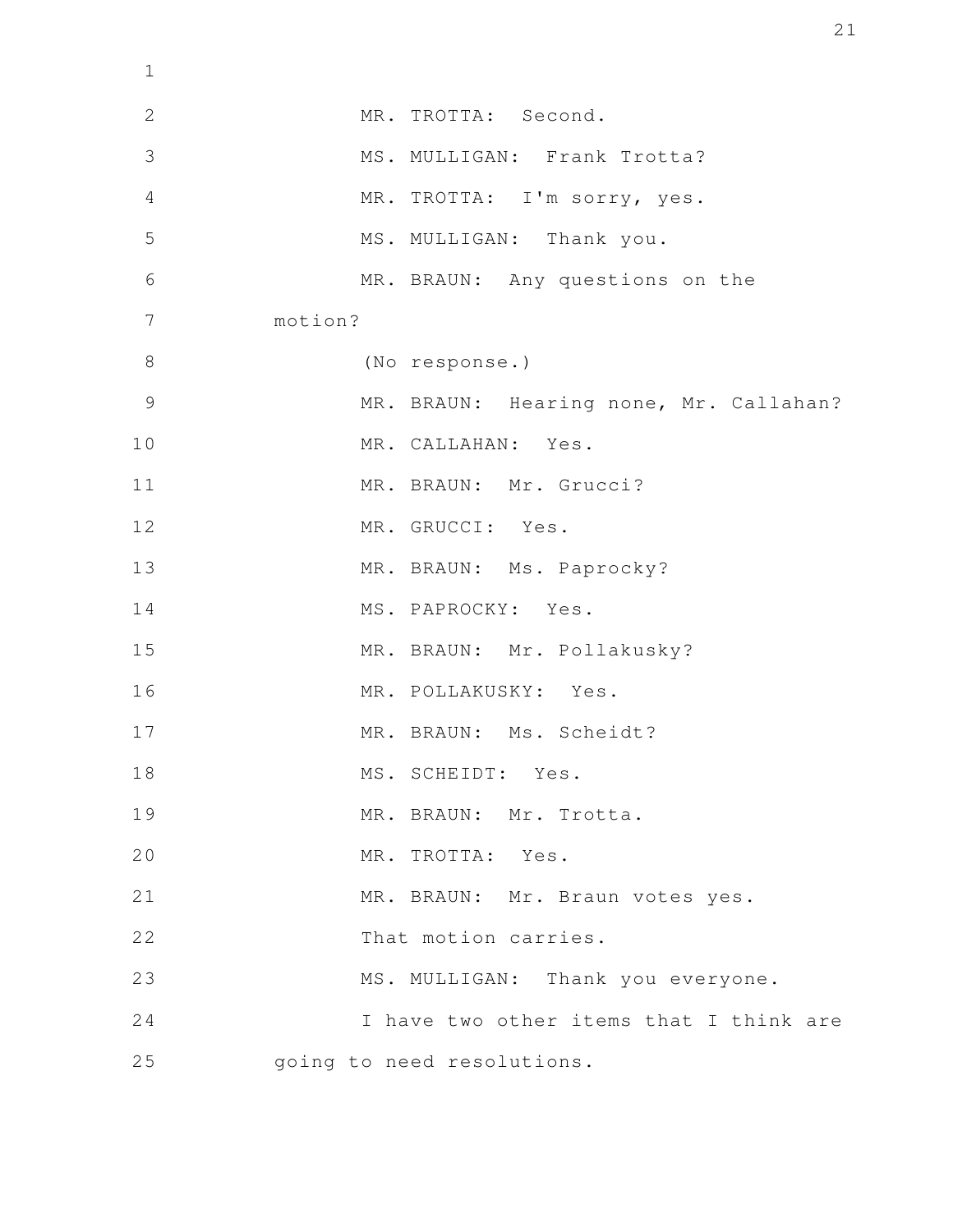The first one is a request we received from 14 Glover and to remind everybody, that is the Long Island Community Hospital facility on -- the former Foley center, so the request that we have is to extend their completion date and also -- MR. BRAUN: Do you think I should --MS. MULLIGAN: And actually you know what, you're right. Fred, Felix, you should recuse as well. MR. GRUCCI: Okay. I'm going to do the same. MS. MULLIGAN: Okay. Thank you, Felix. (Fred Braun and Felix Grucci left the meeting.) MS. MULLIGAN: Ann-Marie, did you have a question? MS. SCHEIDT: No, I was just waving good-bye to Felix. MS. MULLIGAN: So just for the record, both Felix and Fred have left the meeting. So we got a request to extend their completion date and also to -- we should also at the same time extend their full-time -- 2 3 4 5 6 7 8 9 10 11 12 13 14 15 16 17 18 19 20 21 22 23 24 25

1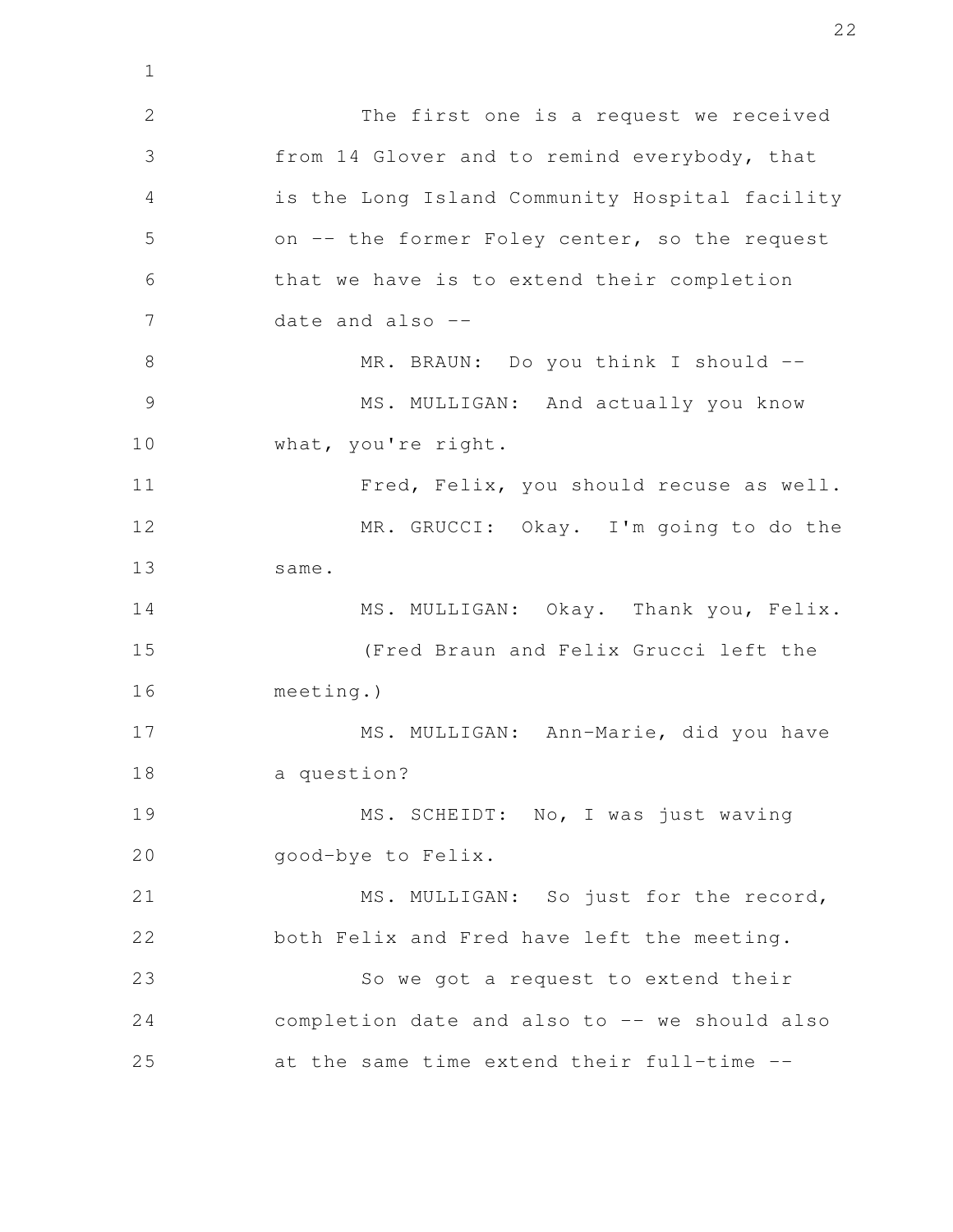their job creation numbers, their FTE requirement. Howard, did you have anything that you wanted to add? MR. GROSS: No. I don't know if anybody read the letter from their illustrious counsel. MS. MULLIGAN: Who happens to be on the call, so if you have any questions for their counsel, Mr. Weir, he's here as well. MR. TROTTA: It's basically changing it to reflect NYU Langone; is that correct? MR. WEIR: Yeah. MR. GROSS: And to give them additional time so they can determine what is best, how to proceed in the future and we've accommodated them before in this area because it's a unique circumstance. MR. TROTTA: Yeah, so it's the same, yeah. MR. WEIR: As in -- this is NYU Langone's first foray into the Long Island market and you know, they're trying to  $-$ - they need to do a thorough review of the health 1 2 3 4 5 6 7 8 9 10 11 12 13 14 15 16 17 18 19 20 21 22 23 24 25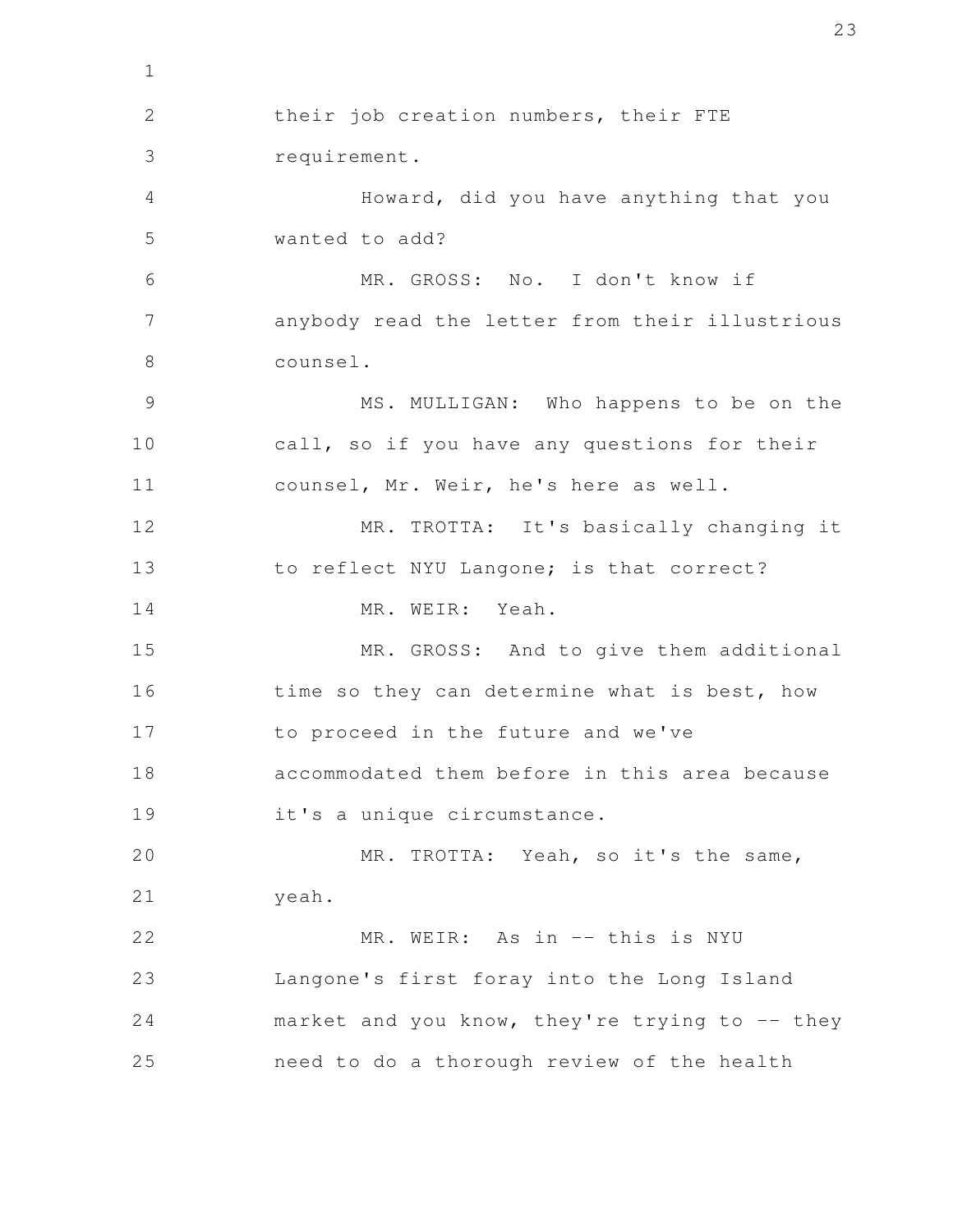care needs in the Brookhaven community and what's needed. There's not a lot of space left on that, the hospital campus, itself, for any more  $--$  you know, there's  $--$  doing some additions right now, expansion of the emergency department, but, you know, there's just not a lot of space there and every -- you know, just going back as you recall, Brookhaven Memorial Hospital, now known as Long Island Community Hospital, was the last of the independents on Long Island and so as NYU Langone is coming into an area that's kind of dominated primarily by Northwell, Catholic Health Services and SUNY Stony Brook, they're trying to understand the overall need and if they need places to expand services, 14 Glover would be the most reasonable place and advantageous place to do it because it's already owned by the hospital, but that's  $$ and the merger's not complete, so nothing can really happen until the merger's complete. 2 3 4 5 6 7 8 9 10 11 12 13 14 15 16 17 18 19 20 21 22

1

There was an affiliation that was going to happen with SUNY Stony Brook which kind of put this on hold, plus COVID had put this on 23 24 25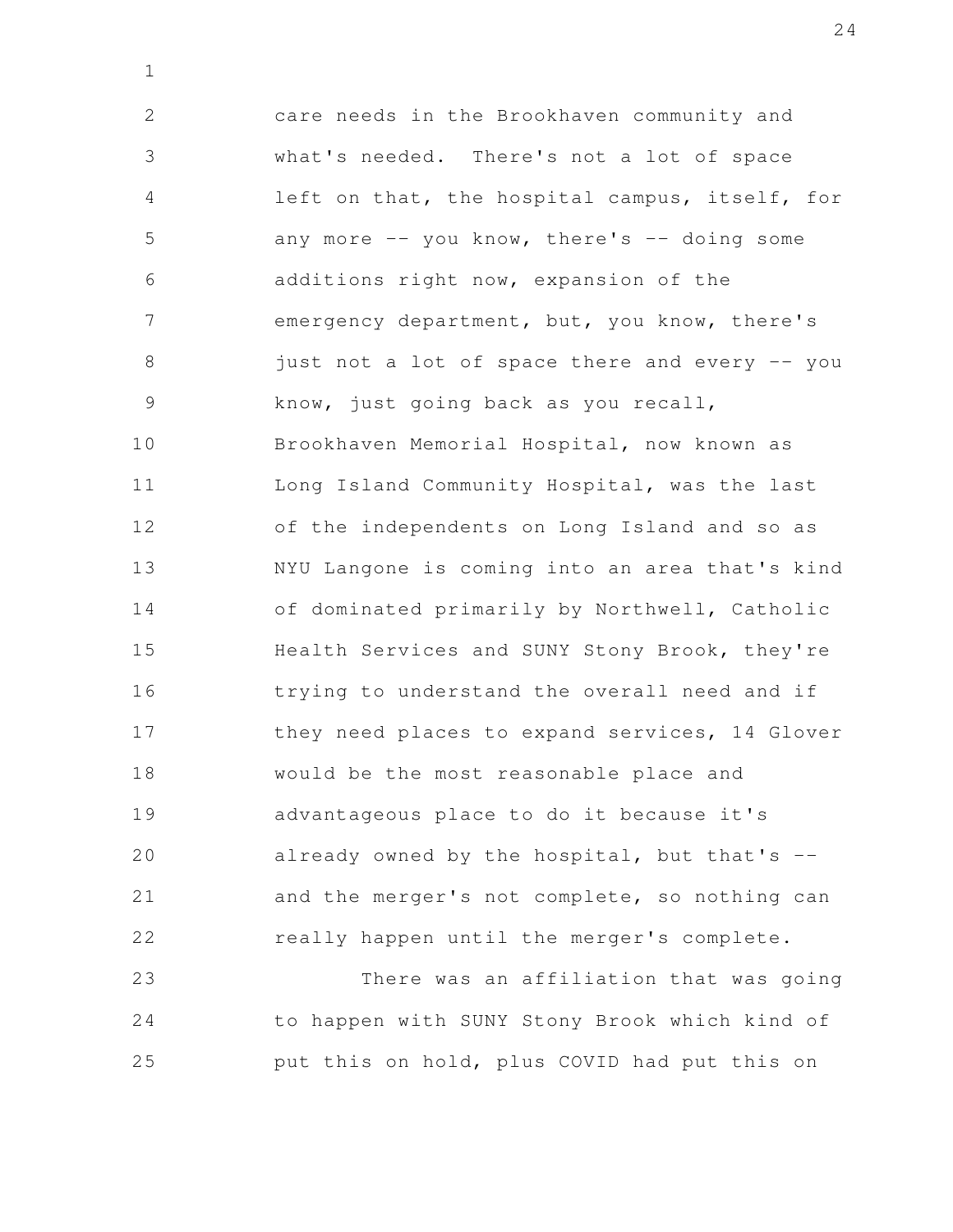hold, so it's just been a little bit of a delayed -- you know, for things out of the control of the hospital and you know, 14 Glover is actually a sister corporation to the hospital, 14 Glover, both of them went up to Brookhaven Health Care Services Corporation as their parents at the time and so they're still committed to it, it's just for reasons beyond the administration of the hospital, they haven't been able to get this thing to where they would hope to be, but we are hoping by the end of 2024 it will be fully built up, staffed and providing services for the Brookhaven community. MS. SCHEIDT: This is not for the minutes, but this whole thing demonstrates once again -- MS. MULLIGAN: Ann-Marie, we are being recorded. MS. SCHEIDT: I didn't say that then. I just would observe to Mr. Weir that I think this is Langone's first foray into Suffolk County, they already have an 2 3 4 5 6 7 8 9 10 11 12 13 14 15 16 17 18 19 20 21 22 23 24

1

affiliation with Winthrop Hospital in Nassau 25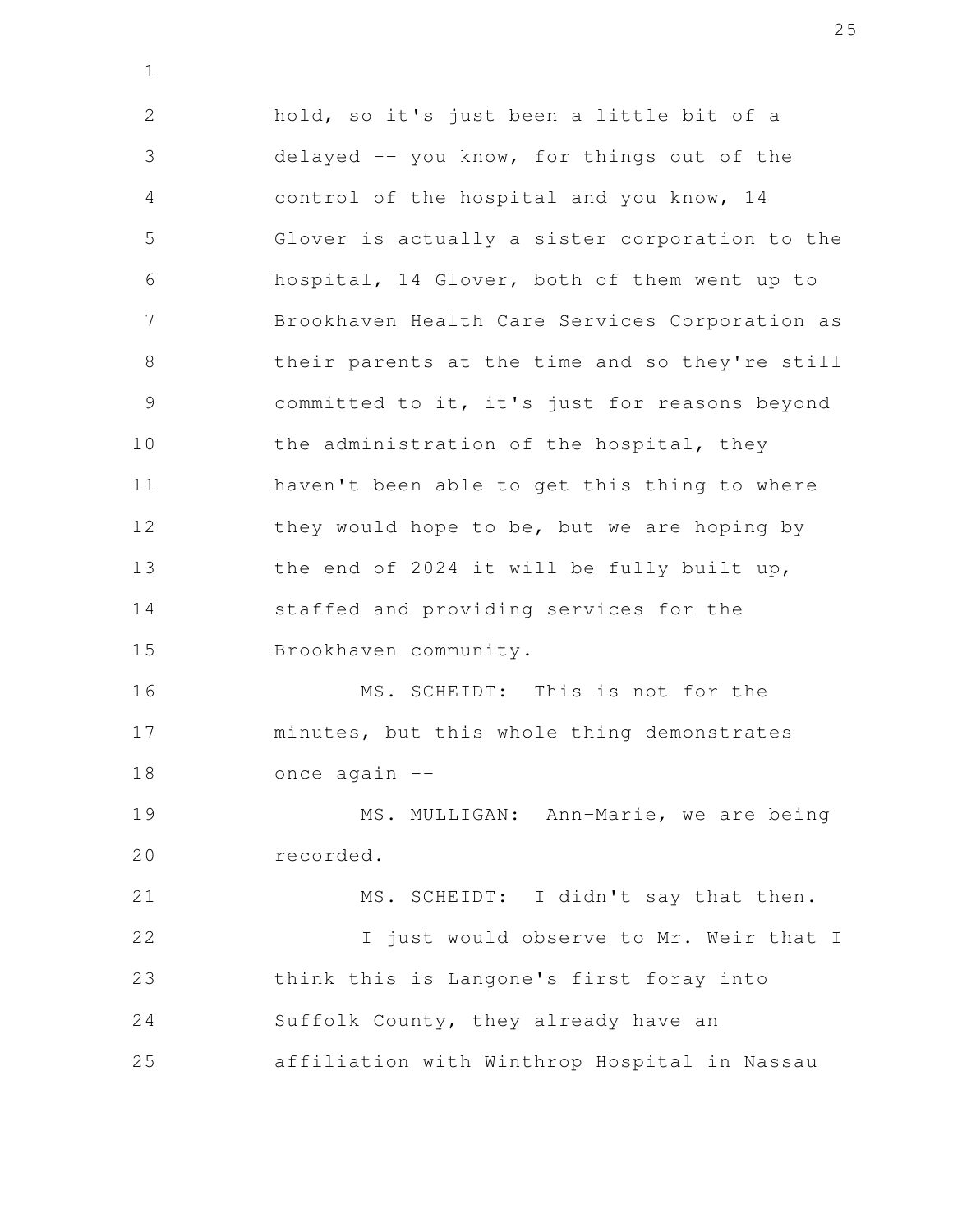| $\mathbf 1$   |                                     |
|---------------|-------------------------------------|
| $\mathbf{2}$  | County.                             |
| 3             | MR. WEIR: You're correct. I meant   |
| 4             | Suffolk.                            |
| 5             | MS. MULLIGAN: Thank you, Ann-Marie. |
| 6             | Did anyone have any questions?      |
| 7             | (No response.)                      |
| 8             | MS. MULLIGAN: Okay.                 |
| $\mathcal{G}$ | Do we have a motion?                |
| 10            | MR. POLLAKUSKY: So moved.           |
| 11            | MS. MULLIGAN: Thank you, Gary.      |
| 12            | Second?                             |
| 13            | MS. PAPROCKY: Second.               |
| 14            | MS. MULLIGAN: Thank you, Lenore.    |
| 15            | So then on the vote, Ms. Paprocky?  |
| 16            | MS. PAPROCKY: Yes.                  |
| 17            | MS. MULLIGAN: Mr. Trotta?           |
| 18            | MR. TROTTA: Yes.                    |
| 19            | MS. MULLIGAN: Ms. Scheidt?          |
| 20            | MS. SCHEIDT:<br>Yes.                |
| 21            | MS. MULLIGAN: Mr. Callahan?         |
| 22            | MR. CALLAHAN: Yes.                  |
| 23            | MS. MULLIGAN: Mr. Pollakusky?       |
| 24            | MR. POLLAKUSKY: Yes.                |
| 25            | MS. MULLIGAN: Okay. It passes.      |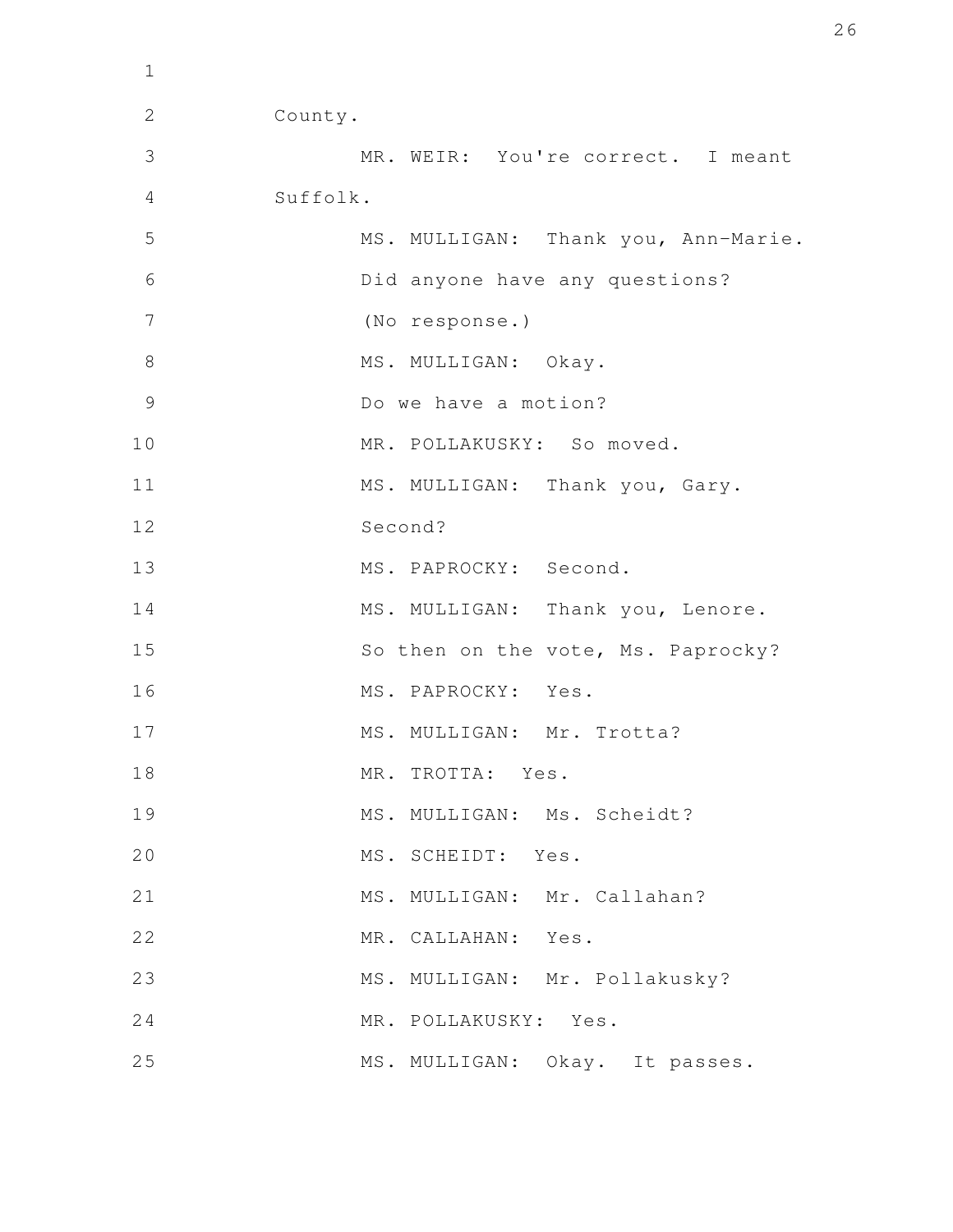| $\mathbf 1$    |                                                |
|----------------|------------------------------------------------|
| $\mathbf{2}$   | Fred, you can come back in.                    |
| 3              | I just sent Felix a text, but, Joce,           |
| 4              | will you email him as well?                    |
| 5              | MS. LINSE: I just did.                         |
| 6              | MS. MULLIGAN: Thank you.                       |
| 7              | (Fred Braun rejoined the meeting.)             |
| 8              | MS. MULLIGAN: Okay.                            |
| $\overline{9}$ | The next item on the agenda is the             |
| 10             | remote options legislation.                    |
| 11             | As we discussed in the LDC -- thank            |
| 12             | you, Felix.                                    |
| 13             | (Felix Grucci rejoined the meeting.)           |
| 14             | MS. MULLIGAN: As we discussed in the           |
| 15             | LDC, in the budget process they passed         |
| 16             | legislation that allows us to have what        |
| 17             | they're calling hybrid meetings, so like I     |
| 18             | said before, as long as we have four -- a      |
| 19             | quorum of board members physically wherever we |
| 20             | posted the meeting, that gives other board     |
| 21             | members the option to participate              |
| 22             | electronically, but we need a resolution to    |
| 23             | allow that hybrid option, but there's also     |
| 24             | language in the law that allows us to have a   |
| 25             | 60-day grace period, which allows us to        |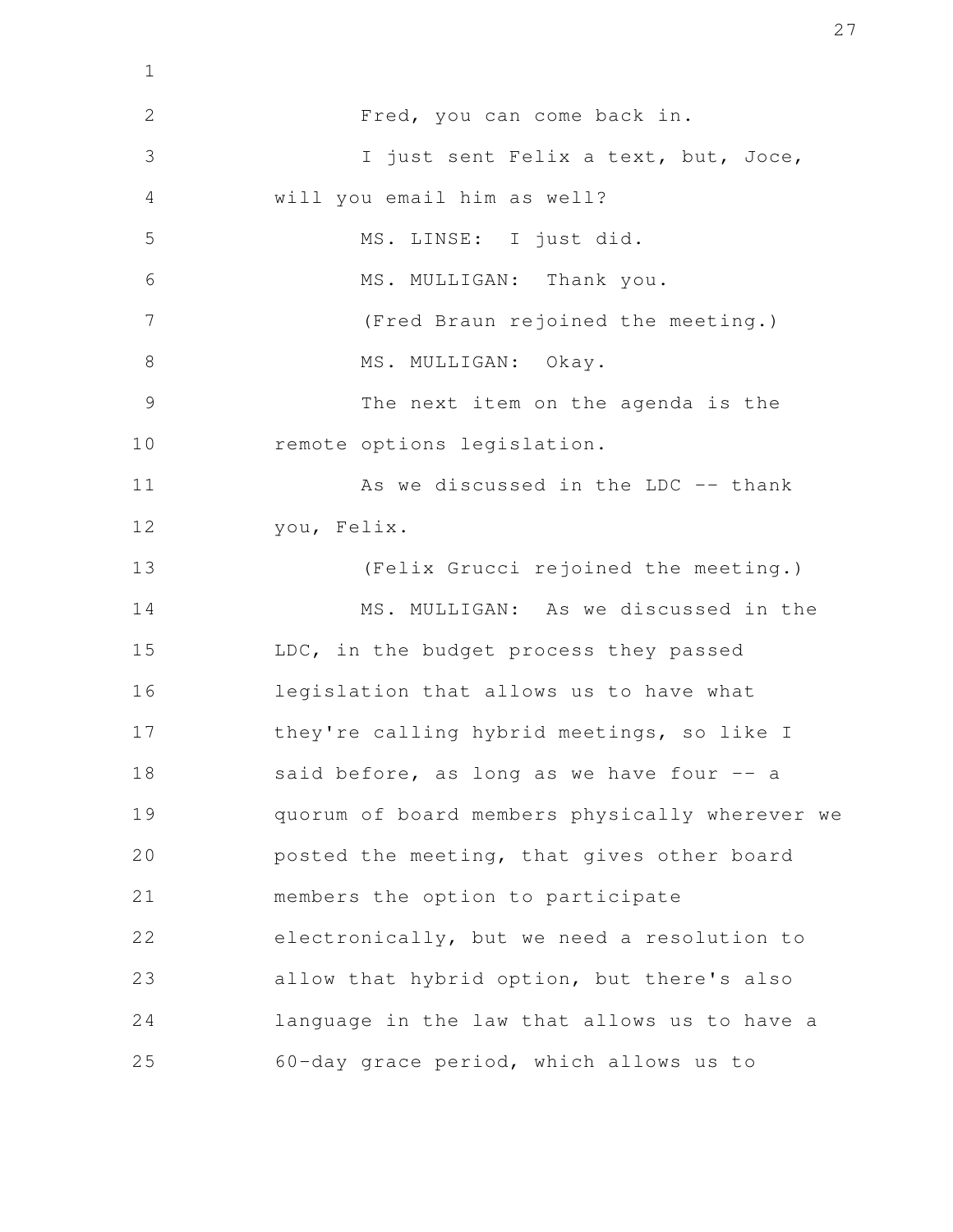continue to have meetings electronically 60 days from the date of the -- that the budget passed, so I'd like to suggest a resolution that we adopt the hybrid option as well as the 60-day grace period. MR. TROTTA: Motion. MS. MULLIGAN: Thank you, Frank. MR. BRAUN: Second? MR. POLLAKUSKY: Second. MS. MULLIGAN: Thank you, Gary. MR. BRAUN: Any questions? (No response.) MR. BRAUN: And I think the budget was passed last Friday if I'm not mistaken. MS. MULLIGAN: I heard it was over the weekend, but it was sometime last week; Friday, Saturday. MR. TROTTA: Yeah, I think it was signed over the weekend. MR. BRAUN: On the vote, Mr. Callahan? MR. CALLAHAN: Yes. MR. BRAUN: Mr. Grucci? MR. GRUCCI: Yes. MR. BRAUN: Ms. Paprocky? 2 3 4 5 6 7 8 9 10 11 12 13 14 15 16 17 18 19 20 21 22 23 24 25

1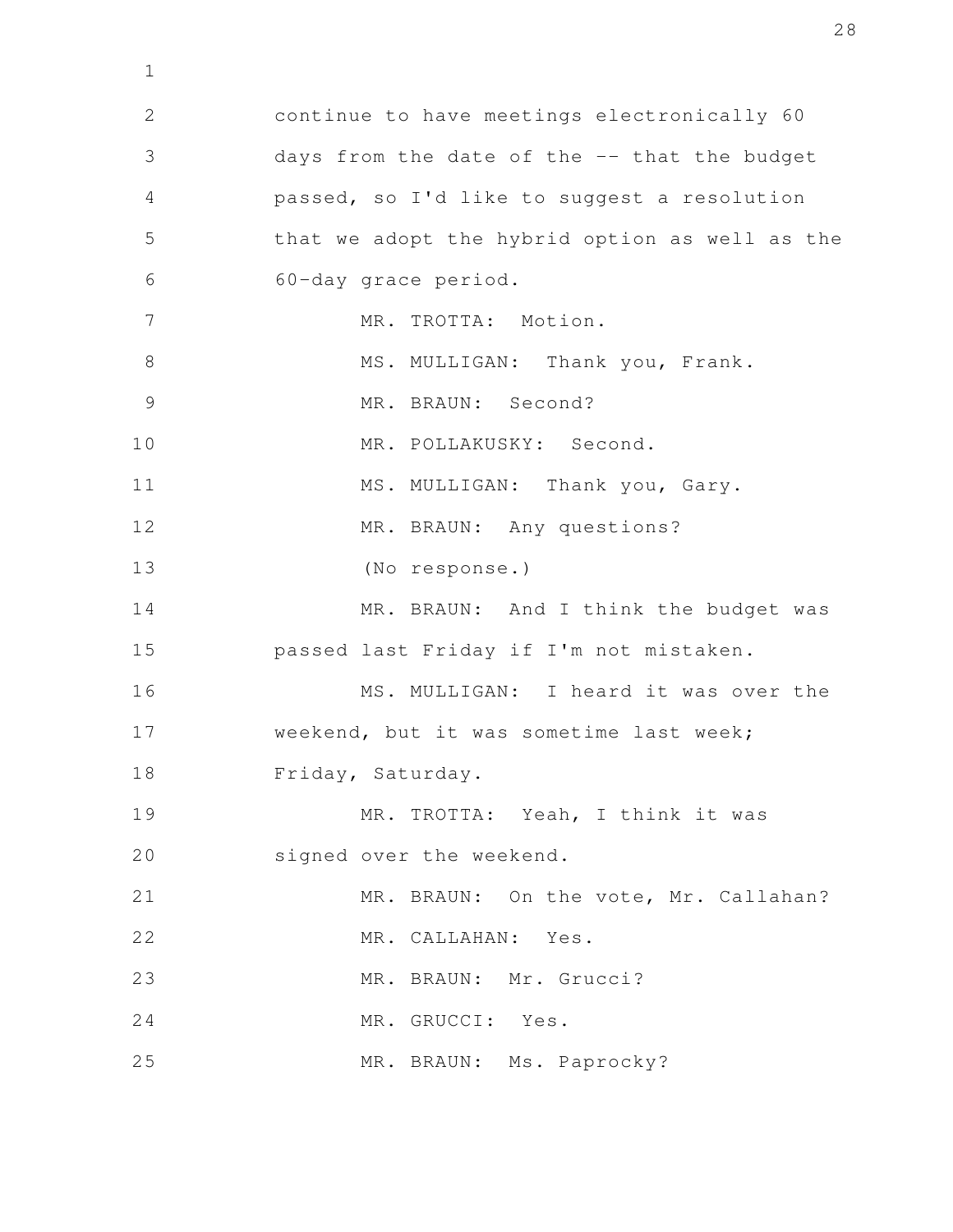| $\mathbf 1$     |                                              |
|-----------------|----------------------------------------------|
| $\mathbf{2}$    | MS. PAPROCKY: Yes.                           |
| 3               | MR. BRAUN: Mr. Pollakusky?                   |
| $\overline{4}$  | MR. POLLAKUSKY: Yes.                         |
| 5               | MR. BRAUN: Ms. Scheidt?                      |
| 6               | MS. SCHEIDT: Yes.                            |
| $7\phantom{.0}$ | MR. BRAUN: Mr. Trotta?                       |
| $8\,$           | MR. TROTTA: Yes.                             |
| 9               | MR. BRAUN: Mr. Braun votes yes.              |
| 10              | The motion carries. Thank you.               |
| 11              | MS. MULLIGAN: Thank you everyone.            |
| 12              | The next item on the agenda is the Ronk      |
| 13              | Hub public hearing.                          |
| 14              | We previously set the public hearing         |
| 15              | for May $18th$ --                            |
| 16              | MR. TROTTA: Excuse me, I would ask           |
| 17              | that I be recused from this vote, so I will. |
| 18              |                                              |
| 19              | MS. MULLIGAN: Yup. Thank you, Frank.         |
| 20              | Frank is recusing. We will bring you         |
| 21              | back in in a few minutes.                    |
| 22              | MR. TROTTA: Got you.                         |
| 23              | MS. MULLIGAN: Okay.                          |
| 24              | (Frank Trotta left the meeting.)             |
| 25              | MS. MULLIGAN:<br>Okay.                       |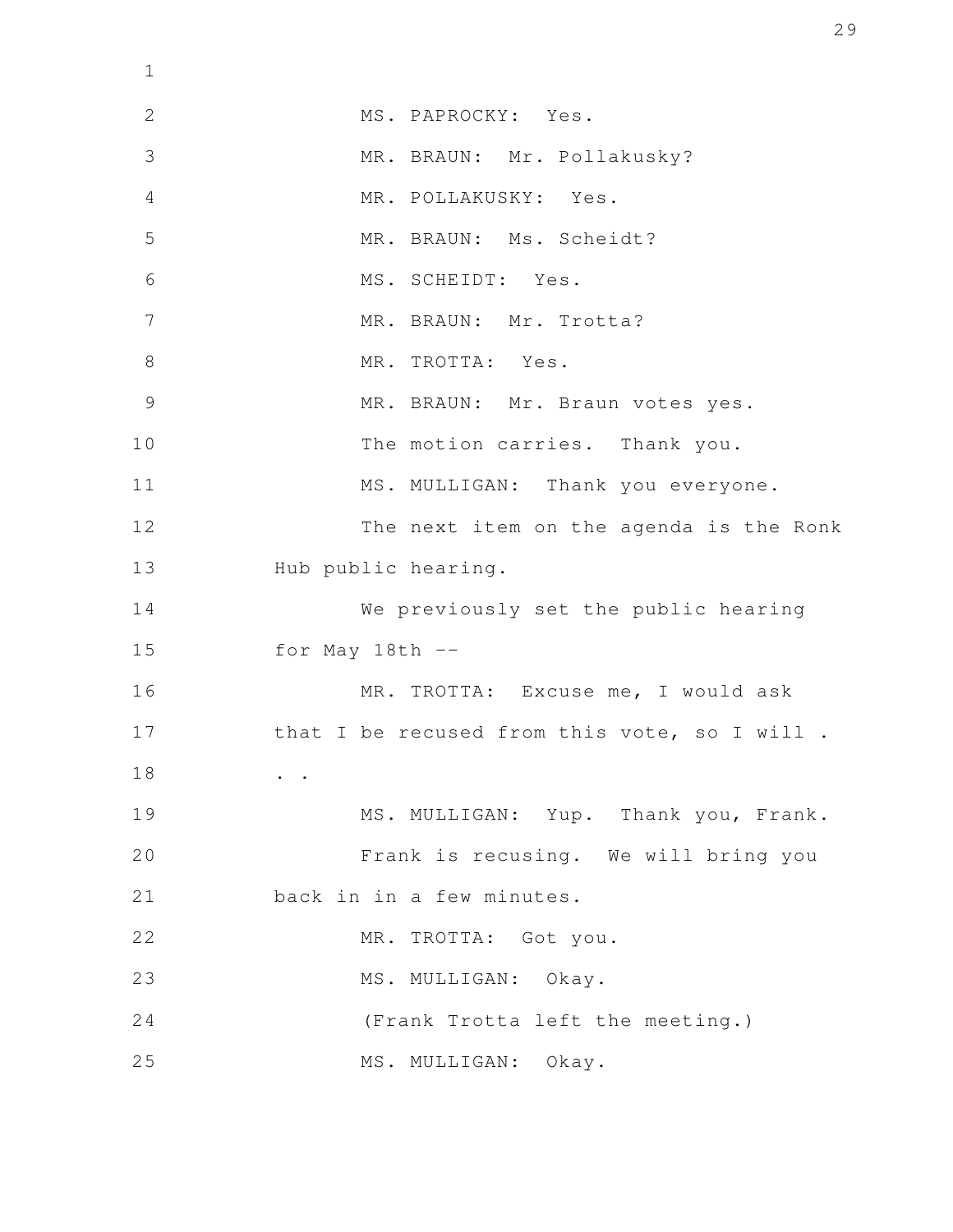So previously we voted to have the Ronk Hub public hearing on May 18th at 1:00 in person because at that time we weren't sure if the virtual option was going to get extended and since we just voted to have the option - to take that grace period option, this gives us the flexibility to have the May 18th meeting either virtually or in person or I'm sure we could still do -- we would have the option for a hybrid, so I just wanted to put it back to the membership to see if there's a preference of either in person or virtually - electronically. MS. SCHEIDT: I'd be grateful for electronic, but it's not -- I can do the other. MS. MULLIGAN: Okay. MR. POLLAKUSKY: I'm partial --MR. GRUCCI: I would prefer electronic. MR. BRAUN: I agree with you, Felix. I mean the one we did previously worked extremely well, it was coordinated very well by everyone and I think electronic is the way to go, unless somebody has a preference for 2 3 4 5 6 7 8 9 10 11 12 13 14 15 16 17 18 19 20 21 22 23 24 25

1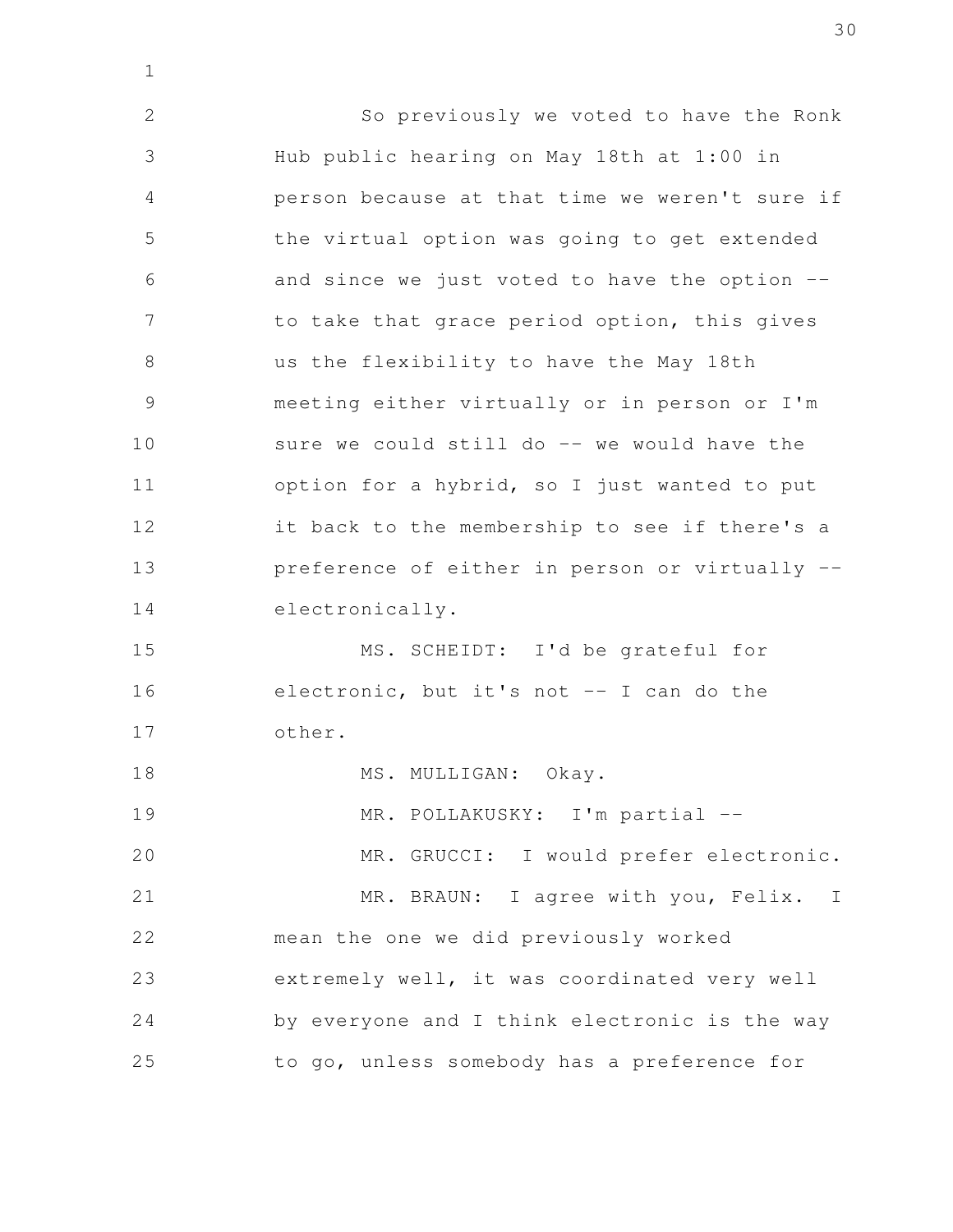something else. MR. CALLAHAN: No, electronic's fine. MS. PAPROCKY: Lisa, did I hear you correctly that it would be at 1:00 because originally I thought it was 3:30, which is why I couldn't make it? MS. MULLIGAN: It was originally at 3:30, but at our last meeting, there was some -- we had some conflicts. MS. PAPROCKY: Yes. MS. MULLIGAN: I mean you certainly were one of them, but we found out if we moved it to 1:00, which it's going to start at 1:00, but I think we're all going to have to be now on at like 12:30 just to make sure all the technology is running smoothly, but -- MS. PAPROCKY: How long do we anticipate it taking? MS. MULLIGAN: I -- honestly, our last hearing I was ready for it to be, you know, like we'd be here till -- MR. BRAUN: Midnight. MS. MULLIGAN: -- midnight. I even still have the snacks that Fred brought just 1 2 3 4 5 6 7 8 9 10 11 12 13 14 15 16 17 18 19 20 21 22 23 24 25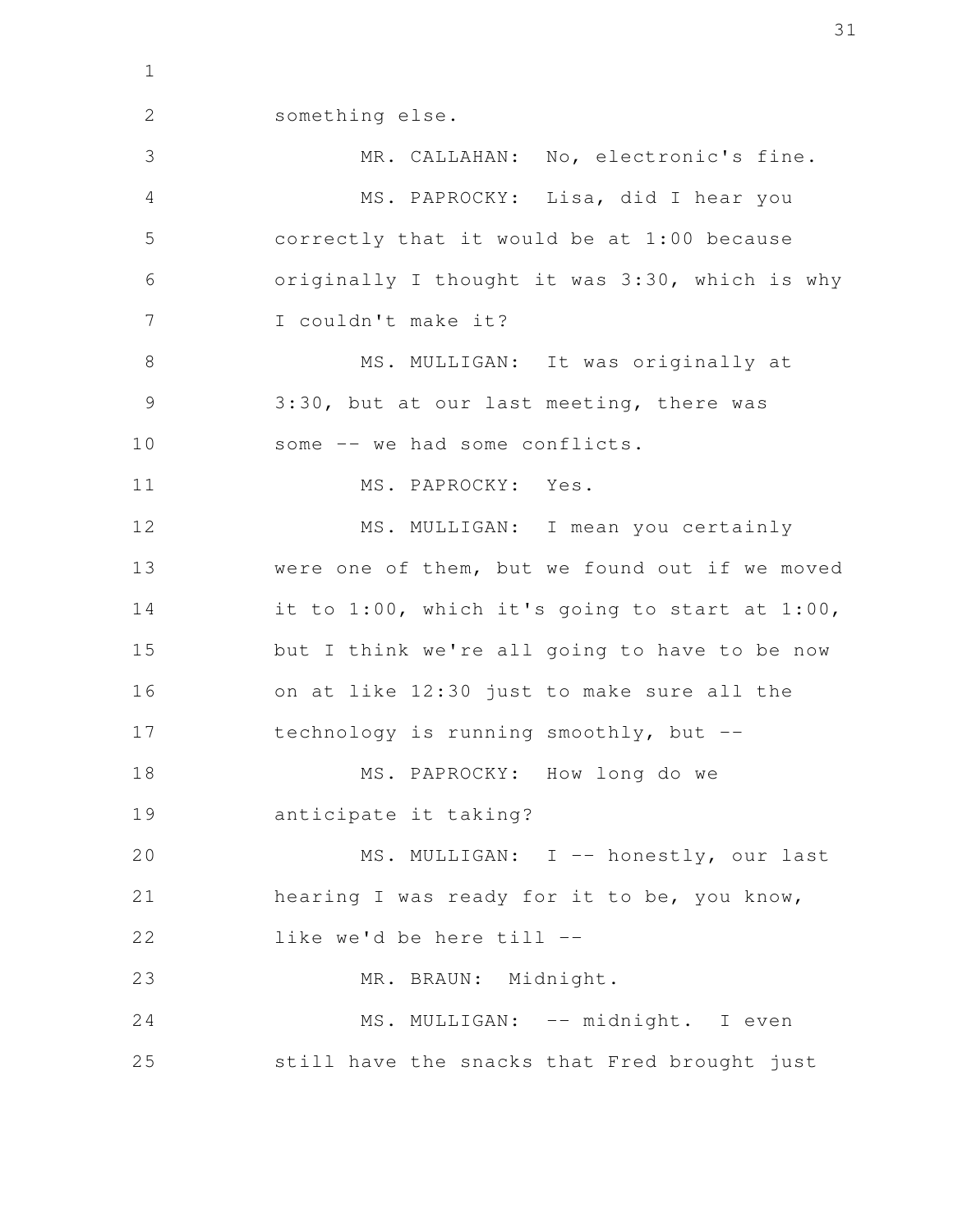in case we got hungry and we were done in two hours. MR. BRAUN: Two, two and a half hours, something like that. MS. MULLIGAN: Yeah, so it wasn't bad at all. So I don't expect it's going to be very long, but I can't really predict. MS. PAPROCKY: Okay. Well, I'm going to do my best. I mean I can't walk out in the middle of it, that would look bad. I have a previous engagement that I need to be probably by, I could push it to four, so that gives one to four, three hours I could give you. MR. BRAUN: We should be done by four and if you can't, you can't as long as we have a quorum remaining to be able to close the hearing. MS. PAPROCKY: I can leave. MS. MULLIGAN: Okay. Yeah. MS. PAPROCKY: I'll put it in my book then. MS. MULLIGAN: I suspect that we will be done by four, but, you know, knocking on 2 3 4 5 6 7 8 9 10 11 12 13 14 15 16 17 18 19 20 21 22 23 24 25

1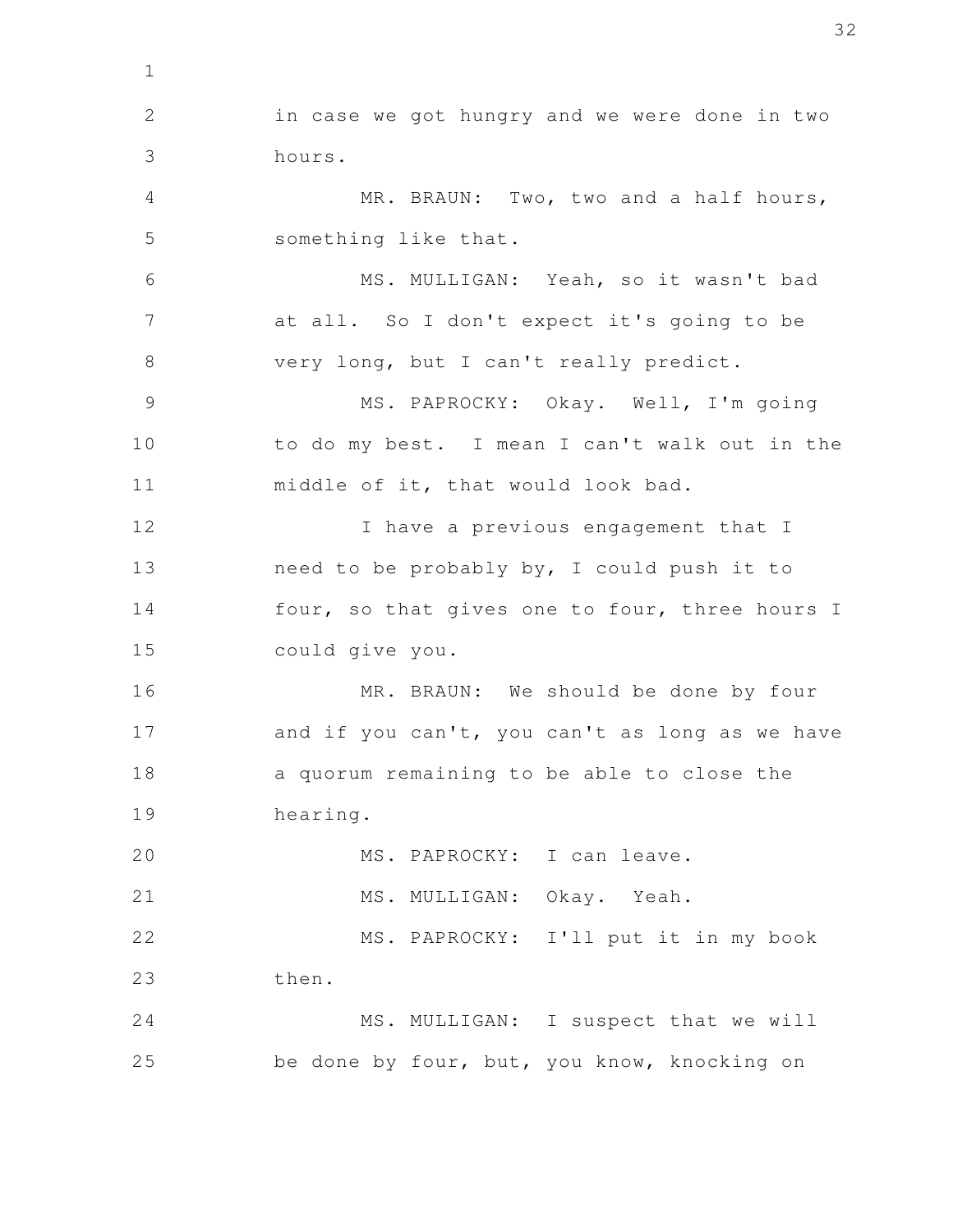wood, famous last words. I don't want to say for sure. MS. PAPROCKY: Okay. MR. BRAUN: Unless Annette feels differently, I think we have a consensus that we're going to do it virtually; if she thinks we need a resolution, we'll do it. Annette? MS. EADERESTO: Yes. Please do a resolution. MR. BRAUN: Okay. Somebody care to move it then? MS. PAPROCKY: So moved. MR. GRUCCI: I move the resolution. MR. BRAUN: Thank you. MS. PAPROCKY: Second it. MS. MULLIGAN: Thank you, Lenore. MS. PAPROCKY: On the vote then, Mr. Callahan? MR. CALLAHAN: Yes. MR. BRAUN: Mr. Grucci? MR. GRUCCI: Yes. MR. BRAUN: Ms. Paprocky? MS. PAPROCKY: Yes. 2 3 4 5 6 7 8 9 10 11 12 13 14 15 16 17 18 19 20 21 22 23 24 25

1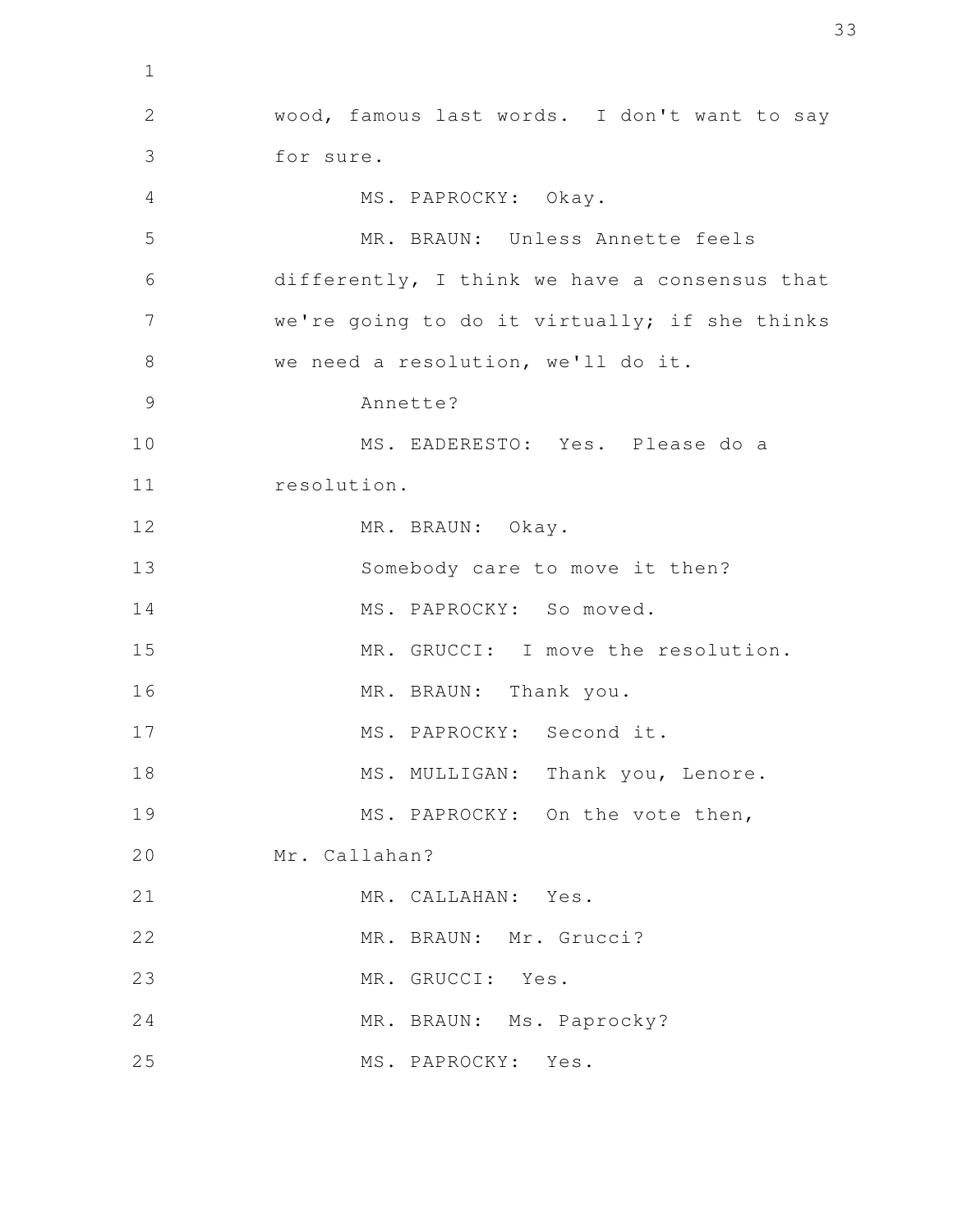| $\mathbf 1$    |                                                |
|----------------|------------------------------------------------|
| 2              | MR. BRAUN: Mr. Pollakusky?                     |
| 3              | MR. POLLAKUSKY: Yes.                           |
| 4              | MR. BRAUN: Ms. Scheidt?                        |
| 5              | MS. SCHEIDT: Yes.                              |
| 6              | MR. BRAUN: Mr. Trotta?                         |
| 7              | (No response.)                                 |
| 8              | (Inaudible comments.)                          |
| $\overline{9}$ | MS. MULLIGAN: He abstained.                    |
| 10             | MR. BRAUN: Excuse me again.                    |
| 11             | Mr. Braun votes yes.                           |
| 12             | The motion carries.                            |
| 13             | MS. MULLIGAN: Okay.                            |
| 14             | MS. LINSE: I just emailed Frank.               |
| 15             | MR. BRAUN: Somebody let Frank know             |
| 16             | that he can come back.                         |
| 17             | MS. MULLIGAN: Okay, thank you.                 |
| 18             | MR. POLLAKUSKY: Quick question, Lisa.          |
| 19             | I'm just trying to figure out my               |
| 20             | schedule for that day, it goes back to the     |
| 21             | May 4th event; that's a breakfast at Top Golf? |
| 22             | MS. MULLIGAN: No. May 4th is our               |
| 23             | board meeting.                                 |
| 24             | MR. POLLAKUSKY: Okay. That will be             |
| 25             | our board meeting in the morning.              |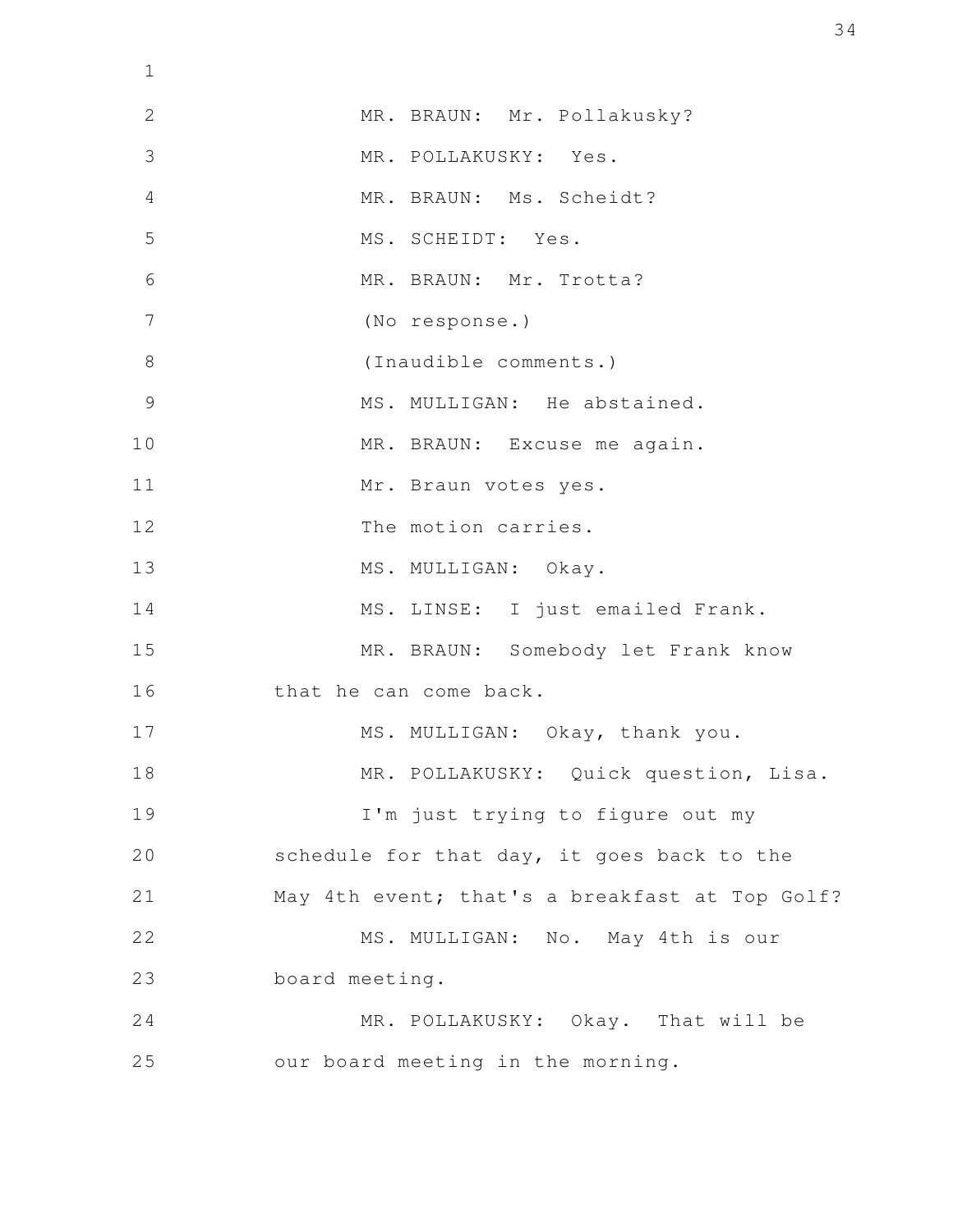MS. MULLIGAN: Yes, which we actually need to vote officially, at least right now it's just our LDC, I assume we're going to do the same thing for the IDA. May 11th is the breakfast at Top Golf. MR. POLLAKUSKY: Got it, okay. MS. MULLIGAN: May 18th is the Ronk Hub public hearing. MR. POLLAKUSKY: Right, which we just voted on, okay. Just as far as that particular date  $qoes$  --MS. MULLIGAN: Which one? MR. POLLAKUSKY: The 4th. -- do we have the option to do that through Zoom? MS. MULLIGAN: Yes. MR. BRAUN: Yes. MR. POLLAKUSKY: We do. Okay. MS. MULLIGAN: That's what we just voted on right before this one, was the grace period option. MR. POLLAKUSKY: Got it. Okay. MS. MULLIGAN: My feeling or my thought 1 2 3 4 5 6 7 8 9 10 11 12 13 14 15 16 17 18 19 20 21 22 23 24 25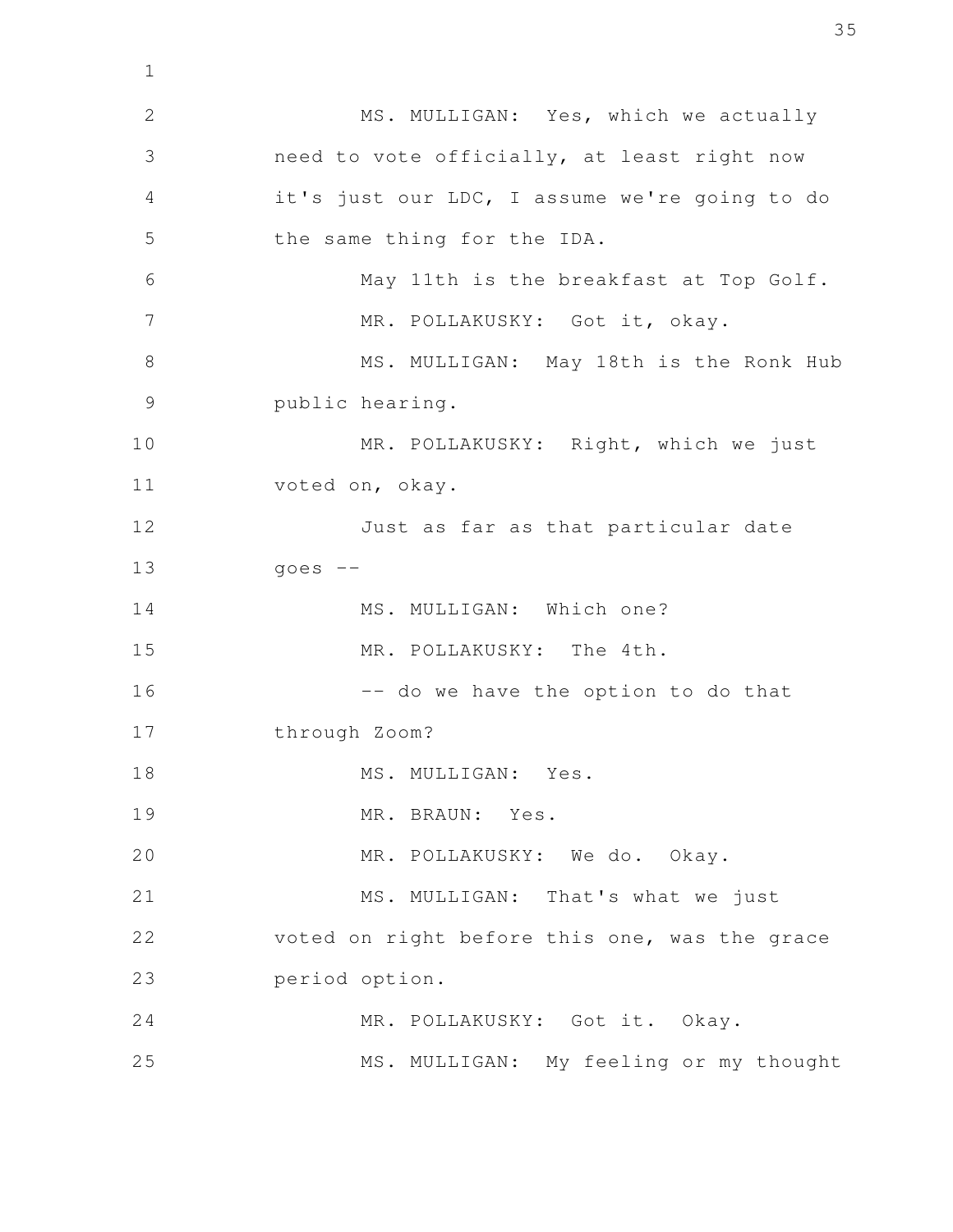on this is that for  $--$  I'm assuming that the IDA is going to also do May 4th, let's go with that for right now until we vote on it officially, but May 4th will be virtual. (Frank Trotta rejoined the meeting.) MR. POLLAKUSKY: Okay. MS. MULLIGAN: May 11th, as it's a networking event, will be in person at Top Golf and then May 18th -- MR. TROTTA: May 11th, what time is May 11th? MS. MULLIGAN: You know what, guys, I apologize, we're going to have Brian from Todd's team come in and join. It is nine a.m. MR. GRUCCI: Lisa, Jocelyn or someone will send out the invitations for all of this so we can calendar them? MS. MULLIGAN: Yes, yes. MR. TROTTA: Yeah, I won't be able to be there. MS. MULLIGAN: Which one, Frank? MR. TROTTA: May 11th. MS. MULLIGAN: Okay. That's fine. 2 3 4 5 6 7 8 9 10 11 12 13 14 15 16 17 18 19 20 21 22 23 24 25

1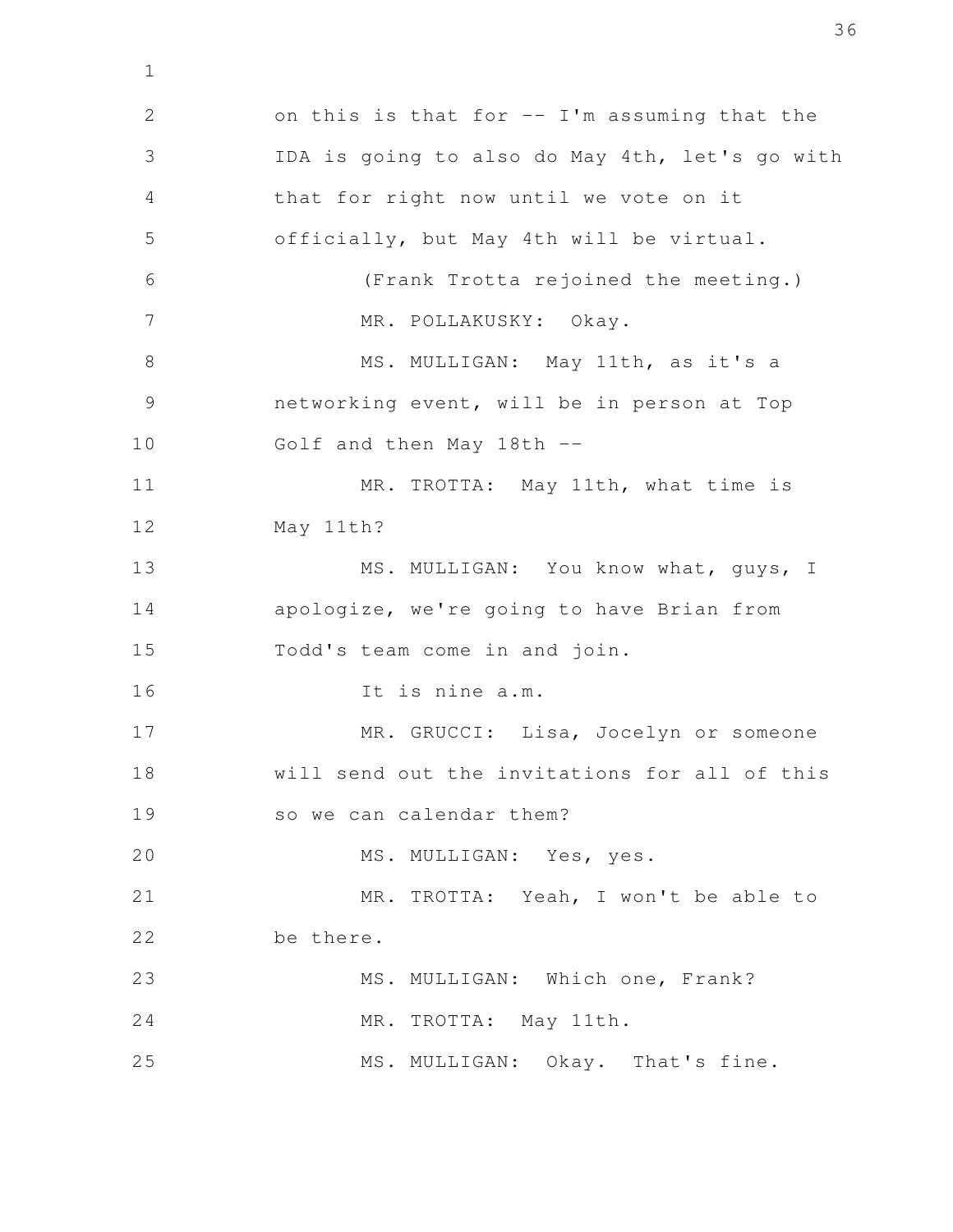It's a networking event. We would love to have as many board members there as possible, but I totally understand if you can't be there. We had limited choices on dates and that was the date that it seemed like there was the most consensus around. MS. PAPROCKY: Who are we networking with besides ourselves? MS. MULLIGAN: You don't want to just hang out with us? MS. PAPROCKY: Of course I do, but that's besides the point. MS. MULLIGAN: So when Brian does his presentation in a couple of minutes, I think we should ask the questions about that event to Brian and honestly, we have a flyer, I just got it this morning, so I need to review a view things first before we send it around, but if you have people you'd like to invite, that would be awesome, but let's  $--$  if you don't mind, let's hold those just for a couple of items and then we'll have Brian come in. MS. PAPROCKY: Yup. MS. MULLIGAN: Does anyone have any 2 3 4 5 6 7 8 9 10 11 12 13 14 15 16 17 18 19 20 21 22 23 24 25

1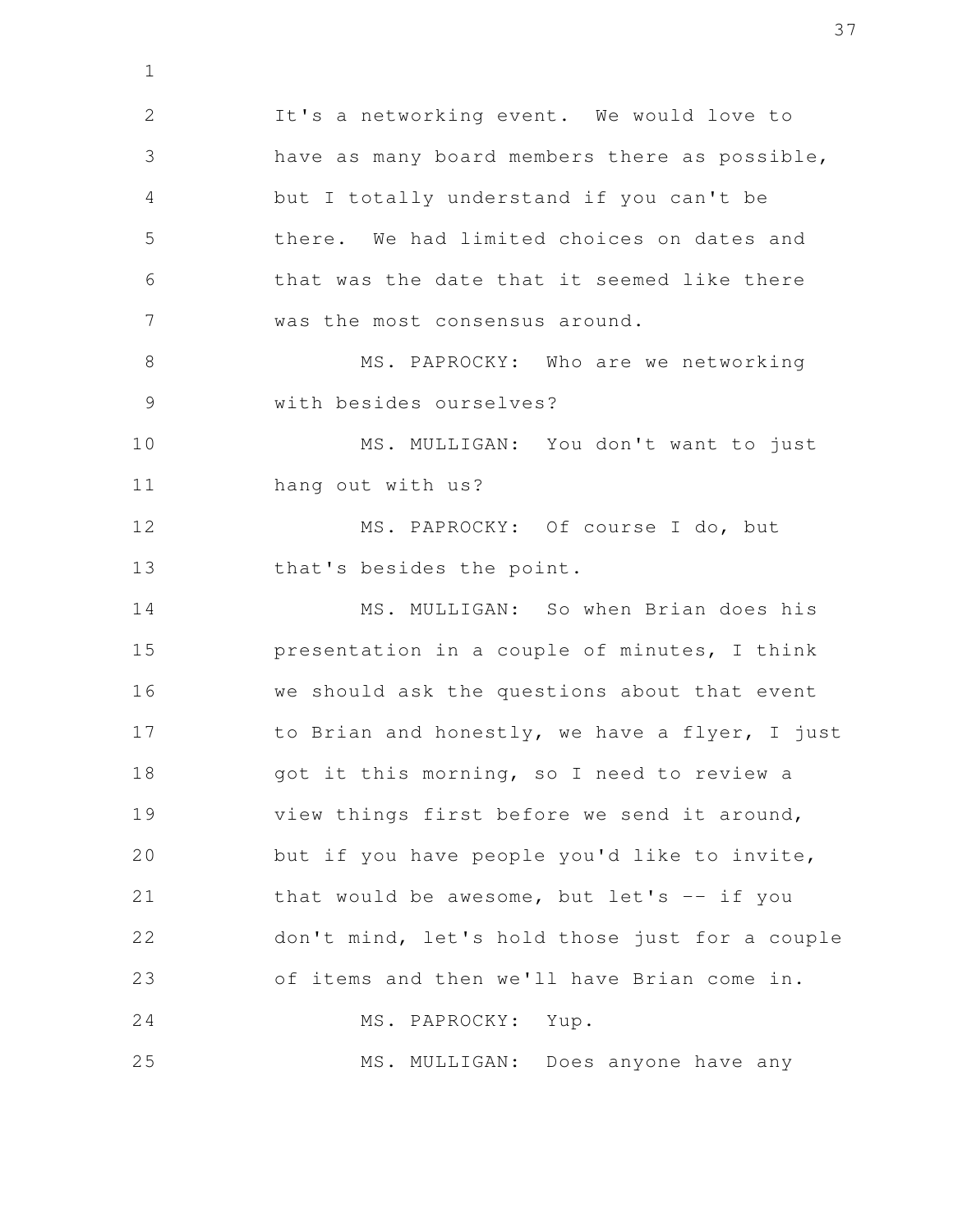other questions about scheduling and yes, we will put things on your calendars once they're all firmed up? (No response.) MS. MULLIGAN: Okay. The next item on the agenda is the New York State EDC sponsorship. As we discussed in the LDC, the end of May is the New York State EDC's annual conference in Cooperstown. Fred will be participating. Typically or historically we have supported this event, historically we've given 5,000, we received a request for them for sponsorship. Does anyone have any questions, would you like to do this; you probably should recuse? MR. BRAUN: I'll abstain. MS. MULLIGAN: Okay, you can abstain. Okay, Fred's going to abstain. MR. GRUCCI: I'll make a motion that we contribute the same amount as we have in the past. MS. MULLIGAN: Thank you, Felix. 2 3 4 5 6 7 8 9 10 11 12 13 14 15 16 17 18 19 20 21 22 23 24 25

1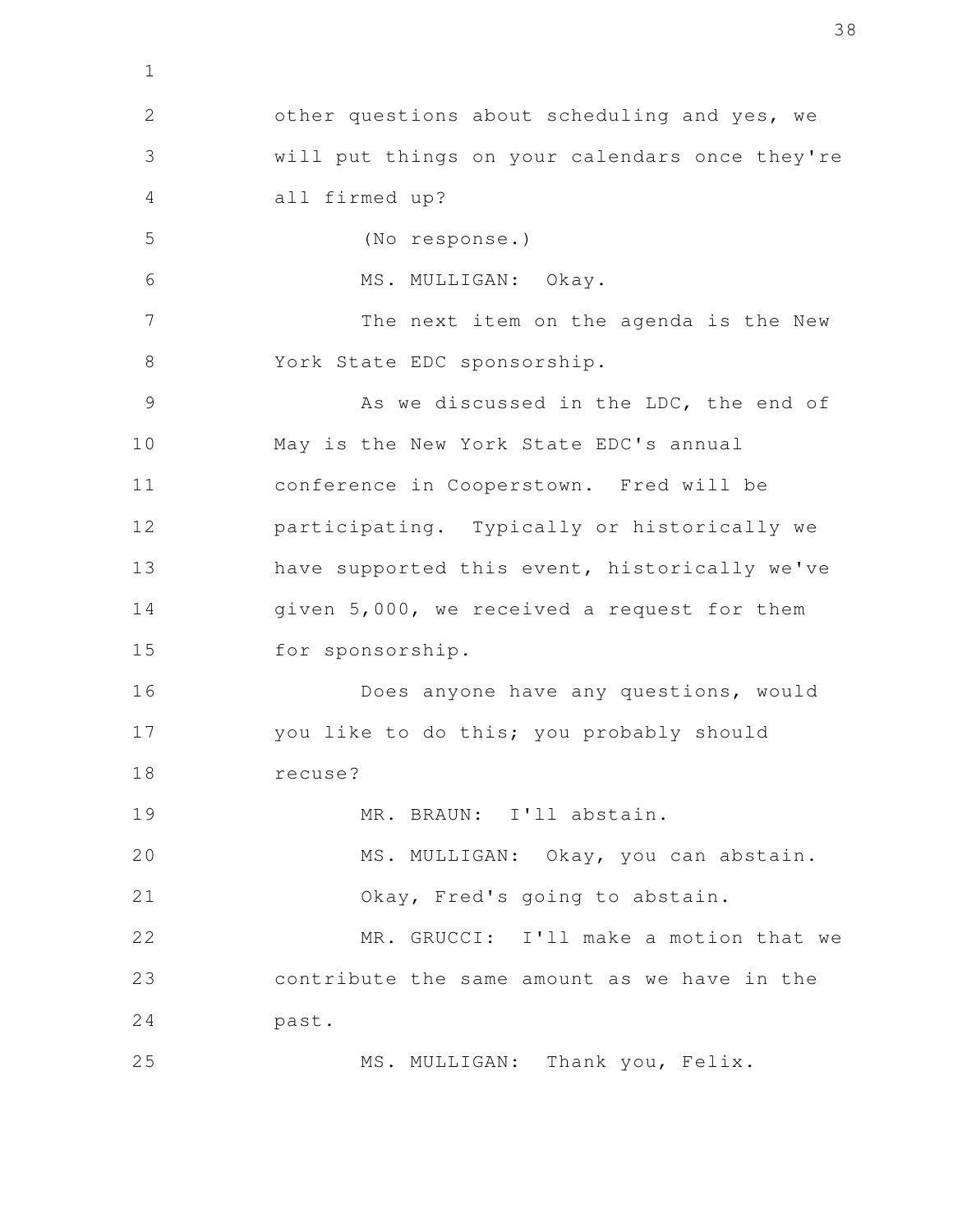| $\mathbf 1$   |                                         |
|---------------|-----------------------------------------|
| $\mathbf{2}$  | MR. POLLAKUSKY: Second.                 |
| 3             | MR. TROTTA: I'll second that -- oh,     |
| 4             | sorry, Gary.                            |
| 5             | MR. POLLAKUSKY: That's okay.            |
| 6             | MS. MULLIGAN: Who's the second?         |
| 7             | MR. POLLAKUSKY: Myself.                 |
| 8             | MR. GRUCCI: I don't know, can you guys  |
| $\mathcal{G}$ | hear me?                                |
| 10            | MS. MULLIGAN: Felix, I heard you make   |
| 11            | the motion and Gary's doing the second? |
| 12            | MR. POLLAKUSKY: Yes.                    |
| 13            | MS. MULLIGAN: And then any questions?   |
| 14            | (No response.)                          |
| 15            | MS. MULLIGAN: Okay.                     |
| 16            | On the vote, Lenore?                    |
| 17            | MS. PAPROCKY: Yes.                      |
| 18            | MS. MULLIGAN: Ann-Marie?                |
| 19            | MS. SCHEIDT:<br>Yes.                    |
| 20            | MS. MULLIGAN: Marty?                    |
| 21            | MR. CALLAHAN: Yes.                      |
| 22            | MR. BRAUN: Gary?                        |
| 23            | MR. POLLAKUSKY: Yes.                    |
| 24            | MS. MULLIGAN: Felix?                    |
| 25            | (No response.)                          |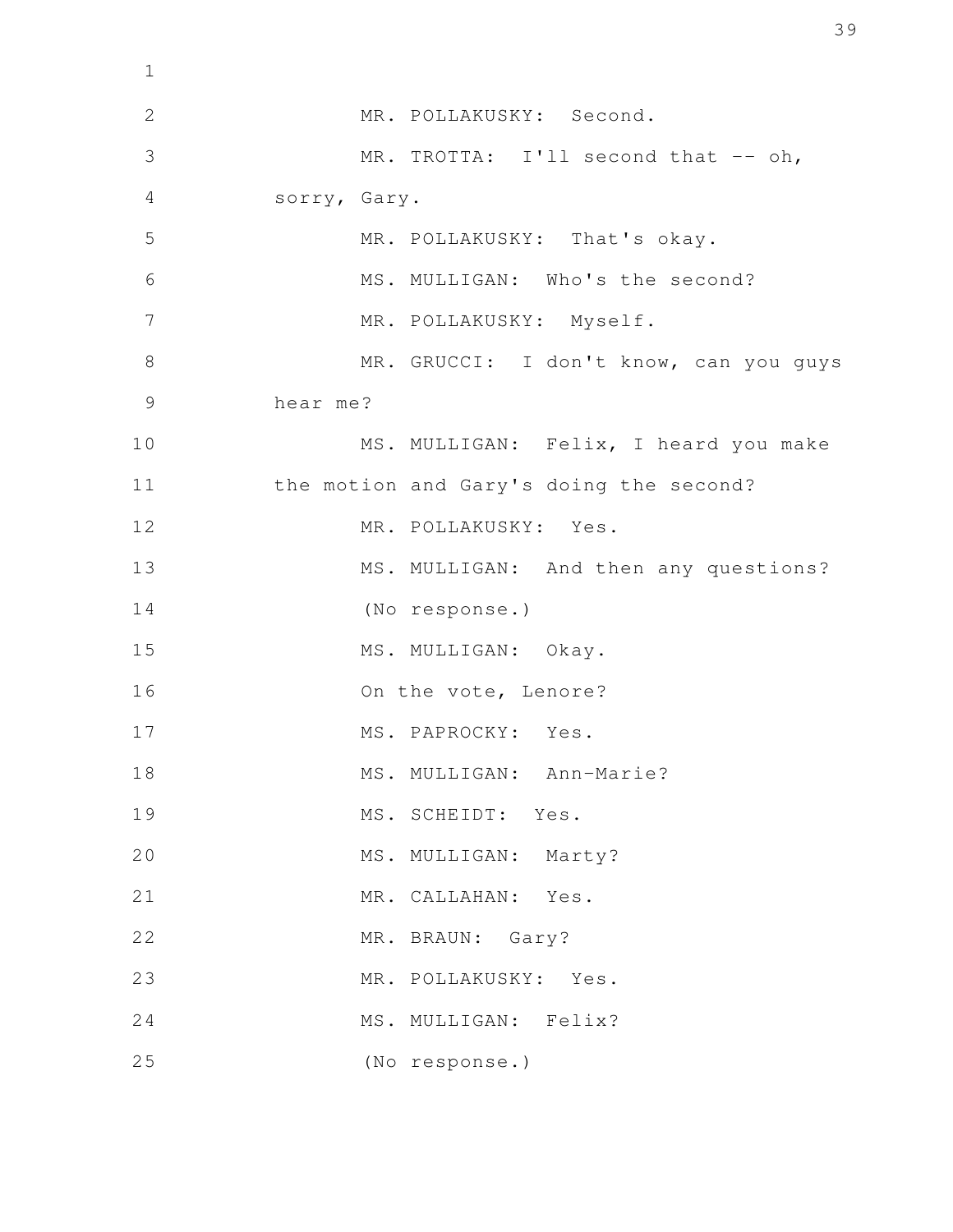| $\mathbf 1$    |                                               |
|----------------|-----------------------------------------------|
| $\mathbf{2}$   | MS. MULLIGAN: Felix?                          |
| 3              | (No response.)                                |
| 4              | MR. BRAUN: He doesn't look muted.             |
| 5              | MS. MULLIGAN: I don't think Felix can         |
| 6              | hear me all of a sudden. Okay. We still have  |
| 7              | enough votes.                                 |
| 8              | Frank?                                        |
| $\overline{9}$ | MR. TROTTA: Yes.                              |
| 10             | MS. MULLIGAN: Okay and --                     |
| 11             | MR. BRAUN: I will abstain.                    |
| 12             | MS. MULLIGAN: -- Fred is abstaining.          |
| 13             | Okay. Thank you everybody.                    |
| 14             | The next item on the agenda is the            |
| 15             | LIBDC luncheon. Sorry, I'm just making a      |
| 16             | note.                                         |
| 17             | LIBDC luncheon, this is something that        |
| 18             | we have done.                                 |
| 19             | Felix just sent us a note that his            |
| 20             | sound went out and he can't hear anybody. All |
| 21             | right.                                        |
| 22             | MR. POLLAKUSKY: I think we just --            |
| 23             | Felix, can you hear us?                       |
| 24             | MS. MULLIGAN: He can't, he just sent          |
| 25             | us a note to that effect.                     |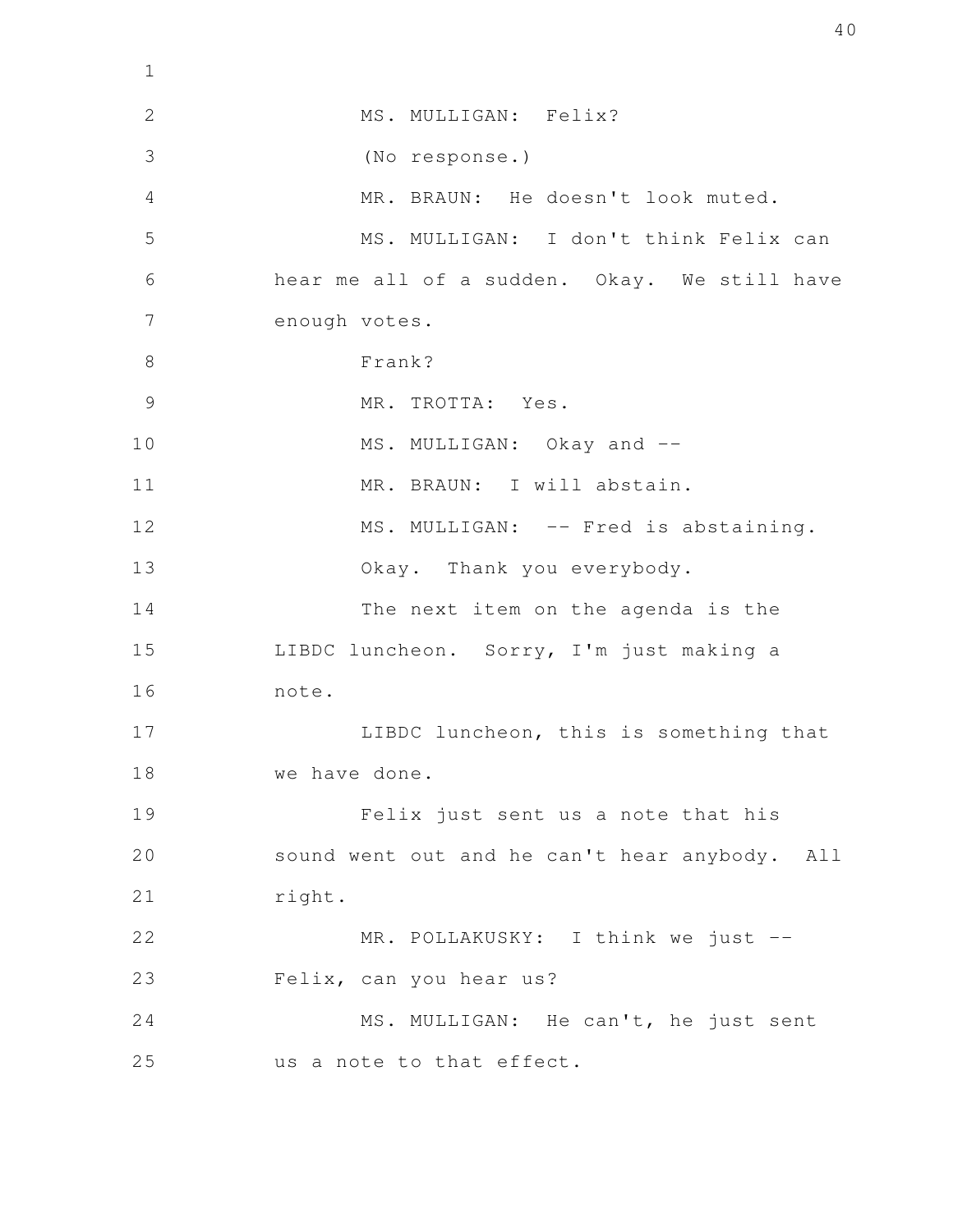MR. TROTTA: Maybe he's got to go out and get back in. MS. MULLIGAN: I'm going to send him a text. All right, I can't spell. Okay. So the next item, like I was saying, is the New York -- LIBDC luncheon. We've done this many years in the past. We have it scheduled for June 21st at Stellas, which is at the end of . . . MR. BRAUN: Nicolls. MS. MULLIGAN: Thank you, Nicolls, I was not going to come up with that. Typically we authorize a sponsorship up to \$5,000. This year we've asked that Brookhaven, Brookhaven Lab do a presentation on Discovery Park, so that's going to be the speaker, that will be the presentation, so I just wanted to let everybody -- another thing to put on your calendars, which we will add. MR. TROTTA: Time? MS. MULLIGAN: A luncheon. I don't think we have  $-$ MR. TROTTA: Okay, luncheon. MS. MULLIGAN: -- a time exactly, but 1 2 3 4 5 6 7 8 9 10 11 12 13 14 15 16 17 18 19 20 21 22 23 24 25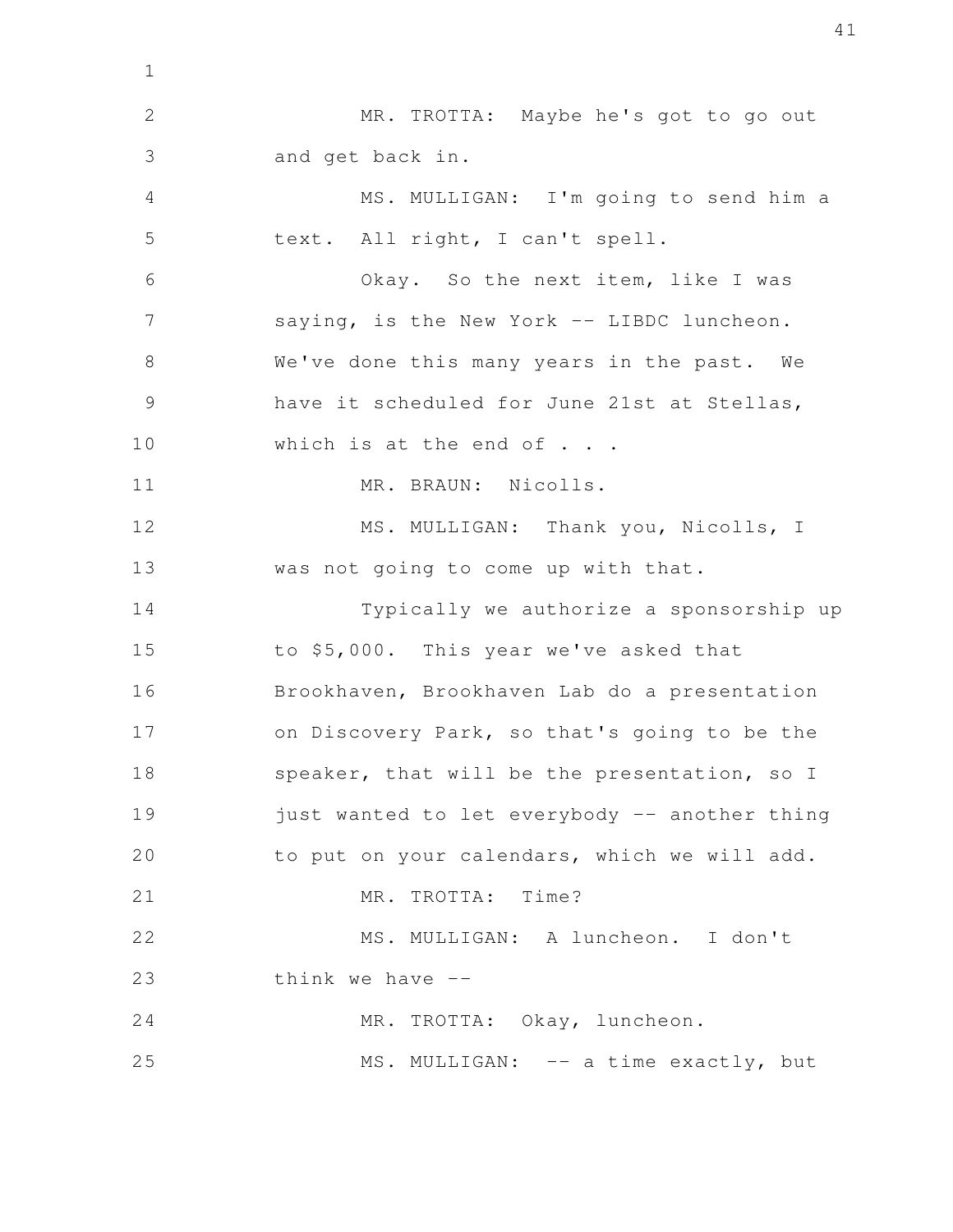lunch, so that's gonna -- we're gonna wait a little bit till we get the exact time that it starts so we're not moving stuff around on your calendars, but June 21st, lunch, Stellas and  $--$ MR. BRAUN: He's a very entertaining speaker at Discovery Park, has been in the works there for a number of years. It will be nice to get an update as to what they're doing in Brookhaven National Lab. Need a motion to that effect. MR. TROTTA: Moved. MS. SCHEIDT: So moved for my colleagues at Brookhaven. MR. BRAUN: Thank you. Any further questions? MR. POLLAKUSKY: Is there an LIBDC conference in Montauk this year? MS. MULLIGAN: Every year. MR. POLLAKUSKY: Okay. When is that? MR. BRAUN: Little early for that. MS. MULLIGAN: September. MR. POLLAKUSKY: Oh, okay. 2 3 4 5 6 7 8 9 10 11 12 13 14 15 16 17 18 19 20 21 22 23 24 25

1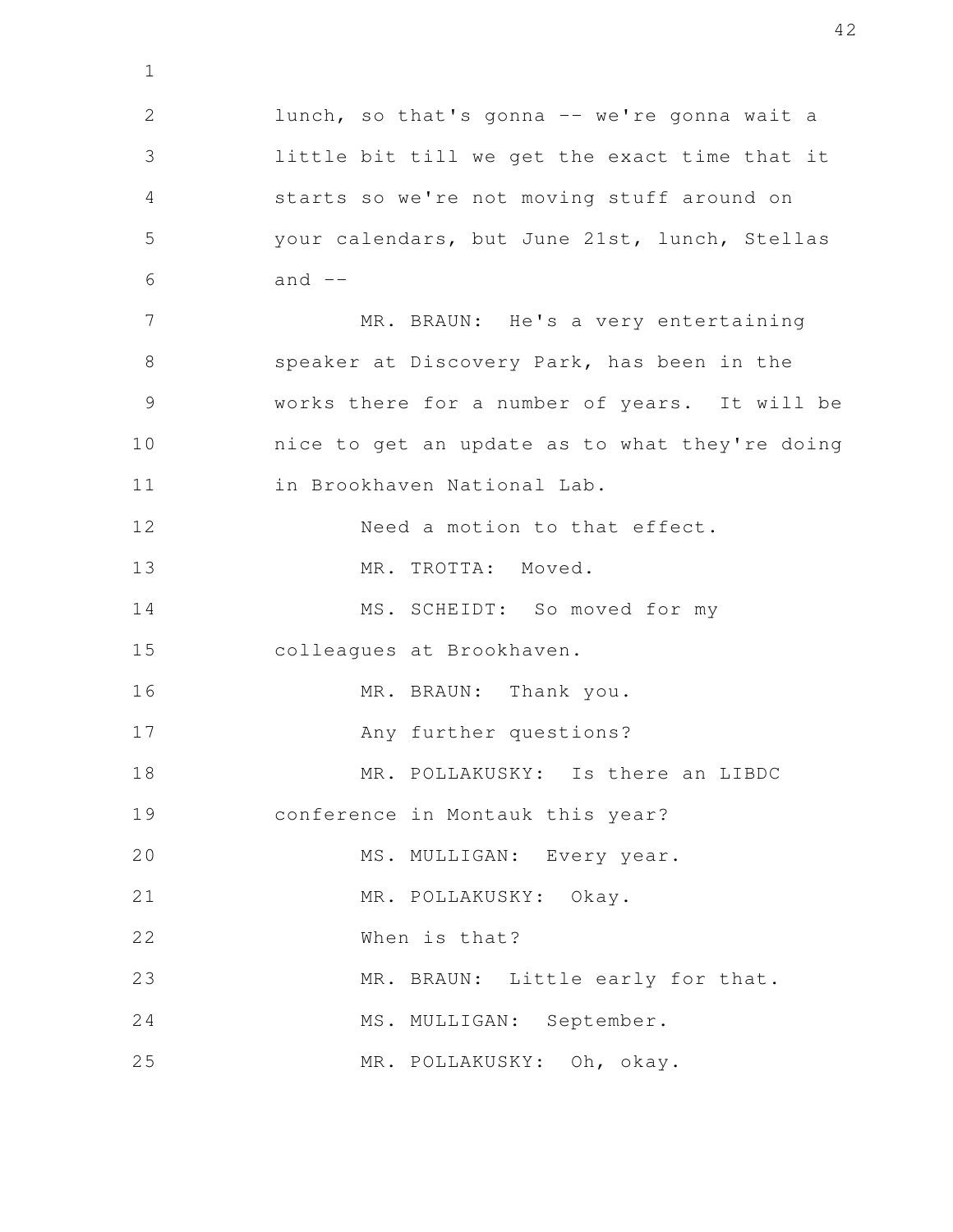MR. BRAUN: We'll . . . the dates have already been established, we don't have them, but we'll give them to you at the next meeting. MR. POLLAKUSKY: Sounds good. Thank you. MR. BRAUN: On the motion, Mr. Trotta? MR. TROTTA: Yes. MR. BRAUN: Ms. Scheidt? MS. SCHEIDT: Yes. MR. BRAUN: Mr. Pollakusky? MR. POLLAKUSKY: Yes. MR. BRAUN: Ms. Paprocky? MS. PAPROCKY: Yes. MR. BRAUN: Mr. Grucci, if you can hear us? (No response.) MR. BRAUN: If not, Mr. Callahan? MR. CALLAHAN: Yes. MR. BRAUN: Mr. Braun votes yes. That motion carries. MS. MULLIGAN: Thank you everyone. The next item on the agenda is the May meeting. 1 2 3 4 5 6 7 8 9 10 11 12 13 14 15 16 17 18 19 20 21 22 23 24 25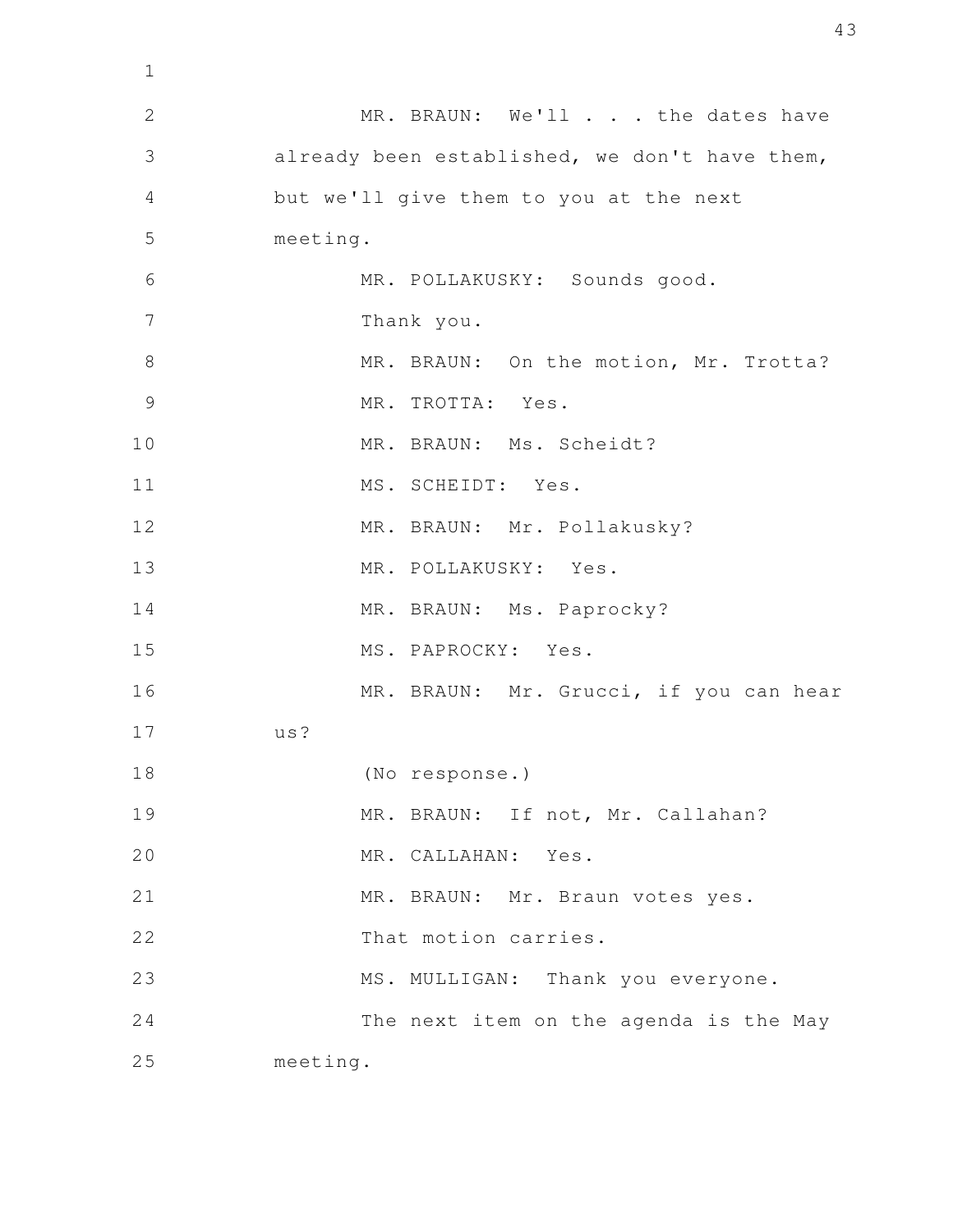In the LDC, we voted to move the meeting to May 4th. (Inaudible comments.) MR. TROTTA: He's either talking to himself or to us. MR. CALLAHAN: He heard you, Frank, he's got a smile on his face. MR. TROTTA: That's what I was looking for, a reaction. MS. MULLIGAN: He can hear us, but we can't hear him. MR. TROTTA: If I only knew sign language. MS. MULLIGAN: We're getting towards the end. MR. TROTTA: Do you need a motion to move the IDA meeting to the 4th? MS. MULLIGAN: Yes. MR. BRAUN: Correct. MS. MULLIGAN: That's exactly --MR. TROTTA: I would make that motion. MS. MULLIGAN: Thank you, Frank. MR. BRAUN: Is there a second? MS. PAPROCKY: Second. 1 2 3 4 5 6 7 8 9 10 11 12 13 14 15 16 17 18 19 20 21 22 23 24 25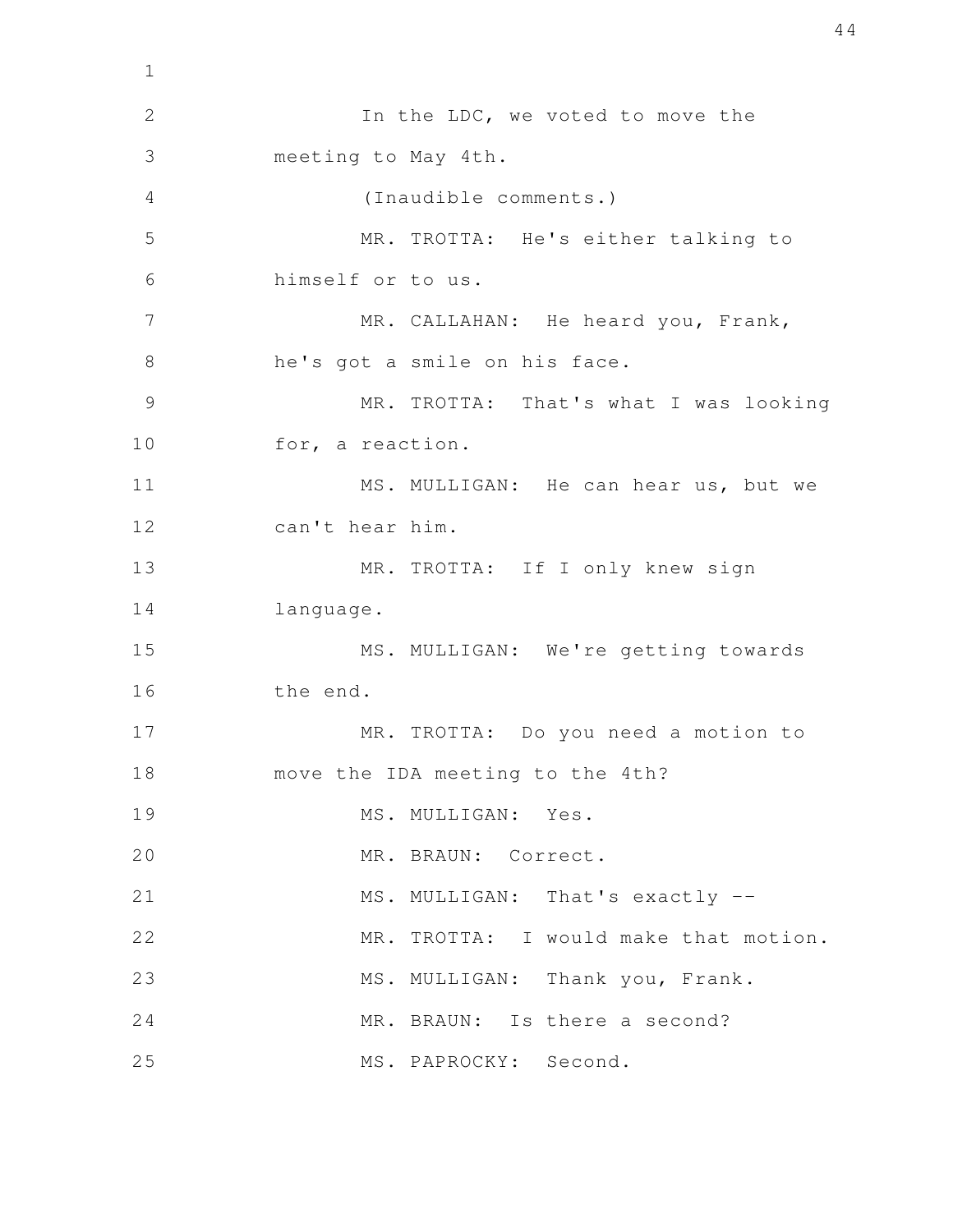| $\mathbf 1$    |                                                |
|----------------|------------------------------------------------|
| $\mathbf{2}$   | MR. BRAUN: Thank you.                          |
| 3              | On the vote, Mr. Callahan?                     |
| 4              | MR. CALLAHAN: Yes.                             |
| 5              | MR. TROTTA: Oh, he can hear us.                |
| 6              | MR. BRAUN: Mr. Grucci, if you can hear         |
| 7              | us, raise your hand.                           |
| 8              | (Mr. Grucci raised his hand.)                  |
| $\overline{9}$ | MR. BRAUN: Thank you.                          |
| 10             | Ms. Paprocky?                                  |
| 11             | MS. PAPROCKY: Yes.                             |
| 12             | MR. BRAUN: Mr. Pollakusky?                     |
| 13             | MR. POLLAKUSKY: Yes.                           |
| 14             | MR. BRAUN: Ms. Scheidt?                        |
| 15             | MS. SCHEIDT: Yes.                              |
| 16             | MR. BRAUN: Mr. Trotta?                         |
| 17             | MR. TROTTA: Yes.                               |
| 18             | MR. BRAUN: Mr. Braun votes yes.                |
| 19             | Motion carries.                                |
| 20             | MS. MULLIGAN: Okay.                            |
| 21             | So then the only other item on the             |
| 22             | agenda, unless anybody has anything else, is a |
| 23             | presentation by Todd Shapiro Associates.       |
| 24             | Joce, if you would bring Brian and Alan        |
| 25             | in and part of what they're going to talk to   |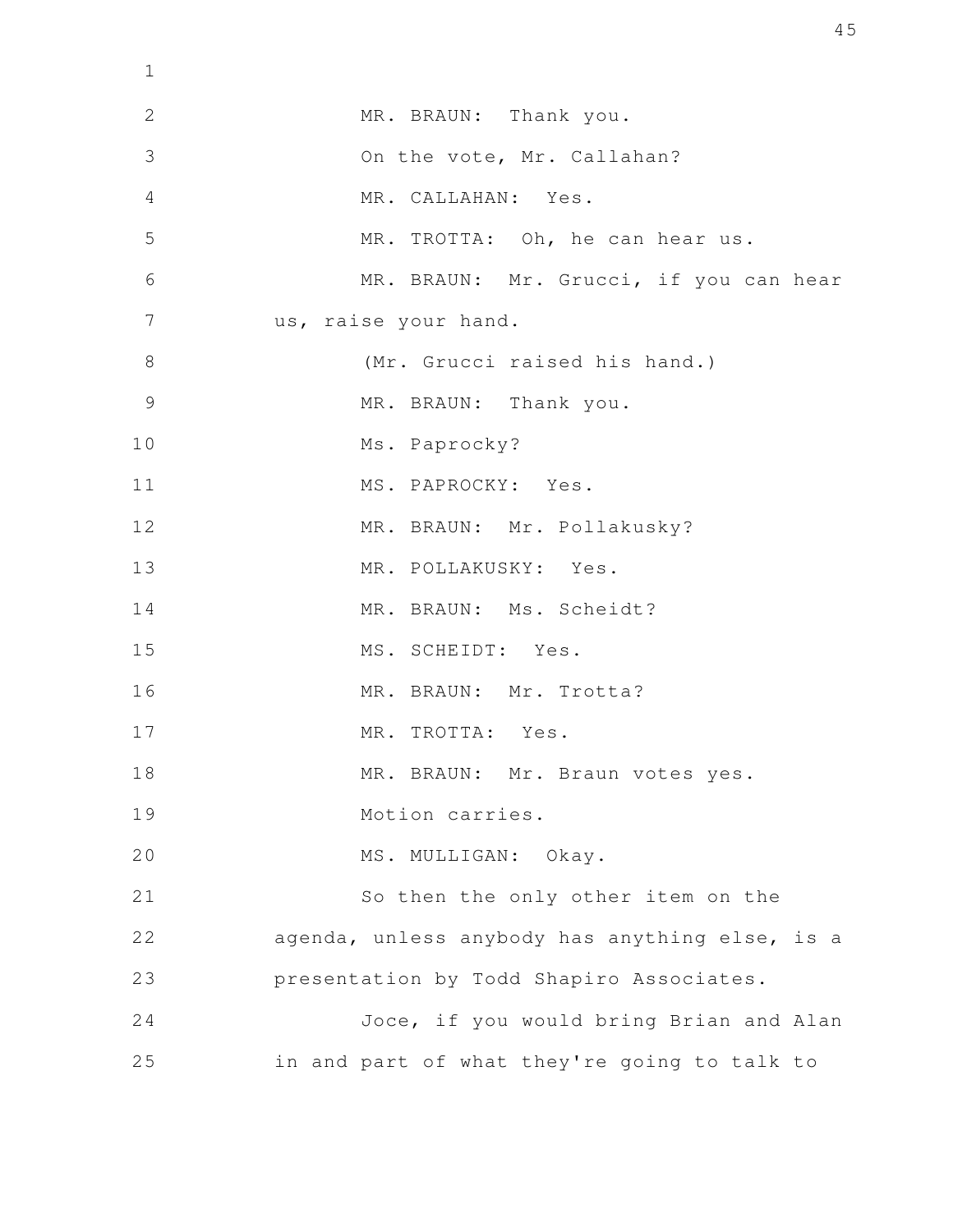us about is the networking breakfast at Top Golf that's scheduled for Wednesday, May 11th at nine a.m. MS. EADERESTO: I'm going to sign off. Happy Easter to everybody and a Holy Passover, also. MS. MULLIGAN: Thank you, Annette, you, too. (Inaudible comments.) (Annette Eaderesto left the meeting.) MS. MULLIGAN: Brian, you're muted, if you want to unmute and -- MR. FINNEGAN: I'm sorry, I was having muting and stop video problems, but can everybody see me now? MS. MULLIGAN: Yes. MR. TROTTA: We can. MR. FINNEGAN: Good morning everyone, thanks so much for having me. All right. Shall I take it away, Lisa? (No response.) MR. FINNEGAN: Yeah? All right. So in the interest of brevity without getting into the minutia about social media, I 2 3 4 5 6 7 8 9 10 11 12 13 14 15 16 17 18 19 20 21 22 23 24 25

1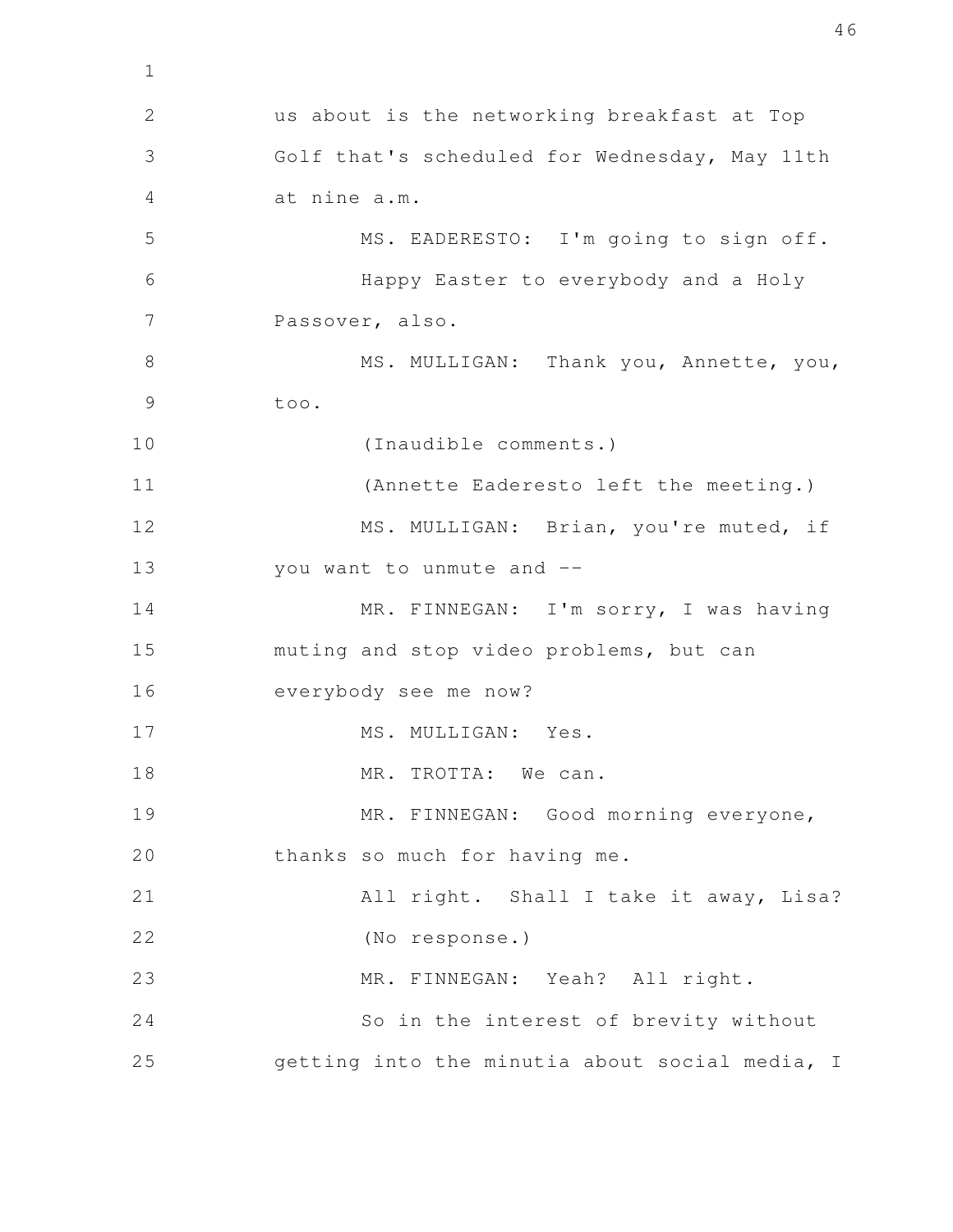mentioned last time, we had a pretty at length discussion about retargeting some other metropolitan areas and broadening the audience a little bit on Facebook specifically. Me and Gary could talk about the LinkedIn offline, but we actually had some pretty significant success in that targeting. 2 3 4 5 6 7 8

1

I'm not talking in the hundreds, but, you know, baby steps to grow. So we had 32 new page likes last month or over the past month since last meeting. Our reach on Facebook has gone up 122.5 percent. We had 98 unique new or 98 percent more unique page views and a majority of that or about 60 percent of that makes up the 25 to 44 age group. That's on the Facebook side. 9 10 11 12 13 14 15 16 17

As far as the testimonials, which we also discussed, if Alan would like to jump in, he can as well, but we've received commitments from four separate former projects of the IDA, we're just finalizing dates and once we get those dates, you know, some individuals are more inclined to videotape themselves or you know, selfie camera themselves with a 18 19 20 21 22 23 24 25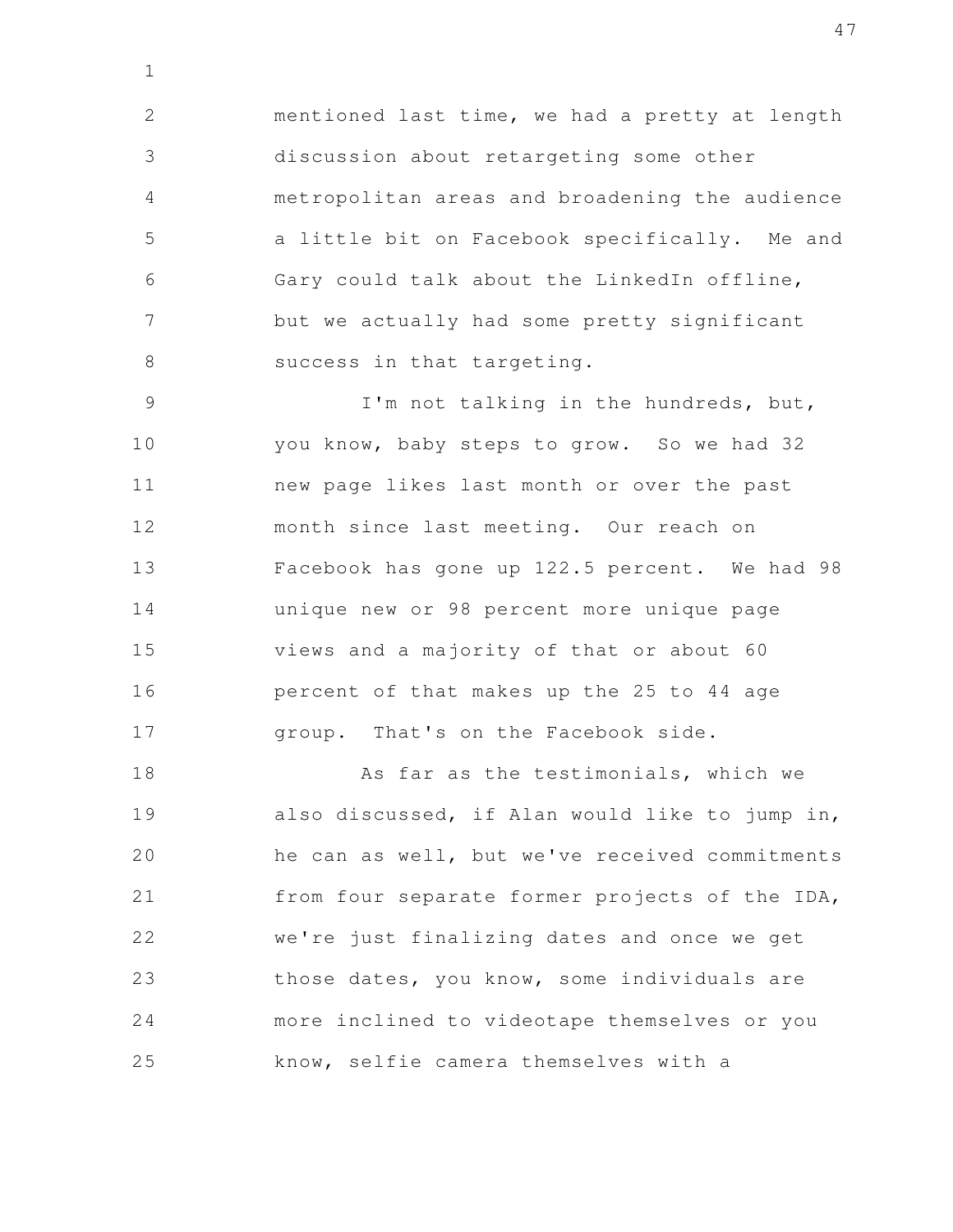testimonial or something along those lines than others, so we're seeking their preference on whether they'd like me or someone else on our team to go and do the video for them, so that is in the works. We should probably have some finished product to you over the next week or so, you know, definitely by the end of the month, but hopefully sooner than that. 2 3 4 5 6 7 8 9

1

We have a pending article in the Brookhaven Messenger, which I believe it was either Fred or Frank asked us to try to get a 411 style article about introducing the Brookhaven IDA to the residents in a digestible way, so the Brookhaven Messenger is interested in doing that, we're working with them and Lisa and Alan on our team and the Brookhaven Messenger to publicize that and third and finally to answer a couple of questions that were posed earlier, so the Top Golf business breakfast is a go. It's on May 11th at nine a.m. It's open to everyone's individual universes, but the people that we will be targeting as per your direction, I think it was in the February meeting, is 10 11 12 13 14 15 16 17 18 19 20 21 22 23 24 25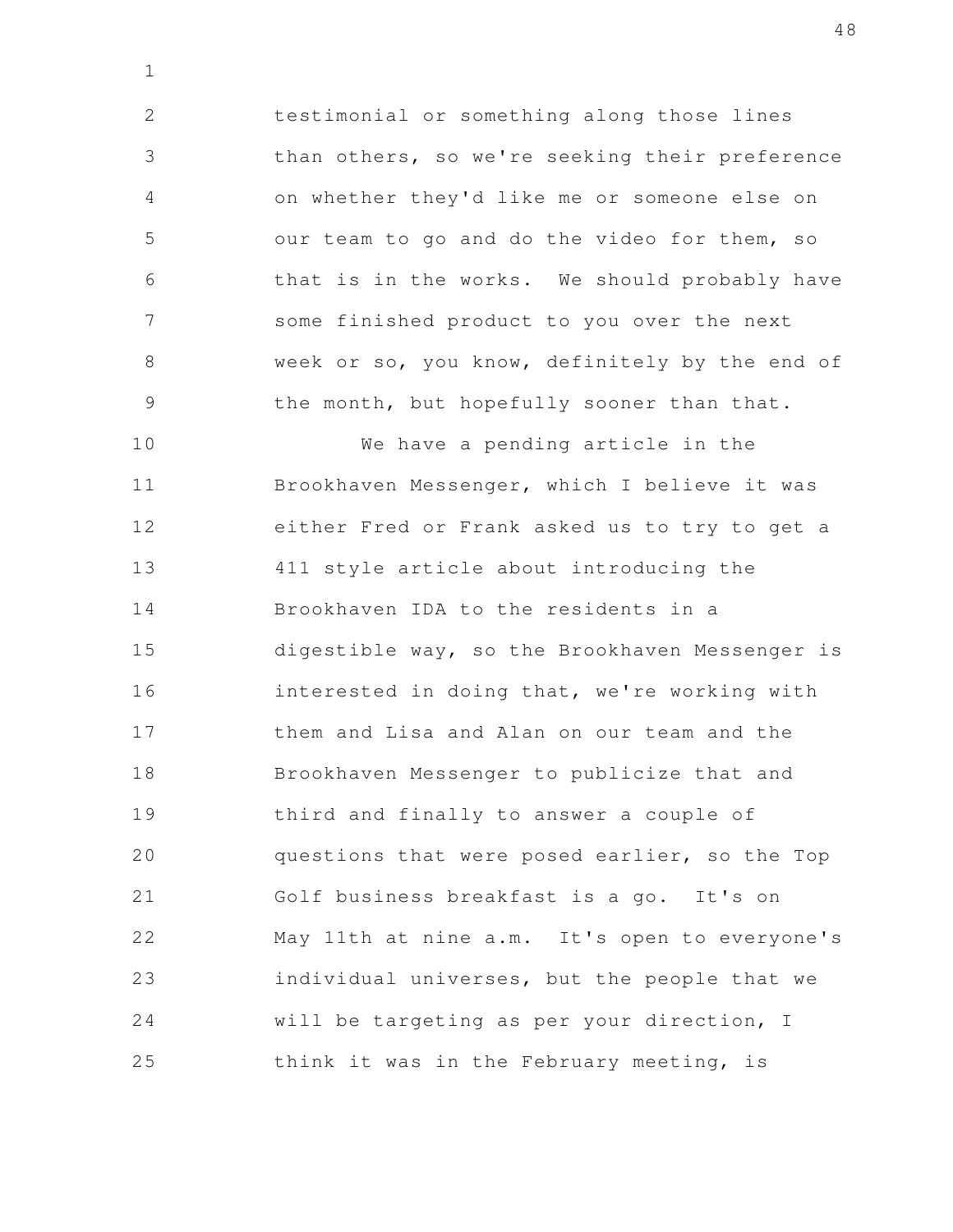people in Nassau County, people of certain industries that are compatible with the IDA, the commercial real estate and other industry and we're not going to be putting it out specifically or exclusively to the audience that has been there in the past in the interest of bringing in new faces and interacting, you know, with new, you know, people that might have not had so much exposure in the past to the Brookhaven IDA. 2 3 4 5 6 7 8 9 10 11

1

So that's our goal. Given that we are now two days short of a month away from that, we're going to kick it into high gear, do some direct targeting via email with invitations. We'll on our side set up an R.S.V.P. sheet so that their contact information is saved and we could always revisit. 12 13 14 15 16 17 18

If there was someone there that was of particular intrigue or of, you know, that could forge a fruitful, you know, working relationship between the IDA and also their industry or their company, we can share that information and go through and try to build relationships off of that. 19 20 21 22 23 24 25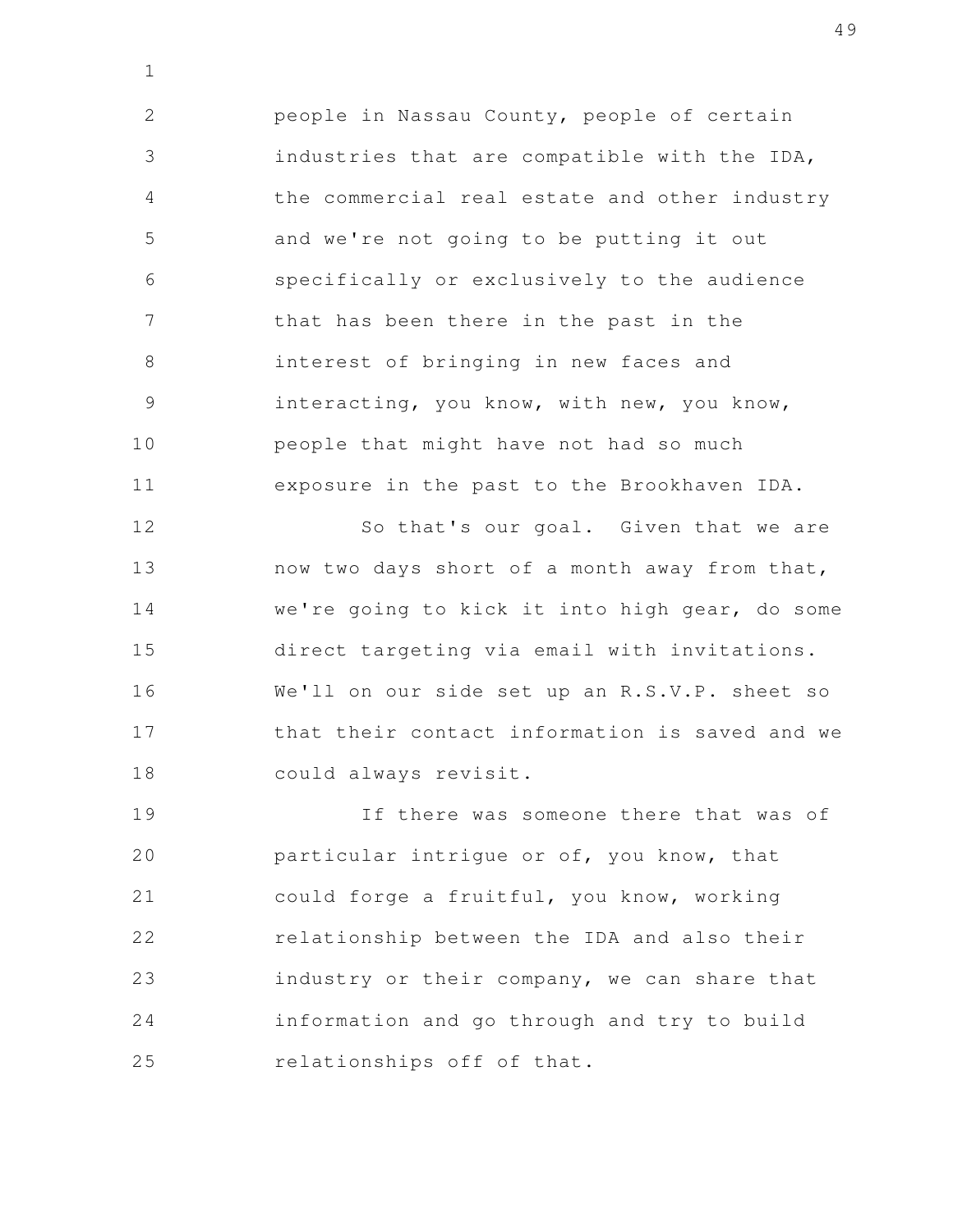So that is kind of  $-$  that kind of puts a bow on what we have without getting too much into the minor details because I know everybody's time is valuable and I could be long-winded. MR. TROTTA: Sounds good, Brian. MS. MULLIGAN: Does anybody have any questions? (No response.) MR. BRAUN: Questions for Brian? MR. TROTTA: No. You made some progress. That's good, Brian. MR. FINNEGAN: Thank you, thank you. And I got to thank Gary, we're going to have a really robust LinkedIn revival per se. I mean, you know, I've had some internal discussions, I'm had some discussions with Gary, who shared some valuable insight and you know, we're set, laying the groundwork per se for some real growth there and at the very least, some real content, so as of the -- you know, in the coming days I'll be in touch with everyone, I'm going to propose to Lisa an 2 3 4 5 6 7 8 9 10 11 12 13 14 15 16 17 18 19 20 21 22 23 24 25

1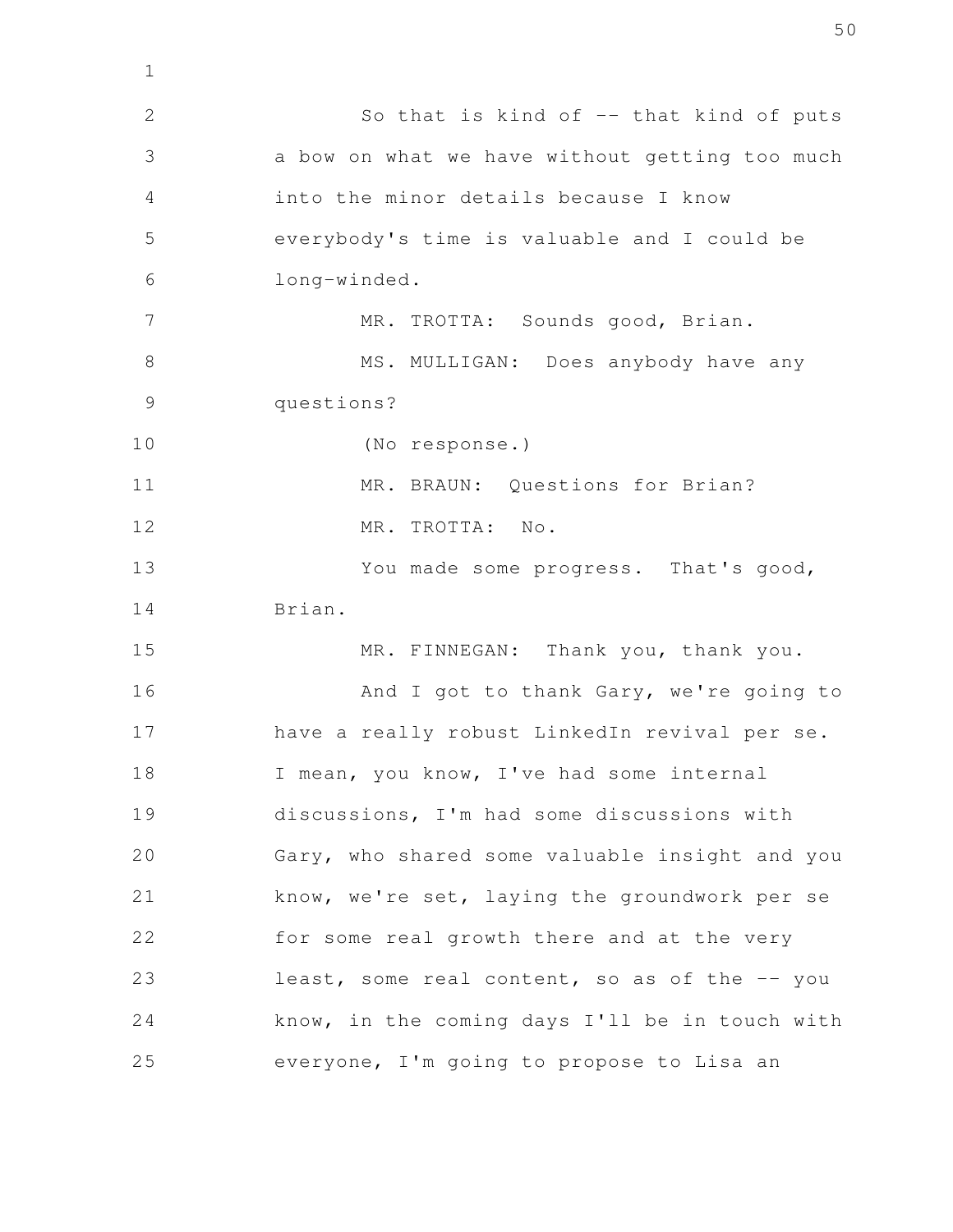action plan for that and that can be discussed when we're offline. MR. BRAUN: Frank, we have just a couple of tweaks to that article that Brian has put together for the Messenger, we'll probably finish that up today and it should be ready to go. MS. MULLIGAN: Yeah, Amy did a good review of it and had some feedback on it. MR. FINNEGAN: Yeah and kudos to Alan, Alan did a lot of the structural work on that, so I think it looked good as a first working draft, so when we submit it, we will submit it. MR. BRAUN: Anything else for Brian or Brian for us? (No response.) MR. BRAUN: All right. Hearing none, thank you very much. MR. FINNEGAN: All right, thank you, I appreciate everybody's time. MR. POLLAKUSKY: Thank you. MS. MULLIGAN: Thank you. MR. BRAUN: Lisa, do you have anything 1 2 3 4 5 6 7 8 9 10 11 12 13 14 15 16 17 18 19 20 21 22 23 24 25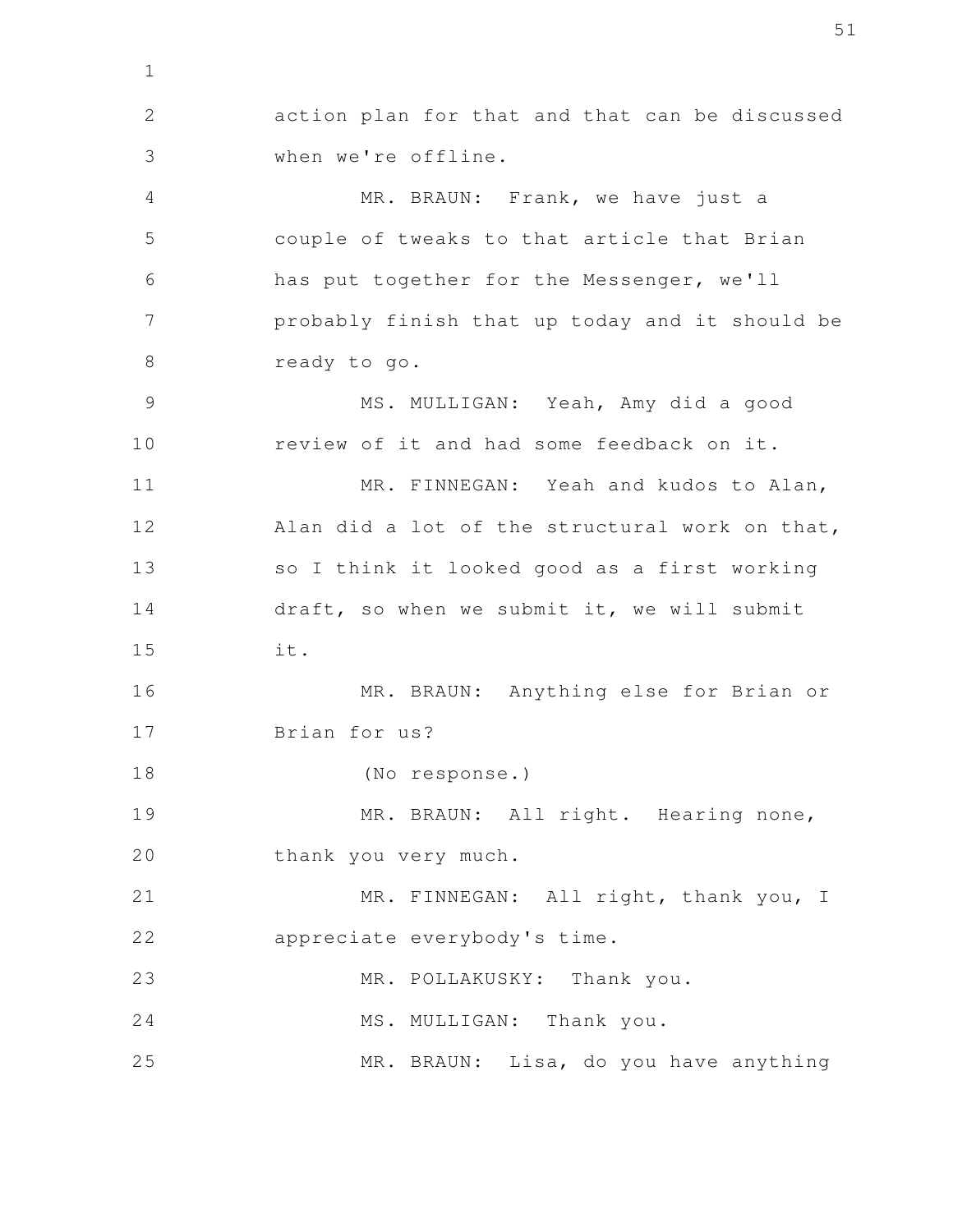else? MS. MULLIGAN: I don't have anything else. MR. BRAUN: If no one has anything else, I'll entertain a motion to adjourn. MR. TROTTA: Motion, Mr. Chairman. MR. BRAUN: Second? MS. SCHEIDT: Second. MR. BRAUN: Thank you. On the vote, Mr. Callahan? MR. CALLAHAN: Yes. MR. BRAUN: Mr. Grucci? (Felix Grucci raises his hand.) MS. MULLIGAN: He's raising his hand to indicate yes. MR. BRAUN: Ms. Paprocky? MS. PAPROCKY: Yes. MR. BRAUN: Mr. Pollakusky? MR. POLLAKUSKY: Yes. MR. BRAUN: Ms. Scheidt? MS. SCHEIDT: Yes. MR. BRAUN: Mr. Trotta? MR. TROTTA: Yes. MR. BRAUN: Mr. Braun votes yes. 2 3 4 5 6 7 8 9 10 11 12 13 14 15 16 17 18 19 20 21 22 23 24 25

1